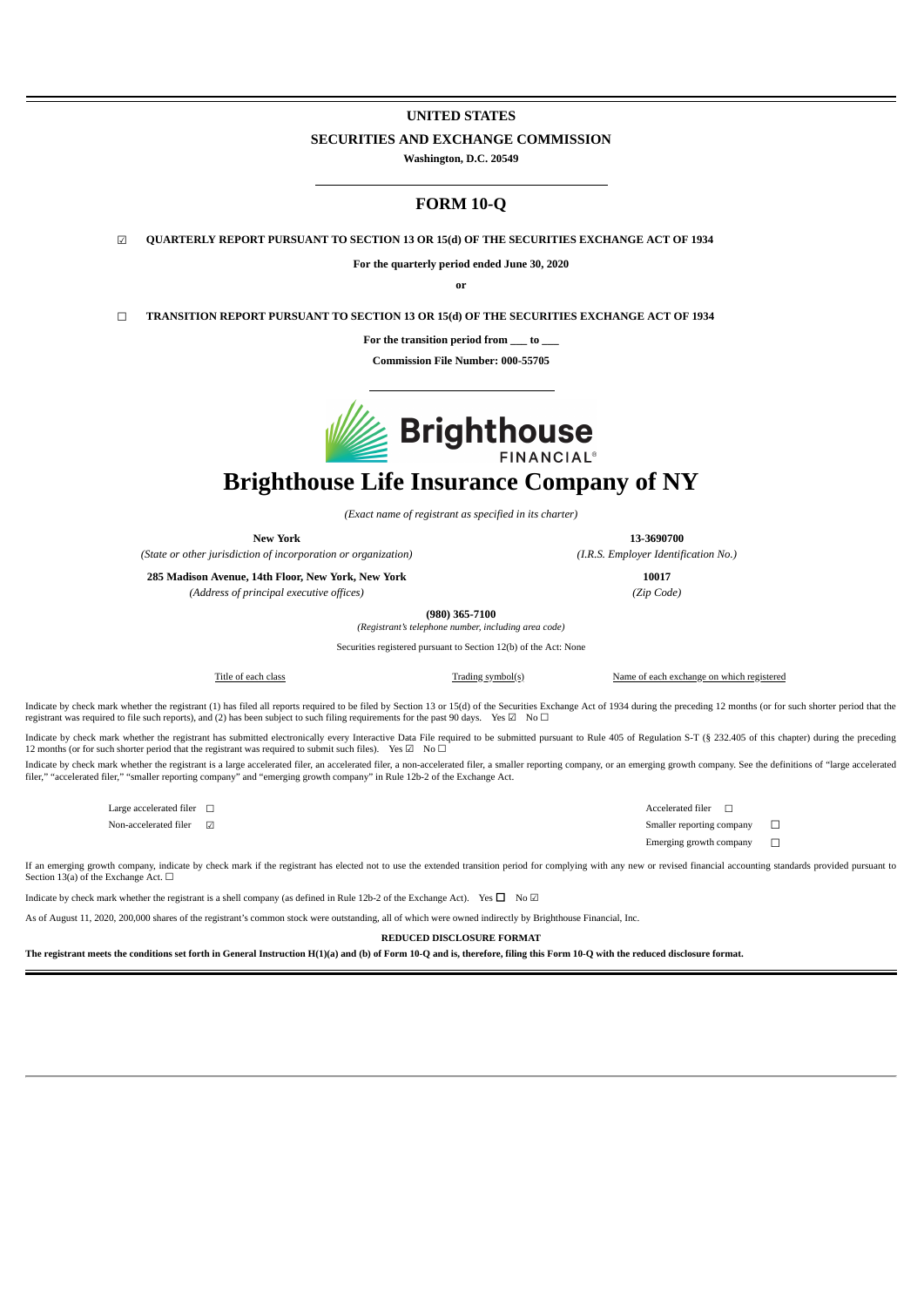## **Table of Contents**

<span id="page-1-0"></span>

|                  |                                                                                                                                                                | <b>Page</b>      |
|------------------|----------------------------------------------------------------------------------------------------------------------------------------------------------------|------------------|
|                  | <b>Part I</b> — Financial Information                                                                                                                          |                  |
| Item 1.          | Financial Statements (at June 30, 2020 (Unaudited) and December 31, 2019 and for the Three Months and Six Months<br>Ended June 30, 2020 and 2019 (Unaudited)): |                  |
|                  | <b>Interim Condensed Balance Sheets</b>                                                                                                                        | $\overline{2}$   |
|                  | <b>Interim Condensed Statements of Operations and Comprehensive Income (Loss)</b>                                                                              | $\overline{3}$   |
|                  | <b>Interim Condensed Statements of Stockholder's Equity</b>                                                                                                    | $\overline{4}$   |
|                  | <b>Interim Condensed Statements of Cash Flows</b>                                                                                                              | $\overline{5}$   |
|                  | Notes to the Interim Condensed Financial Statements (Unaudited):                                                                                               |                  |
|                  | <u>Note 1 — Business, Basis of Presentation and Summary of Significant Accounting Policies</u>                                                                 | $6 \overline{6}$ |
|                  | Note 2 – Segment Information                                                                                                                                   | $\overline{Z}$   |
|                  | Note 3 - Insurance                                                                                                                                             | 10               |
|                  | Note 4 – Investments                                                                                                                                           | 11               |
|                  | Note 5 – Derivatives                                                                                                                                           | <u>19</u>        |
|                  | Note 6 — Fair Value                                                                                                                                            | $\overline{24}$  |
|                  | Note 7 – Short-term Debt                                                                                                                                       | 33               |
|                  | Note $8$ — Equity                                                                                                                                              | 33               |
|                  | Note 9 — Other Revenues and Other Expenses                                                                                                                     | 35               |
|                  | Note 10 – Contingencies, Commitments and Guarantees                                                                                                            | 35               |
|                  | Note 11 - Related Party Transactions                                                                                                                           | 37               |
| Item 2.          | <b>Management's Discussion and Analysis of Financial Condition and Results of Operations</b>                                                                   | 39               |
| Item 4.          | <b>Controls and Procedures</b>                                                                                                                                 | 49               |
|                  | <b>Part II — Other Information</b>                                                                                                                             |                  |
| Item 1.          | <b>Legal Proceedings</b>                                                                                                                                       | <u>49</u>        |
| Item 1A.         | <b>Risk Factors</b>                                                                                                                                            | 49               |
| Item 6.          | <b>Exhibits</b>                                                                                                                                                | 50               |
| <b>Signature</b> |                                                                                                                                                                | 51               |
|                  |                                                                                                                                                                |                  |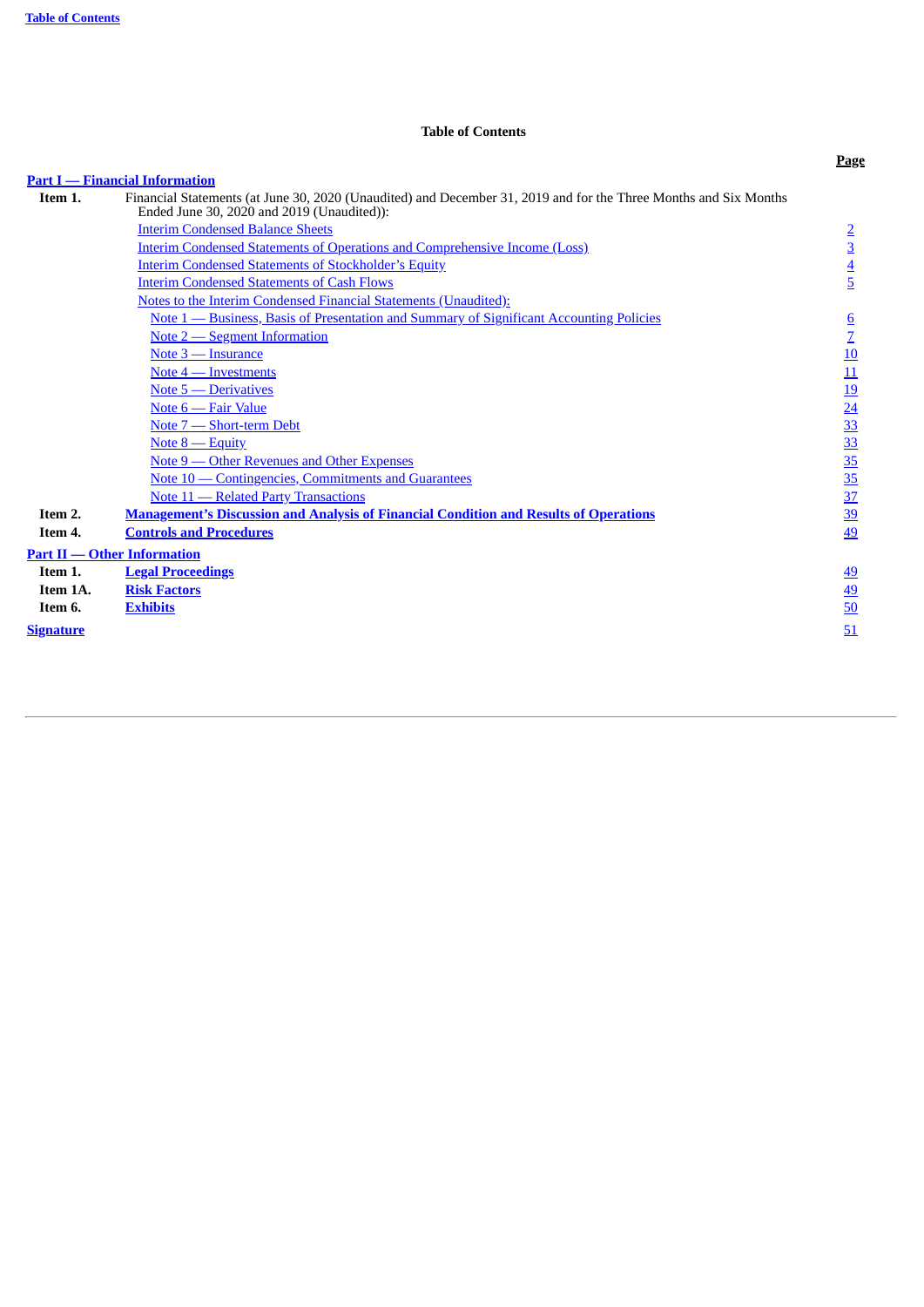## **Part I — Financial Information**

<span id="page-2-0"></span>**Item 1. Financial Statements**

## **Brighthouse Life Insurance Company of NY (An Indirect Wholly-Owned Subsidiary of Brighthouse Financial, Inc.)**

### **Interim Condensed Balance Sheets June 30, 2020 (Unaudited) and December 31, 2019**

## **(In millions, except share and per share data)**

|                                                                                                                                                                                        |                | June 30, 2020  | <b>December 31, 2019</b> |                |  |
|----------------------------------------------------------------------------------------------------------------------------------------------------------------------------------------|----------------|----------------|--------------------------|----------------|--|
| Assets                                                                                                                                                                                 |                |                |                          |                |  |
| Investments:                                                                                                                                                                           |                |                |                          |                |  |
| Fixed maturity securities available-for-sale, at estimated fair value (amortized cost: \$3,055 and \$2,897, respectively;<br>allowance for credit losses of \$0 and \$0, respectively) | $\mathfrak{s}$ | 3,354          | \$                       | 3,067          |  |
| Mortgage loans (net of allowance for credit losses of \$4 and \$3, respectively)                                                                                                       |                | 631            |                          | 625            |  |
| Short-term investments, principally at estimated fair value                                                                                                                            |                | 22             |                          | 52             |  |
| Other invested assets, principally at estimated fair value                                                                                                                             |                | 146            |                          | 108            |  |
| Total investments                                                                                                                                                                      |                | 4,153          |                          | 3,852          |  |
| Cash and cash equivalents                                                                                                                                                              |                | 241            |                          | 148            |  |
| Accrued investment income                                                                                                                                                              |                | 26             |                          | 25             |  |
| Premiums, reinsurance and other receivables                                                                                                                                            |                | 1,236          |                          | 1,048          |  |
| Deferred policy acquisition costs                                                                                                                                                      |                | 145            |                          | 175            |  |
| Other assets                                                                                                                                                                           |                | 29             |                          | 33             |  |
| Separate account assets                                                                                                                                                                |                | 4,374          |                          | 4,676          |  |
| <b>Total assets</b>                                                                                                                                                                    | \$             | 10,204         | \$                       | 9,957          |  |
| <b>Liabilities and Stockholder's Equity</b>                                                                                                                                            |                |                |                          |                |  |
| <b>Liabilities</b>                                                                                                                                                                     |                |                |                          |                |  |
| Future policy benefits                                                                                                                                                                 | $\mathfrak{s}$ | 783            | \$                       | 743            |  |
| Policyholder account balances                                                                                                                                                          |                | 2,602          |                          | 2,339          |  |
| Other policy-related balances                                                                                                                                                          |                | 14             |                          | 9              |  |
| Payables for collateral under derivative transactions                                                                                                                                  |                | 89             |                          | 85             |  |
| Current income tax payable                                                                                                                                                             |                | 30             |                          | 30             |  |
| Deferred income tax liability                                                                                                                                                          |                | 167            |                          | 114            |  |
| Other liabilities                                                                                                                                                                      |                | 888            |                          | 912            |  |
| Separate account liabilities                                                                                                                                                           |                | 4,374          |                          | 4,676          |  |
| <b>Total liabilities</b>                                                                                                                                                               |                | 8,947          |                          | 8,908          |  |
| <b>Contingencies, Commitments and Guarantees (Note 10)</b>                                                                                                                             |                |                |                          |                |  |
| <b>Stockholder's Equity</b>                                                                                                                                                            |                |                |                          |                |  |
| Common stock, par value \$10 per share; 200,000 shares authorized, issued and outstanding                                                                                              |                | $\overline{2}$ |                          | $\overline{2}$ |  |
| Additional paid-in capital                                                                                                                                                             |                | 491            |                          | 491            |  |
| Retained earnings (deficit)                                                                                                                                                            |                | 550            |                          | 434            |  |
| Accumulated other comprehensive income (loss)                                                                                                                                          |                | 214            |                          | 122            |  |
| Total stockholder's equity                                                                                                                                                             |                | 1,257          |                          | 1,049          |  |
| Total liabilities and stockholder's equity                                                                                                                                             | \$             | 10,204         | \$                       | 9,957          |  |

<span id="page-2-1"></span>**See accompanying notes to the interim condensed financial statements.**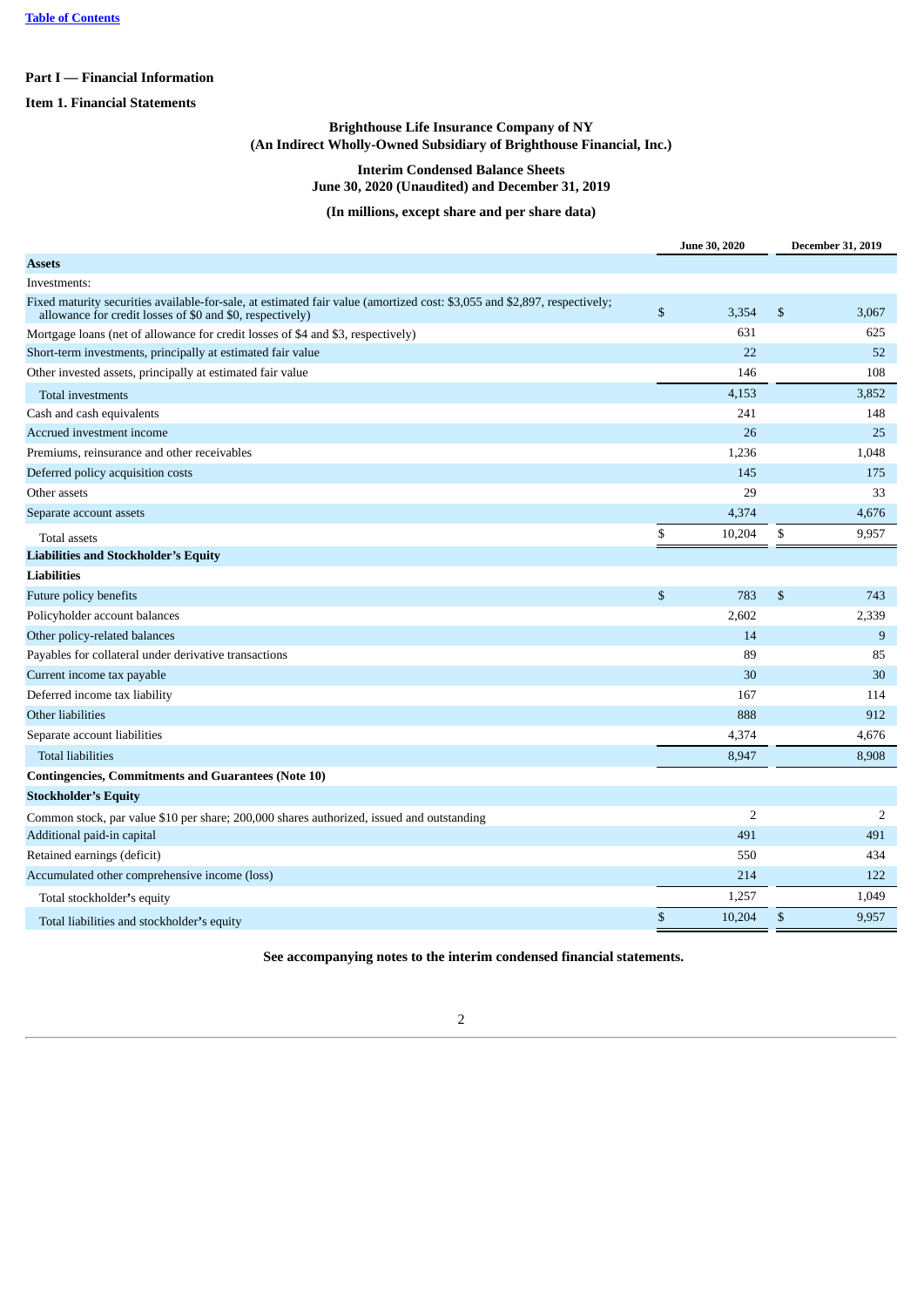## **Interim Condensed Statements of Operations and Comprehensive Income (Loss) For the Three Months and Six Months Ended June 30, 2020 and 2019 (Unaudited)**

**(In millions)**

|                                                        | <b>Three Months Ended</b><br><b>June 30,</b> |    |      |    |      | <b>Six Months Ended</b><br><b>June 30,</b> |      |
|--------------------------------------------------------|----------------------------------------------|----|------|----|------|--------------------------------------------|------|
|                                                        | 2020                                         |    | 2019 |    | 2020 |                                            | 2019 |
| <b>Revenues</b>                                        |                                              |    |      |    |      |                                            |      |
| Premiums                                               | \$<br>11                                     | \$ | 7    | \$ | 19   | \$                                         | 16   |
| Universal life and investment-type product policy fees | 23                                           |    | 24   |    | 46   |                                            | 47   |
| Net investment income                                  | 33                                           |    | 30   |    | 66   |                                            | 56   |
| Other revenues                                         | (18)                                         |    | (22) |    | (40) |                                            | (42) |
| Net investment gains (losses)                          |                                              |    | 5    |    | 5    |                                            | 5    |
| Net derivative gains (losses)                          | 27                                           |    | 27   |    | 155  |                                            | 24   |
| Total revenues                                         | 76                                           |    | 71   |    | 251  |                                            | 106  |
| <b>Expenses</b>                                        |                                              |    |      |    |      |                                            |      |
| Policyholder benefits and claims                       | 13                                           |    | 14   |    | 14   |                                            | 24   |
| Interest credited to policyholder account balances     | 9                                            |    | 9    |    | 19   |                                            | 17   |
| Amortization of deferred policy acquisition costs      | 11                                           |    | 5    |    | 33   |                                            | 6    |
| Other expenses                                         | 21                                           |    | 20   |    | 40   |                                            | 39   |
| Total expenses                                         | 54                                           |    | 48   |    | 106  |                                            | 86   |
| Income (loss) before provision for income tax          | 22                                           |    | 23   |    | 145  |                                            | 20   |
| Provision for income tax expense (benefit)             | $\overline{4}$                               |    | 4    |    | 29   |                                            | 3    |
| Net income (loss)                                      | \$<br>18                                     | \$ | 19   | \$ | 116  | \$                                         | 17   |
| Comprehensive income (loss)                            | \$<br>154                                    | \$ | 80   | \$ | 208  | \$                                         | 124  |

<span id="page-3-0"></span>**See accompanying notes to the interim condensed financial statements.**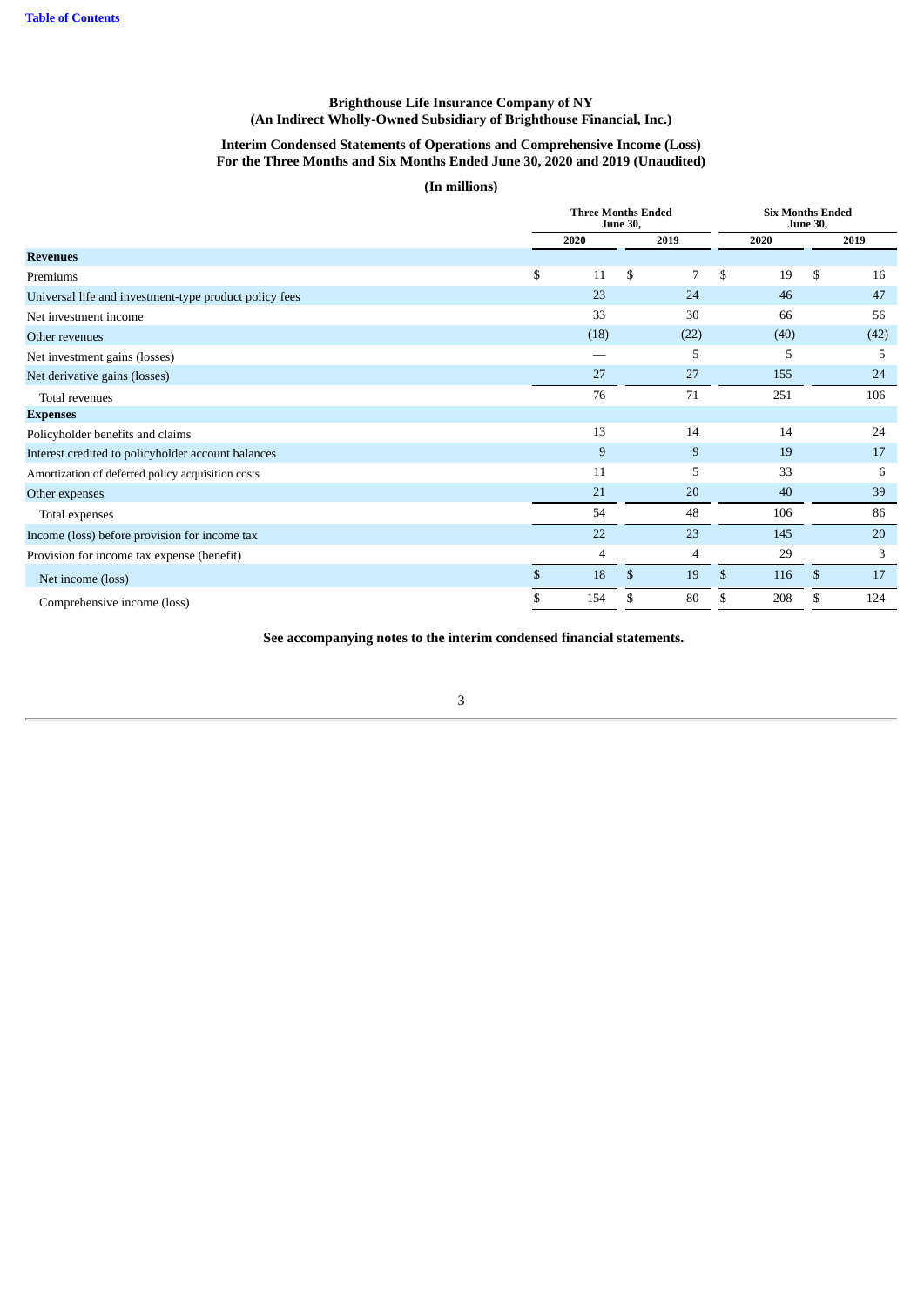## **Interim Condensed Statements of Stockholder's Equity For the Three Months and Six Months Ended June 30, 2020 and 2019 (Unaudited)**

## **(In millions)**

|                                                      | Common<br><b>Stock</b> |             | <b>Additional</b><br>Paid-in<br>Capital |     |     |     |      |       |  |  |  |  |  |  |  |  | <b>Retained</b><br><b>Earnings</b><br>(Deficit) |  | Accumulated<br>Other<br>Comprehensive<br>Income (Loss) | Total<br>Stockholder's<br><b>Equity</b> |
|------------------------------------------------------|------------------------|-------------|-----------------------------------------|-----|-----|-----|------|-------|--|--|--|--|--|--|--|--|-------------------------------------------------|--|--------------------------------------------------------|-----------------------------------------|
| Balance at December 31, 2019                         |                        | $2^{\circ}$ | Ð                                       | 491 | 434 | \$. | 122  | 1,049 |  |  |  |  |  |  |  |  |                                                 |  |                                                        |                                         |
| Net income (loss)                                    |                        |             |                                         |     | 98  |     |      | 98    |  |  |  |  |  |  |  |  |                                                 |  |                                                        |                                         |
| Other comprehensive income (loss), net of income tax |                        |             |                                         |     |     |     | (44) | (44)  |  |  |  |  |  |  |  |  |                                                 |  |                                                        |                                         |
| Balance at March 31, 2020                            |                        |             |                                         | 491 | 532 |     | 78   | 1,103 |  |  |  |  |  |  |  |  |                                                 |  |                                                        |                                         |
| Net income (loss)                                    |                        |             |                                         |     | 18  |     |      | 18    |  |  |  |  |  |  |  |  |                                                 |  |                                                        |                                         |
| Other comprehensive income (loss), net of income tax |                        |             |                                         |     |     |     | 136  | 136   |  |  |  |  |  |  |  |  |                                                 |  |                                                        |                                         |
| Balance at June 30, 2020                             |                        |             |                                         | 491 | 550 |     | 214  | 1,257 |  |  |  |  |  |  |  |  |                                                 |  |                                                        |                                         |

|                                                      |    | Common<br><b>Stock</b> | <b>Additional</b><br>Paid-in<br>Capital |     |     |  |      |    |       |  |  |  |  |  |  |  |  |  | <b>Retained</b><br>Earnings<br>(Deficit) | <b>Accumulated</b><br>Other<br>Comprehensive<br><b>Income (Loss)</b> |  |  | <b>Total</b><br>Stockholder's<br><b>Equity</b> |
|------------------------------------------------------|----|------------------------|-----------------------------------------|-----|-----|--|------|----|-------|--|--|--|--|--|--|--|--|--|------------------------------------------|----------------------------------------------------------------------|--|--|------------------------------------------------|
| Balance at December 31, 2018                         |    |                        |                                         | 416 | 434 |  | (15) | J. | 837   |  |  |  |  |  |  |  |  |  |                                          |                                                                      |  |  |                                                |
| Capital contribution                                 |    |                        |                                         | 75  |     |  |      |    | 75    |  |  |  |  |  |  |  |  |  |                                          |                                                                      |  |  |                                                |
| Net income (loss)                                    |    |                        |                                         |     | (2) |  |      |    | (2)   |  |  |  |  |  |  |  |  |  |                                          |                                                                      |  |  |                                                |
| Other comprehensive income (loss), net of income tax |    |                        |                                         |     |     |  | 46   |    | 46    |  |  |  |  |  |  |  |  |  |                                          |                                                                      |  |  |                                                |
| Balance at March 31, 2019                            |    |                        |                                         | 491 | 432 |  | 31   |    | 956   |  |  |  |  |  |  |  |  |  |                                          |                                                                      |  |  |                                                |
| Net income (loss)                                    |    |                        |                                         |     | 19  |  |      |    | 19    |  |  |  |  |  |  |  |  |  |                                          |                                                                      |  |  |                                                |
| Other comprehensive income (loss), net of income tax |    |                        |                                         |     |     |  | 61   |    | 61    |  |  |  |  |  |  |  |  |  |                                          |                                                                      |  |  |                                                |
| Balance at June 30, 2019                             | J. | $\overline{2}$         |                                         | 491 | 451 |  | 92   |    | 1,036 |  |  |  |  |  |  |  |  |  |                                          |                                                                      |  |  |                                                |

<span id="page-4-0"></span>**See accompanying notes to the interim condensed financial statements.**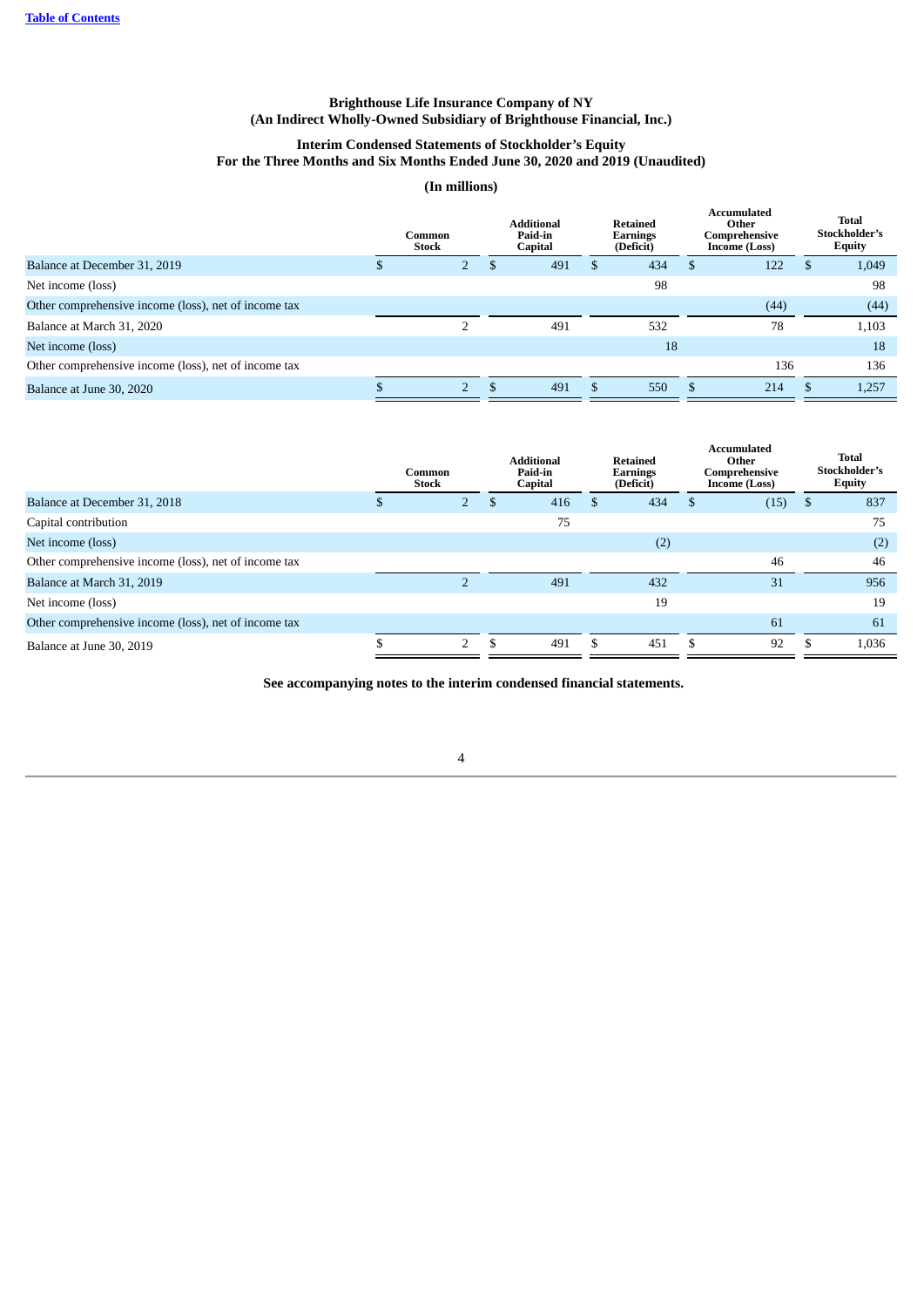## **Interim Condensed Statements of Cash Flows For the Six Months Ended June 30, 2020 and 2019 (Unaudited)**

## **(In millions)**

|                                                                     | <b>Six Months Ended</b><br><b>June 30,</b><br>2020<br>\$<br>(2)<br>257<br>37<br>(387)<br>(46)<br>91<br>(155) |    |       |  |  |
|---------------------------------------------------------------------|--------------------------------------------------------------------------------------------------------------|----|-------|--|--|
|                                                                     |                                                                                                              |    | 2019  |  |  |
| Net cash provided by (used in) operating activities                 | \$                                                                                                           |    | (4)   |  |  |
| <b>Cash flows from investing activities</b>                         |                                                                                                              |    |       |  |  |
| Sales, maturities and repayments of:                                |                                                                                                              |    |       |  |  |
| Fixed maturity securities                                           |                                                                                                              |    | 461   |  |  |
| Mortgage loans                                                      |                                                                                                              |    | 7     |  |  |
| Purchases of:                                                       |                                                                                                              |    |       |  |  |
| Fixed maturity securities                                           |                                                                                                              |    | (663) |  |  |
| Mortgage loans                                                      |                                                                                                              |    | (82)  |  |  |
| Cash received in connection with freestanding derivatives           |                                                                                                              |    | 50    |  |  |
| Cash paid in connection with freestanding derivatives               |                                                                                                              |    | (8)   |  |  |
| Net change in short-term investments                                | 30                                                                                                           |    |       |  |  |
| Net change in other invested assets                                 | $\mathbf{1}$                                                                                                 |    | 6     |  |  |
| Net cash provided by (used in) investing activities                 | (172)                                                                                                        |    | (229) |  |  |
| <b>Cash flows from financing activities</b>                         |                                                                                                              |    |       |  |  |
| Policyholder account balances:                                      |                                                                                                              |    |       |  |  |
| Deposits                                                            | 319                                                                                                          |    | 299   |  |  |
| Withdrawals                                                         | (56)                                                                                                         |    | (87)  |  |  |
| Net change in payables for collateral under derivative transactions | $\overline{4}$                                                                                               |    | 16    |  |  |
| Short-term debt issued                                              | 100                                                                                                          |    |       |  |  |
| Short-term debt repaid                                              | (100)                                                                                                        |    |       |  |  |
| Capital contribution                                                |                                                                                                              |    | 75    |  |  |
| Net cash provided by (used in) financing activities                 | 267                                                                                                          |    | 303   |  |  |
| Change in cash, cash equivalents and restricted cash                | 93                                                                                                           |    | 70    |  |  |
| Cash, cash equivalents and restricted cash, beginning of period     | 148                                                                                                          |    | 120   |  |  |
| Cash, cash equivalents and restricted cash, end of period           | \$<br>241                                                                                                    | \$ | 190   |  |  |
| Supplemental disclosure of cash flow information                    |                                                                                                              |    |       |  |  |
| Net cash paid (received) for:                                       |                                                                                                              |    |       |  |  |
| Interest                                                            | \$<br>$\mathbf{1}$                                                                                           | \$ |       |  |  |

<span id="page-5-0"></span>**See accompanying notes to the interim condensed financial statements.**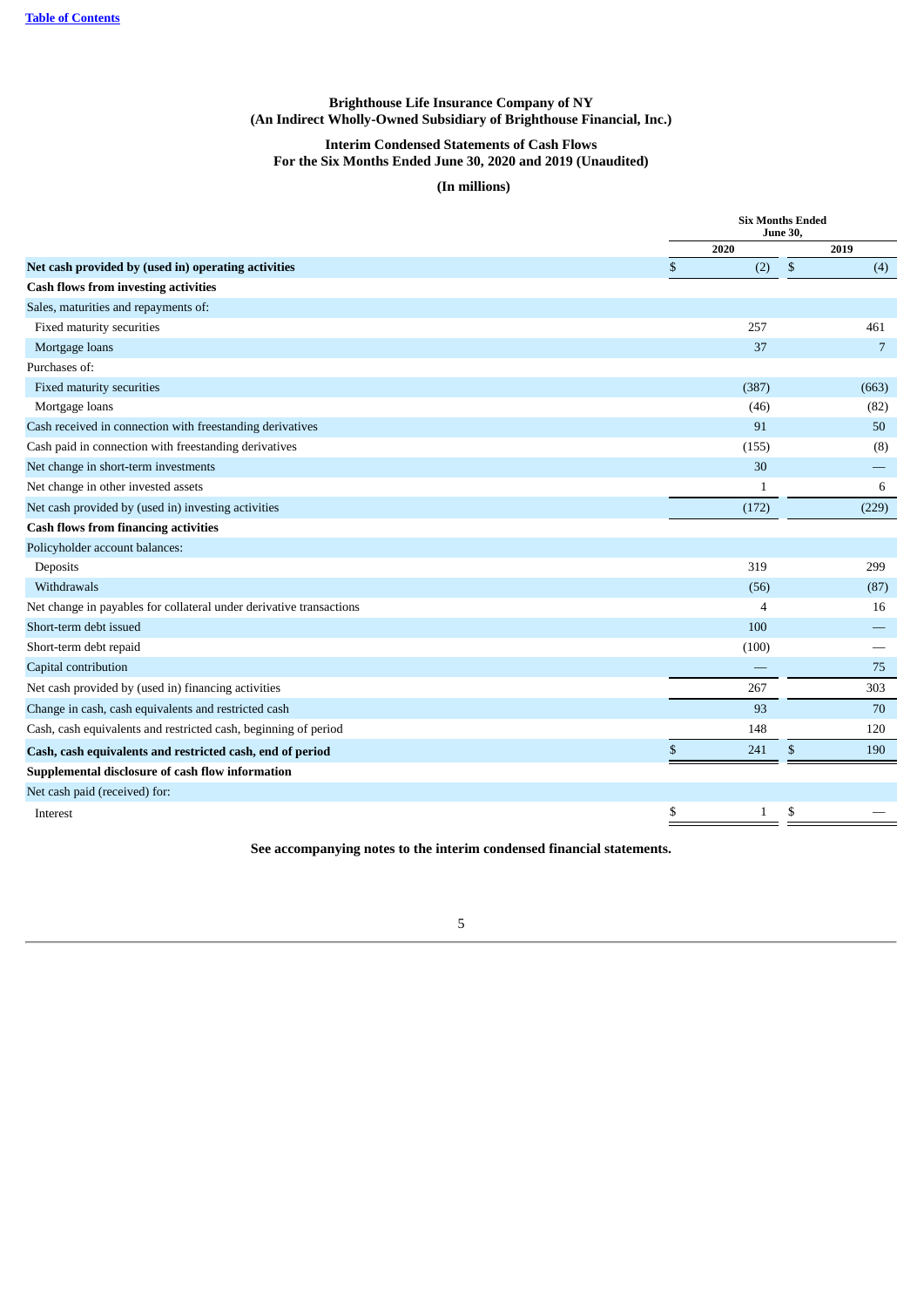## **Notes to the Interim Condensed Financial Statements (Unaudited)**

#### **1. Business, Basis of Presentation and Summary of Significant Accounting Policies**

#### <span id="page-6-0"></span>*Business*

"BHNY" and the "Company" refer to Brighthouse Life Insurance Company of NY, a New York domiciled life insurance company. Brighthouse Life Insurance Company of NY is a wholly-owned subsidiary of Brighthouse Life Insurance Company, which is an indirect wholly-owned subsidiary of Brighthouse Financial, Inc. ("BHF" together with its subsidiaries and affiliates, "Brighthouse Financial"). The Company is licensed to transact business in the state of New York.

BHNY markets and/or administers traditional life, universal life, variable annuity and fixed annuity products to individuals. The Company is organized into two segments: Annuities and Life. In addition, the Company reports certain of its results of operations in Corporate & Other.

#### *Basis of Presentation*

The preparation of financial statements in conformity with accounting principles generally accepted in the United States of America ("GAAP") requires management to adopt accounting policies and make estimates and assumptions that affect amounts reported on the interim condensed financial statements. In applying these policies and estimates, management makes subjective and complex judgments that frequently require assumptions about matters that are inherently uncertain. Many of these policies, estimates and related judgments are common in the insurance and financial services industries; others are specific to the Company's business and operations. Actual results could differ from these estimates.

#### *Reclassifications*

Certain amounts in the prior year periods' interim condensed financial statements and related footnotes thereto have been reclassified to conform with the current period presentation as may be discussed when applicable in the Notes to the Interim Condensed Financial Statements.

Since the Company is a member of a controlled group of affiliated companies, its results may not be indicative of those of a stand-alone entity.

The accompanying interim condensed financial statements are unaudited and reflect all adjustments (including normal recurring adjustments) necessary to present fairly the financial position, results of operations and cash flows for the interim periods presented in conformity with GAAP. Interim results are not necessarily indicative of full year performance. The December 31, 2019 balance sheet data was derived from audited financial statements included in Brighthouse Life Insurance Company of NY's Annual Report on Form 10-K for the year ended December 31, 2019 (the "2019 Annual Report"), which include all disclosures required by GAAP. Therefore, these interim condensed financial statements should be read in conjunction with the financial statements of the Company included in the 2019 Annual Report.

#### *Adoption of New Accounting Pronouncements*

Changes to GAAP are established by the Financial Accounting Standards Board ("FASB") in the form of accounting standards updates ("ASUs") to the FASB Accounting Standards Codification. The Company considers the applicability and impact of all ASUs. ASUs not listed below were assessed and determined to be either not applicable or are not expected to have a material impact on the Company's financial statements. ASUs adopted as of June 30, 2020 are summarized as follows:

| <b>Standard</b>                                                                                                                 | <b>Description</b>                                                                                                                                                                                                                                                                                                                                                                                                                                                                                                                                                                                                                                                                                                                                                                     | <b>Effective Date</b> | <b>Impact on Financial Statements</b>                                                                                                                                                                                                                                                                           |
|---------------------------------------------------------------------------------------------------------------------------------|----------------------------------------------------------------------------------------------------------------------------------------------------------------------------------------------------------------------------------------------------------------------------------------------------------------------------------------------------------------------------------------------------------------------------------------------------------------------------------------------------------------------------------------------------------------------------------------------------------------------------------------------------------------------------------------------------------------------------------------------------------------------------------------|-----------------------|-----------------------------------------------------------------------------------------------------------------------------------------------------------------------------------------------------------------------------------------------------------------------------------------------------------------|
| ASU 2016-13, Financial<br>Instruments-Credit Losses<br>(Topic 326): Measurement of<br>Credit Losses on Financial<br>Instruments | The amendments to Topic 326 replace the incurred loss impairment January 1, 2020 using<br>methodology for certain financial instruments with one that reflects the modified<br>expected credit losses based on historical loss information, current retrospective method<br>conditions, and reasonable and supportable forecasts. The new<br>guidance also requires that an other-than-temporary impairment on<br>a debt security will be recognized as an allowance going forward,<br>such that improvements in expected future cash flows after an<br>impairment will no longer be reflected as a prospective yield<br>adjustment through net investment income, but rather a reversal of<br>the previous impairment and recognized through realized<br>investment gains and losses. |                       | The Company recorded an after tax net<br>increase to retained earnings of less than \$1<br>million for the cumulative effect of<br>adoption. The adjustment included<br>establishing or updating the allowance for<br>credit losses on fixed maturity securities,<br>mortgage loans, and other invested assets. |

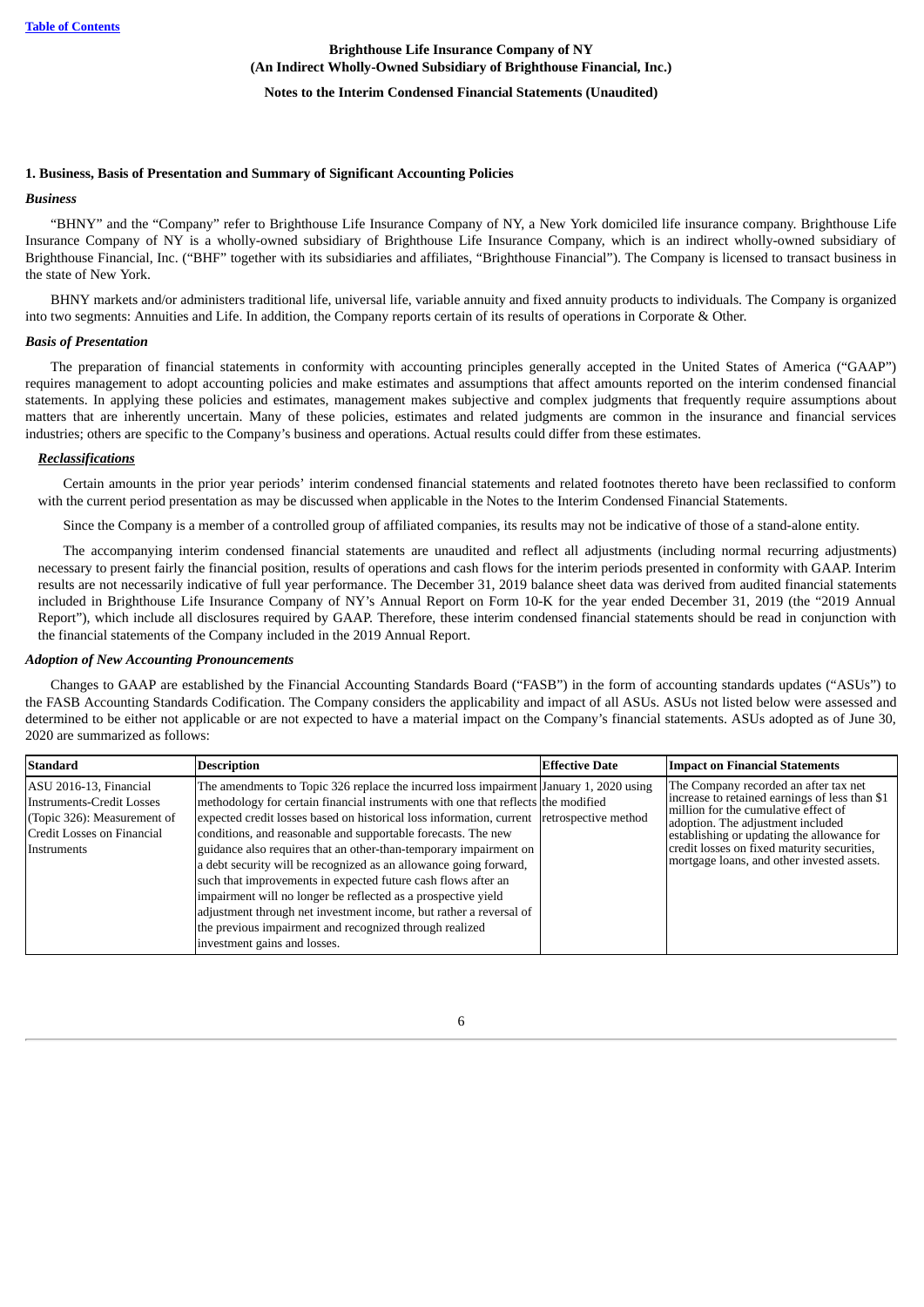## **Notes to the Interim Condensed Financial Statements (Unaudited) (continued)**

## **1. Business, Basis of Presentation and Summary of Significant Accounting Policies (continued)**

ASUs issued but not yet adopted as of June 30, 2020 are summarized as follows**:**

| <b>Standard</b>                     | <b>Description</b>                                                  | <b>Effective Date</b>   | <b>Impact on Financial Statements</b>         |
|-------------------------------------|---------------------------------------------------------------------|-------------------------|-----------------------------------------------|
| ASU 2018-12, Financial              | The amendments to Topic 944 will result in significant changes to   | The amendments are      | The Company continues to evaluate the new     |
| Services-Insurance (Topic 944):     | the accounting for long-duration insurance contracts. These         | currently effective for | guidance and therefore is unable to estimate  |
| Targeted Improvements to the        | changes (1) require all guarantees that qualify as market risk      | the Company on          | the impact to its financial statements. The   |
| <b>Accounting for Long-Duration</b> | benefits to be measured at fair value, (2) require more frequent    | January 1, 2022. On     | most significant impact is expected to be the |
| Contracts                           | updating of assumptions and modify existing discount rate           | July 7, the FASB        | measurement of liabilities for variable       |
|                                     | requirements for certain insurance liabilities, (3) modify the      | released an exposure    | annuity guarantees.                           |
|                                     | methods of amortization for deferred policy acquisition costs       | draft which if adopted, |                                               |
|                                     | ("DAC"), and (4) require new qualitative and quantitative           | will change the         |                                               |
|                                     | disclosures around insurance contract asset and liability balances  | effective date of the   |                                               |
|                                     | and the judgments, assumptions and methods used to measure          | amendments to January   |                                               |
|                                     | those balances. The market risk benefit guidance is required to be  | 1, 2023.                |                                               |
|                                     | applied on a retrospective basis, while the changes to guidance for |                         |                                               |
|                                     | insurance liabilities and DAC may be applied to existing carrying   |                         |                                               |
|                                     | amounts on the effective date or on a retrospective basis.          |                         |                                               |

#### *CARES Act*

In response to the worldwide pandemic sparked by the novel coronavirus (the "COVID-19 pandemic"), on March 27, 2020, Congress enacted the Coronavirus Aid, Relief, and Economic Security Act (the "CARES Act"). The CARES Act contains numerous provisions intended to provide swift aid, including through tax relief, to businesses and individuals affected by the COVID-19 pandemic. The Company does not believe that the CARES Act will have a material impact to its financial statements at this time. The Company will continue to closely monitor developments related to the COVID-19 pandemic and the CARES Act.

#### <span id="page-7-0"></span>**2. Segment Information**

The Company is organized into two segments: Annuities and Life. In addition, the Company reports certain of its results of operations in Corporate & Other.

### *Annuities*

The Annuities segment consists of a variety of variable, fixed, index-linked and income annuities designed to address contract holders' needs for protected wealth accumulation on a tax-deferred basis, wealth transfer and income security.

## *Life*

The Life segment consists of insurance products and services, including term, whole and universal life products designed to address policyholders' needs for financial security and protected wealth transfer, which may be provided on a tax-advantaged basis.

### *Corporate & Other*

Corporate & Other contains the excess capital not allocated to the segments and expenses associated with certain legal proceedings and income tax audit issues. Corporate & Other also includes term life insurance sold direct to consumers, which is no longer being offered for new sales.

### *Financial Measures and Segment Accounting Policies*

Adjusted earnings is a financial measure used by management to evaluate performance, allocate resources and facilitate comparisons to industry results. Consistent with GAAP guidance for segment reporting, adjusted earnings is also used to measure segment performance. The Company believes the presentation of adjusted earnings, as the Company measures it for management purposes, enhances the understanding of its performance by highlighting the results of operations and the underlying profitability drivers of the business. Adjusted earnings should not be viewed as a substitute for net income (loss).

Adjusted earnings, which may be positive or negative, focuses on the Company's primary businesses principally by excluding the impact of market volatility, which could distort trends.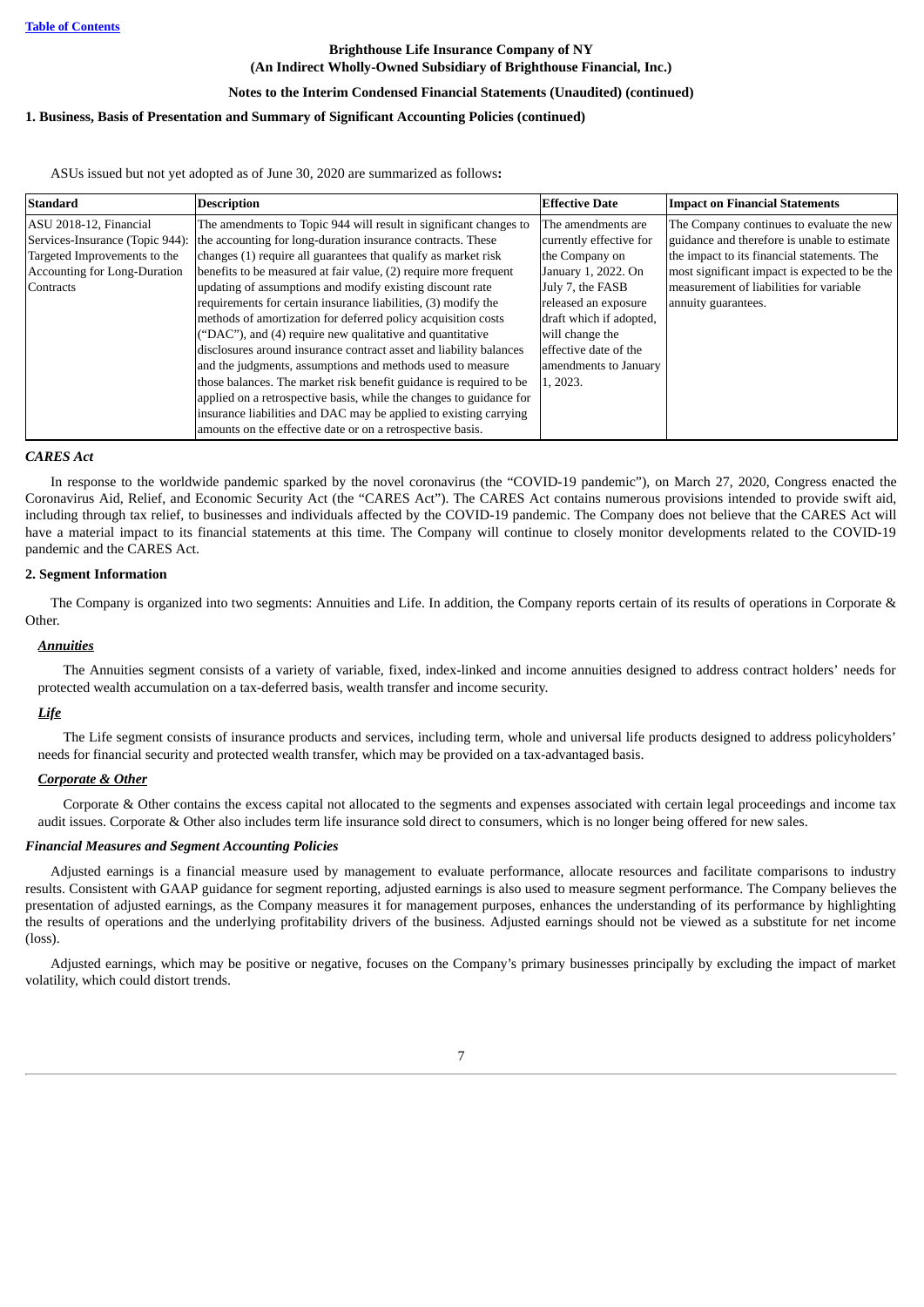### **Notes to the Interim Condensed Financial Statements (Unaudited) (continued)**

### **2. Segment Information (continued)**

The following are significant items excluded from total revenues, net of income tax, in calculating adjusted earnings:

- Net investment gains (losses);
- Net derivative gains (losses) except earned income and amortization of premium on derivatives that are hedges of investments or that are used to replicate certain investments, but do not qualify for hedge accounting treatment; and
- Certain variable annuity guaranteed minimum income benefits ("GMIBs") fees ("GMIB Fees").

The following are significant items excluded from total expenses, net of income tax, in calculating adjusted earnings:

- Amounts associated with benefits related to GMIBs ("GMIB Costs");
- Amounts associated with periodic crediting rate adjustments based on the total return of a contractually referenced pool of assets and market value adjustments associated with surrenders or terminations of contracts ("Market Value Adjustments"); and
- Amortization of DAC related to: (i) net investment gains (losses), (ii) net derivative gains (losses), (iii) GMIB Fees and GMIB Costs and (iv) Market Value Adjustments.

The tax impact of the adjustments mentioned above is calculated net of the statutory tax rate, which could differ from the Company's effective tax rate.

The segment accounting policies are the same as those used to prepare the Company's interim condensed financial statements, except for the adjustments to calculate adjusted earnings described above. In addition, segment accounting policies include the methods of capital allocation described below.

Segment investment and capitalization targets are based on statutory oriented risk principles and metrics. Segment invested assets backing liabilities are based on net statutory liabilities plus excess capital. For the variable annuity business, the excess capital held is based on the target statutory total asset requirement consistent with the Company's variable annuity risk management strategy. For insurance businesses other than variable annuities, excess capital held is based on a percentage of required statutory risk-based capital. Assets in excess of those allocated to the segments, if any, are held in Corporate & Other. Segment net investment income reflects the performance of each segment's respective invested assets.

Operating results by segment, as well as Corporate & Other, were as follows:

|                                            | Three Months Ended June 30, 2020 |     |      |   |                      |              |    |       |  |
|--------------------------------------------|----------------------------------|-----|------|---|----------------------|--------------|----|-------|--|
|                                            | <b>Annuities</b>                 |     | Life |   | Corporate<br>& Other |              |    | Total |  |
|                                            |                                  |     |      |   | (In millions)        |              |    |       |  |
| Pre-tax adjusted earnings                  | $\mathfrak{S}$                   | (9) | \$   |   | \$                   | (2)          | \$ | (11)  |  |
| Provision for income tax expense (benefit) |                                  | (3) |      |   |                      |              |    | (3)   |  |
| Adjusted earnings                          |                                  | (6) |      |   |                      | (2)          |    | (8)   |  |
| Adjustments for:                           |                                  |     |      |   |                      |              |    |       |  |
| Net investment gains (losses)              |                                  |     |      |   |                      |              |    |       |  |
| Net derivative gains (losses)              |                                  |     |      |   |                      |              |    | 27    |  |
| Other adjustments to net income (loss)     |                                  |     |      |   |                      |              |    | 6     |  |
| Provision for income tax (expense) benefit |                                  |     |      |   |                      |              |    | (7)   |  |
| Net income (loss)                          |                                  |     |      |   |                      |              |    | 18    |  |
|                                            |                                  |     |      |   |                      |              |    |       |  |
| Interest revenue                           | $\mathbf{s}$                     | 23  | S.   | 9 | $\mathfrak{L}$       | $\mathbf{1}$ |    |       |  |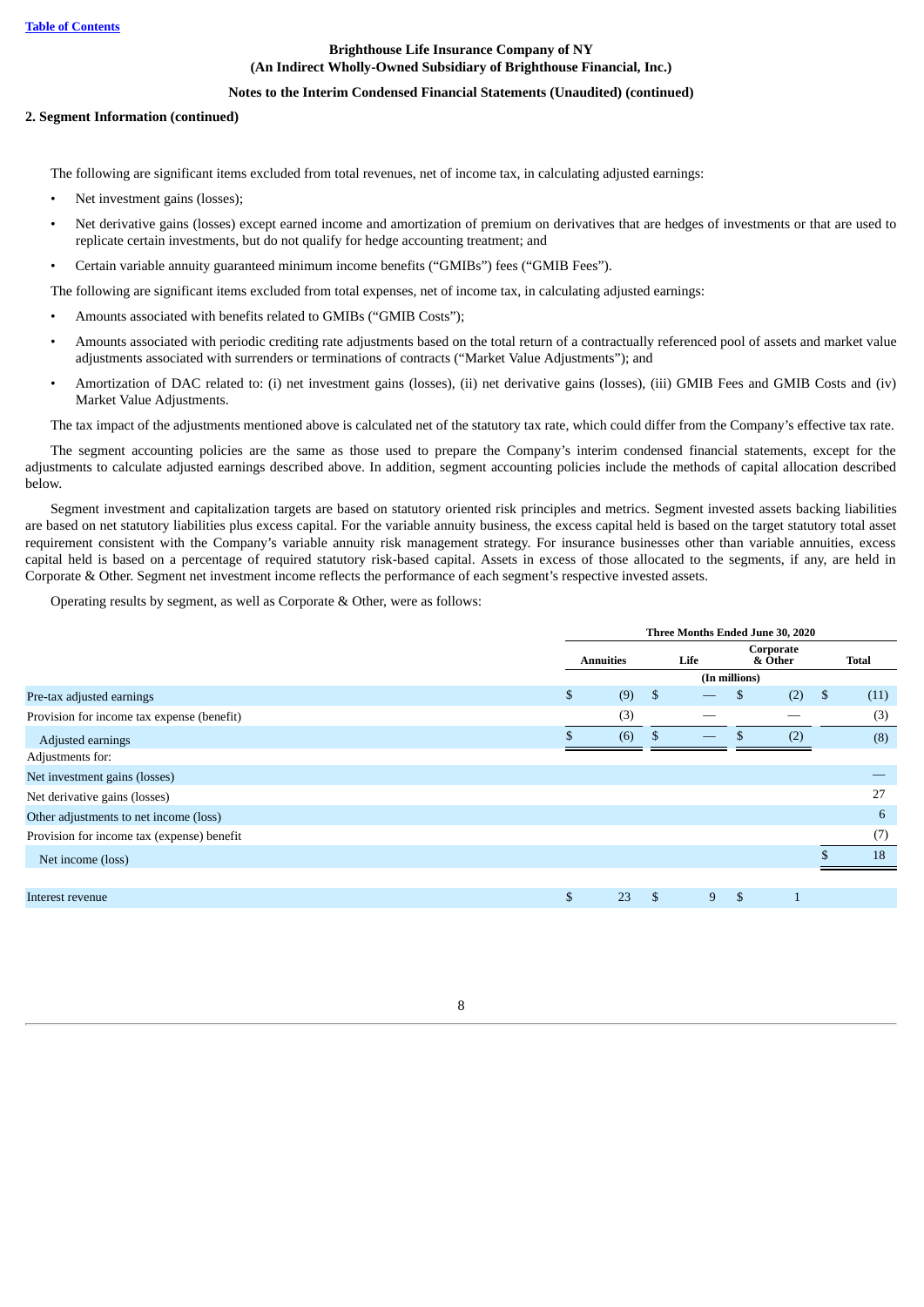## **Notes to the Interim Condensed Financial Statements (Unaudited) (continued)**

## **2. Segment Information (continued)**

|                                            | Three Months Ended June 30, 2019 |     |      |                      |     |    |              |  |
|--------------------------------------------|----------------------------------|-----|------|----------------------|-----|----|--------------|--|
|                                            | <b>Annuities</b>                 |     | Life | Corporate<br>& Other |     |    | <b>Total</b> |  |
|                                            |                                  |     |      | (In millions)        |     |    |              |  |
| Pre-tax adjusted earnings                  | \$<br>(7)                        | -\$ | (6)  | \$                   | (1) | \$ | (14)         |  |
| Provision for income tax expense (benefit) | (2)                              |     | (1)  |                      |     |    | (3)          |  |
| Adjusted earnings                          | (5)                              | Ъ.  | (5)  | -S                   | (1) |    | (11)         |  |
| Adjustments for:                           |                                  |     |      |                      |     |    |              |  |
| Net investment gains (losses)              |                                  |     |      |                      |     |    | 5            |  |
| Net derivative gains (losses)              |                                  |     |      |                      |     |    | 27           |  |
| Other adjustments to net income (loss)     |                                  |     |      |                      |     |    | 5            |  |
| Provision for income tax (expense) benefit |                                  |     |      |                      |     |    | (7)          |  |
| Net income (loss)                          |                                  |     |      |                      |     |    | 19           |  |
|                                            |                                  |     |      |                      |     |    |              |  |
| Interest revenue                           | \$<br>20                         | S   | 10   | \$                   |     |    |              |  |

|                                            |              | Six Months Ended June 30, 2020 |    |    |               |                      |      |              |  |  |
|--------------------------------------------|--------------|--------------------------------|----|----|---------------|----------------------|------|--------------|--|--|
|                                            |              | Life<br><b>Annuities</b>       |    |    |               | Corporate<br>& Other |      | <b>Total</b> |  |  |
|                                            |              |                                |    |    | (In millions) |                      |      |              |  |  |
| Pre-tax adjusted earnings                  | $\mathbb{S}$ |                                | S  | 20 | \$            | (3)                  | - \$ | 17           |  |  |
| Provision for income tax expense (benefit) |              | (1)                            |    | 4  |               | (1)                  |      | 2            |  |  |
| Adjusted earnings                          |              |                                | \$ | 16 |               | (2)                  |      | 15           |  |  |
| Adjustments for:                           |              |                                |    |    |               |                      |      |              |  |  |
| Net investment gains (losses)              |              |                                |    |    |               |                      |      | 5            |  |  |
| Net derivative gains (losses)              |              |                                |    |    |               |                      |      | 155          |  |  |
| Other adjustments to net income (loss)     |              |                                |    |    |               |                      |      | (32)         |  |  |
| Provision for income tax (expense) benefit |              |                                |    |    |               |                      |      | (27)         |  |  |
| Net income (loss)                          |              |                                |    |    |               |                      |      | 116          |  |  |
|                                            |              |                                |    |    |               |                      |      |              |  |  |
| Interest revenue                           | \$           | 47                             | S  | 18 | \$            |                      |      |              |  |  |

|                                            | Six Months Ended June 30, 2019 |      |    |      |    |                      |    |       |
|--------------------------------------------|--------------------------------|------|----|------|----|----------------------|----|-------|
|                                            | <b>Annuities</b>               |      |    | Life |    | Corporate<br>& Other |    | Total |
|                                            | (In millions)                  |      |    |      |    |                      |    |       |
| Pre-tax adjusted earnings                  | \$                             | (12) | \$ | (10) | \$ | (2)                  | \$ | (24)  |
| Provision for income tax expense (benefit) |                                | (3)  |    | (2)  |    | (1)                  |    | (6)   |
| Adjusted earnings                          |                                | (9)  | \$ | (8)  | \$ | (1)                  |    | (18)  |
| Adjustments for:                           |                                |      |    |      |    |                      |    |       |
| Net investment gains (losses)              |                                |      |    |      |    |                      |    | 5     |
| Net derivative gains (losses)              |                                |      |    |      |    |                      |    | 24    |
| Other adjustments to net income (loss)     |                                |      |    |      |    |                      |    | 15    |
| Provision for income tax (expense) benefit |                                |      |    |      |    |                      |    | (9)   |
| Net income (loss)                          |                                |      |    |      |    |                      |    | 17    |
|                                            |                                |      |    |      |    |                      |    |       |
| Interest revenue                           | \$                             | 37   | \$ | 18   | \$ |                      |    |       |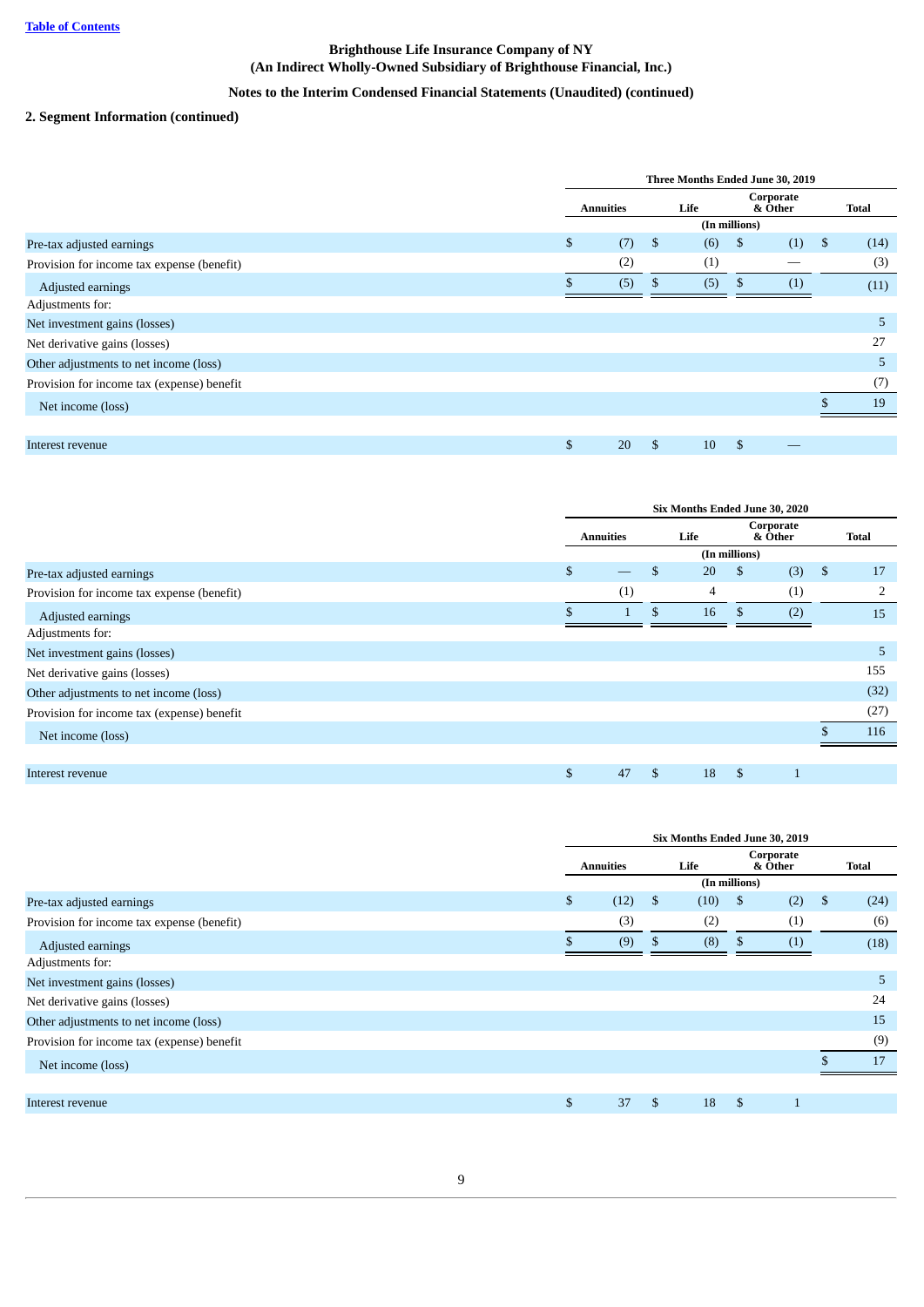## **Notes to the Interim Condensed Financial Statements (Unaudited) (continued)**

### **2. Segment Information (continued)**

Total revenues by segment, as well as Corporate & Other, were as follows:

|                   |   | <b>Three Months Ended</b> | <b>June 30,</b> |      |               | <b>Six Months Ended</b> | <b>June 30,</b> |      |
|-------------------|---|---------------------------|-----------------|------|---------------|-------------------------|-----------------|------|
|                   |   | 2020                      |                 | 2019 |               | 2020                    |                 | 2019 |
|                   |   |                           |                 |      | (In millions) |                         |                 |      |
| Annuities         | D | 26                        | - \$            | 22   | S,            | 50                      | - \$            | 44   |
| Life              |   | 17                        |                 | 14   |               | 33                      |                 | 26   |
| Corporate & Other |   |                           |                 |      |               |                         |                 |      |
| Adjustments       |   | 32                        |                 | 35   |               | 167                     |                 | 35   |
| Total             |   | 76                        | -S              | 71   |               | 251                     | ß.              | 106  |

Total assets by segment, as well as Corporate & Other, were as follows at:

|                   |   | <b>June 30, 2020</b> |    | <b>December 31, 2019</b> |  |  |  |  |
|-------------------|---|----------------------|----|--------------------------|--|--|--|--|
|                   |   | (In millions)        |    |                          |  |  |  |  |
| Annuities         | D | 8,178                | ъ  | 7,888                    |  |  |  |  |
| Life              |   | 1,889                |    | 1,933                    |  |  |  |  |
| Corporate & Other |   | 137                  |    | 136                      |  |  |  |  |
| Total             |   | 10,204               | ð. | 9,957                    |  |  |  |  |

## <span id="page-10-0"></span>**3. Insurance**

## *Guarantees*

 $\overline{\phantom{a}}$ 

As discussed in Notes 1 and 3 of the Notes to the Financial Statements included in the 2019 Annual Report, the Company issues variable annuity contracts with guaranteed minimum benefits. Guaranteed minimum accumulation benefits ("GMABs"), the non-life-contingent portion of guaranteed minimum withdrawal benefits ("GMWBs") and the portion of certain GMIBs that do not require annuitization are accounted for as embedded derivatives in policyholder account balances and are further discussed in Note 5.

Information regarding the Company's guarantee exposure was as follows at:

|                                          |    | <b>June 30, 2020</b>            |      |                            | <b>December 31, 2019</b>        |                            |
|------------------------------------------|----|---------------------------------|------|----------------------------|---------------------------------|----------------------------|
|                                          |    | In the<br><b>Event of Death</b> |      | At<br><b>Annuitization</b> | In the<br><b>Event of Death</b> | At<br><b>Annuitization</b> |
|                                          |    |                                 |      | (Dollars in millions)      |                                 |                            |
| <b>Annuity Contracts (1), (2)</b>        |    |                                 |      |                            |                                 |                            |
| <b>Variable Annuity Guarantees</b>       |    |                                 |      |                            |                                 |                            |
| Total account value (3)                  | \$ | 4,380                           | \$   | 3.444                      | \$<br>4,683                     | \$<br>3,742                |
| Separate account value                   | D  | 4,372                           | \$   | 3,443                      | \$<br>4,675                     | \$<br>3,741                |
| Net amount at risk                       | \$ | 38<br>(4)                       | - \$ | $(5)$ \$<br>530            | $(4)$ \$<br>$\overline{4}$      | 310<br>(5)                 |
| Average attained age of contract holders |    | 68 years                        |      | 68 years                   | 68 years                        | 68 years                   |

(1) The Company's annuity contracts with guarantees may offer more than one type of guarantee in each contract. Therefore, the amounts listed above may not be mutually exclusive.

(2) Includes direct business, but excludes offsets from hedging or reinsurance, if any. Therefore, the net amount at risk presented reflects the economic exposures of living and death benefit guarantees associated with variable annuities, but not necessarily their impact on the Company. See Note 5 of the Notes to the Financial Statements included in the 2019 Annual Report for a discussion of guaranteed minimum benefits which have been reinsured.

(3) Includes the contract holder's investments in the general account and separate account, if applicable.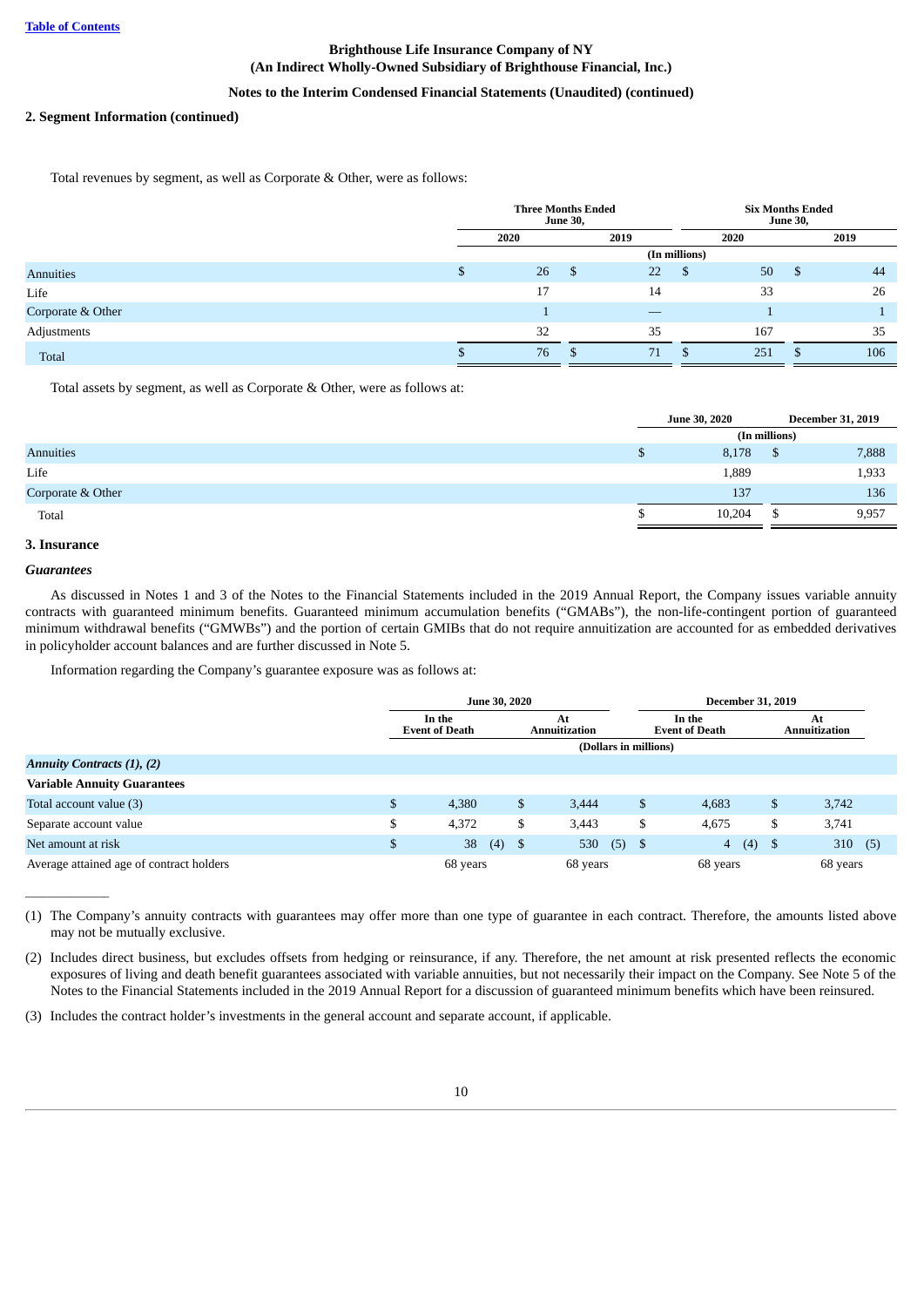### **Notes to the Interim Condensed Financial Statements (Unaudited) (continued)**

#### **3. Insurance (continued)**

- (4) Defined as the death benefit less the total account value, as of the balance sheet date. It represents the amount of the claim that the Company would incur if death claims were filed on all contracts on the balance sheet date and includes any additional contractual claims associated with riders purchased to assist with covering income taxes payable upon death.
- (5) Defined as the amount (if any) that would be required to be added to the total account value to purchase a lifetime income stream, based on current annuity rates, equal to the minimum amount provided under the guaranteed benefit. This amount represents the Company's potential economic exposure to such guarantees in the event all contract holders were to annuitize on the balance sheet date, even though the contracts contain terms that allow annuitization of the guaranteed amount only after the 10th anniversary of the contract, which not all contract holders have achieved.

### <span id="page-11-0"></span>**4. Investments**

 $\overline{\phantom{a}}$ 

See Note 1 of the Notes to the Financial Statements included in the 2019 Annual Report for a description of the Company's accounting policies for investments and Note 6 for information about the fair value hierarchy for investments and the related valuation methodologies. In connection with the adoption of new guidance related to the credit losses (see Note 1), effective January 1, 2020, the Company updated its accounting policies on certain investments. Any accounting policy updates required by the new guidance are described in this footnote.

#### *Fixed Maturity Securities Available-for-sale*

### *Fixed Maturity Securities by Sector*

Fixed maturity securities by sector were as follows at:

|                                 |    |           |   |                                              | June 30, 2020           |         |   |                          |    |                  |          |                          | <b>December 31, 2019</b> |     |                          |     |                          |
|---------------------------------|----|-----------|---|----------------------------------------------|-------------------------|---------|---|--------------------------|----|------------------|----------|--------------------------|--------------------------|-----|--------------------------|-----|--------------------------|
|                                 |    | Amortized |   | <b>Allowance for</b><br><b>Credit Losses</b> | <b>Gross Unrealized</b> |         |   | <b>Estimated</b><br>Fair |    | <b>Amortized</b> |          | <b>Allowance for</b>     | <b>Gross Unrealized</b>  |     |                          |     | <b>Estimated</b><br>Fair |
|                                 |    | Cost      |   | (1)                                          | Gains                   | Losses  |   | Value                    |    | Cost             |          | <b>Credit Losses</b>     | Gains                    |     | Losses                   |     | Value                    |
|                                 |    |           |   |                                              |                         |         |   | (In millions)            |    |                  |          |                          |                          |     |                          |     |                          |
| U.S. corporate                  | S. | 1,450     | S | $\qquad \qquad -$                            | \$<br>153               | \$<br>Ь | S | 1,598                    | S. | 1,361            | <b>S</b> | $\overline{\phantom{m}}$ | 87                       | \$. |                          | Эħ. | 1,446                    |
| Foreign corporate               |    | 448       |   |                                              | 33                      | 6       |   | 475                      |    | 396              |          |                          | 23                       |     | 3                        |     | 416                      |
| <b>CMBS</b>                     |    | 302       |   |                                              | 29                      |         |   | 331                      |    | 319              |          |                          | 16                       |     |                          |     | 334                      |
| U.S. government and agency      |    | 254       |   |                                              | 64                      |         |   | 318                      |    | 290              |          |                          | 27                       |     |                          |     | 317                      |
| <b>RMBS</b>                     |    | 223       |   |                                              | 16                      |         |   | 239                      |    | 277              |          |                          | 12                       |     |                          |     | 288                      |
| ABS                             |    | 281       |   | —                                            | Ъ                       | 4       |   | 282                      |    | 142              |          | __                       |                          |     |                          |     | 142                      |
| State and political subdivision |    | 81        |   |                                              | 12                      |         |   | 93                       |    | 92               |          | $\qquad \qquad -$        | 10                       |     | $\overline{\phantom{m}}$ |     | 102                      |
| Foreign government              |    | 16        |   |                                              |                         |         |   | 18                       |    | 20               |          |                          |                          |     |                          |     | 22                       |
| Total fixed maturity securities |    | 3,055     |   | $\overline{\phantom{0}}$                     | 314                     | 15      |   | 3,354                    |    | 2,897            |          |                          | 178                      |     | 8                        |     | 3,067                    |
|                                 |    |           |   |                                              |                         |         |   |                          |    |                  |          |                          |                          |     |                          |     |                          |

(1) The allowance for credit losses on total fixed maturity securities was less than \$1 million at June 30, 2020.

The Company did not hold any non-income producing fixed maturity securities at either June 30, 2020 or December 31, 2019.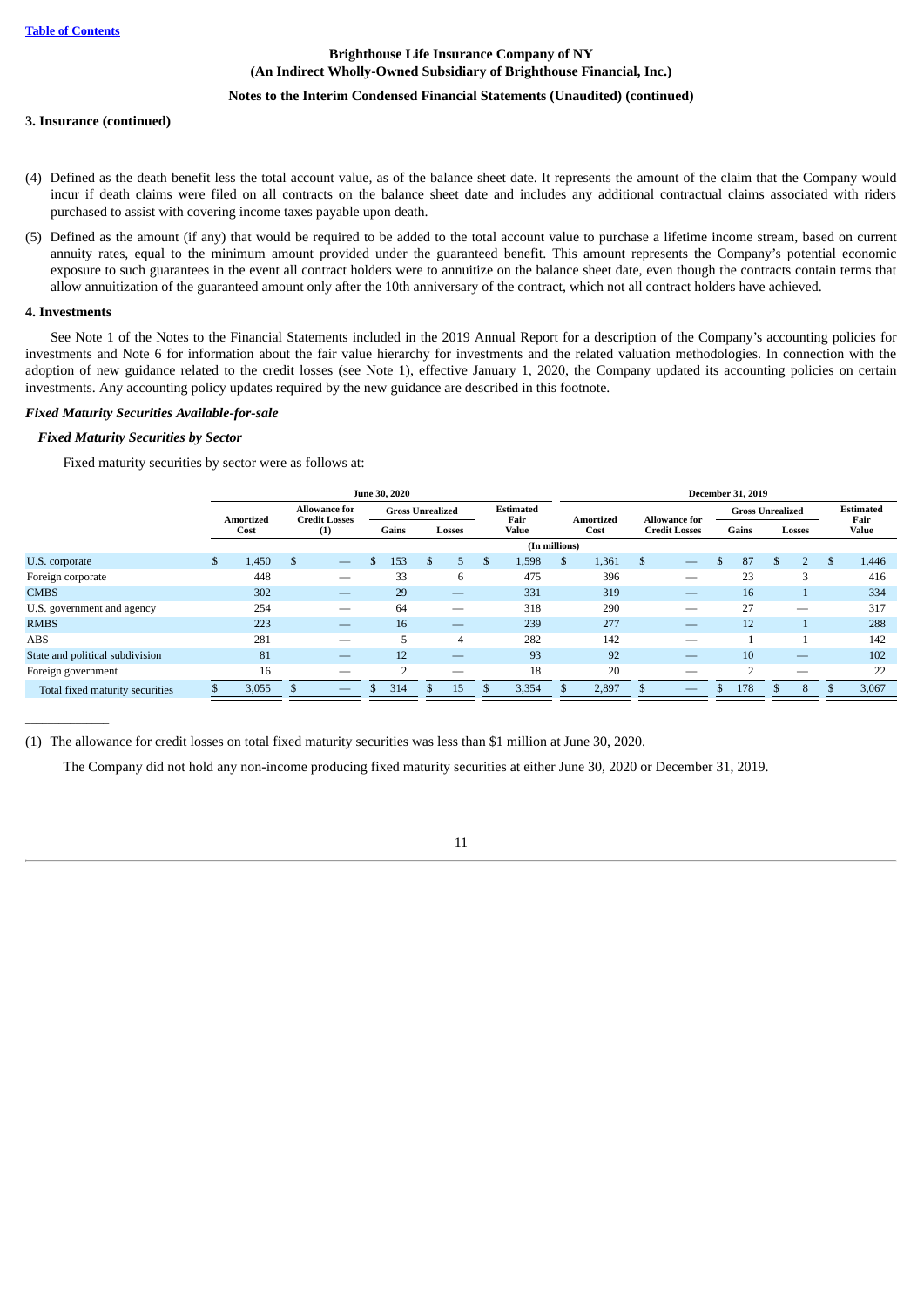$\overline{\phantom{a}}$ 

## **Brighthouse Life Insurance Company of NY (An Indirect Wholly-Owned Subsidiary of Brighthouse Financial, Inc.)**

## **Notes to the Interim Condensed Financial Statements (Unaudited) (continued)**

## **4. Investments (continued)**

## *Maturities of Fixed Maturity Securities*

The amortized cost and estimated fair value of fixed maturity securities, by contractual maturity date, were as follows at June 30, 2020:

|                      | Due in One<br><b>Year or Less</b> | Due After One<br>Year Through<br><b>Five Years</b> |  | Due After Five Years<br>Through<br><b>Ten Years</b> | <b>Due After Ten</b><br>Years | <b>Structured</b><br><b>Securities</b> (1) | <b>Total Fixed</b><br><b>Maturity</b><br><b>Securities</b> |
|----------------------|-----------------------------------|----------------------------------------------------|--|-----------------------------------------------------|-------------------------------|--------------------------------------------|------------------------------------------------------------|
|                      |                                   |                                                    |  | (In millions)                                       |                               |                                            |                                                            |
| Amortized cost       | 42                                | 532                                                |  | 896                                                 | 779                           | 806                                        | 3,055                                                      |
| Estimated fair value | 43                                | 563                                                |  | 974                                                 | 922                           | 852                                        | 3,354                                                      |

(1) Structured securities include residential mortgage-backed securities ("RMBS"), commercial mortgage-backed securities ("CMBS") and asset-backed securities ("ABS") (collectively, "Structured Securities").

Actual maturities may differ from contractual maturities due to the exercise of call or prepayment options. Fixed maturity securities not due at a single maturity date have been presented in the year of final contractual maturity. Structured Securities are shown separately, as they are not due at a single maturity.

## *Continuous Gross Unrealized Losses for Fixed Maturity Securities by Sector*

The estimated fair value and gross unrealized losses of fixed maturity securities in an unrealized loss position, by sector and by length of time that the securities have been in a continuous unrealized loss position, were as follows at:

|                                                              |    |                                   | June 30, 2020                               |                |                                   | <b>December 31, 2019</b> |                                      |                       |                                                    |                                   |                               |  |                                   |    |     |                                      |  |
|--------------------------------------------------------------|----|-----------------------------------|---------------------------------------------|----------------|-----------------------------------|--------------------------|--------------------------------------|-----------------------|----------------------------------------------------|-----------------------------------|-------------------------------|--|-----------------------------------|----|-----|--------------------------------------|--|
|                                                              |    | <b>Less than 12 Months</b>        |                                             |                |                                   | 12 Months or Greater     |                                      |                       | <b>Less than 12 Months</b><br>12 Months or Greater |                                   |                               |  |                                   |    |     |                                      |  |
|                                                              |    | <b>Estimated</b><br>Fair<br>Value | <b>Gross</b><br><b>Unrealized</b><br>Losses |                | <b>Estimated</b><br>Fair<br>Value |                          | Gross<br><b>Unrealized</b><br>Losses |                       |                                                    | <b>Estimated</b><br>Fair<br>Value | Gross<br>Unrealized<br>Losses |  | <b>Estimated</b><br>Fair<br>Value |    |     | Gross<br><b>Unrealized</b><br>Losses |  |
|                                                              |    |                                   |                                             |                |                                   |                          |                                      | (Dollars in millions) |                                                    |                                   |                               |  |                                   |    |     |                                      |  |
| U.S. corporate                                               | £. | 100                               | \$.                                         | 4              | \$.                               | 6                        | \$.                                  |                       | \$                                                 | 94                                | \$                            |  | \$.                               | 17 | \$. |                                      |  |
| Foreign corporate                                            |    | 36                                |                                             | $\overline{2}$ |                                   | 32                       |                                      | 4                     |                                                    | 28                                |                               |  |                                   | 26 |     |                                      |  |
| <b>CMBS</b>                                                  |    | 15                                |                                             | –              |                                   |                          |                                      |                       |                                                    | 38                                |                               |  |                                   | 3  |     |                                      |  |
| <b>RMBS</b>                                                  |    | 10                                |                                             |                |                                   |                          |                                      |                       |                                                    | 8                                 |                               |  |                                   | 6  |     |                                      |  |
| <b>ABS</b>                                                   |    | 131                               |                                             | 3              |                                   | 17                       |                                      |                       |                                                    | 57                                |                               |  |                                   | 22 |     |                                      |  |
| State and political subdivision                              |    | 10                                |                                             |                |                                   |                          |                                      |                       |                                                    | 19                                |                               |  |                                   |    |     |                                      |  |
| Foreign government                                           |    |                                   |                                             | __             |                                   |                          |                                      |                       |                                                    |                                   |                               |  |                                   |    |     |                                      |  |
| Total fixed maturity securities                              |    | 305                               |                                             | 9              |                                   | 56                       |                                      | 6                     |                                                    | 246                               |                               |  |                                   | 74 |     |                                      |  |
| Total number of securities in an unrealized loss<br>position |    | 246                               |                                             |                |                                   | 25                       |                                      |                       |                                                    | 69                                |                               |  |                                   | 36 |     |                                      |  |

## *Allowance for Credit Losses for Fixed Maturity Securities*

## *Evaluation and Measurement Methodologies*

For fixed maturity securities in an unrealized loss position, management first assesses whether the Company intends to sell, or whether it is more likely than not it will be required to sell the security before recovery of its amortized cost basis. If either of the criteria regarding intent or requirement to sell is met, the security's amortized cost basis is written down to estimated fair value through net investment gains (losses). For fixed maturity securities that do not meet the aforementioned criteria, management evaluates whether the decline in estimated fair value has resulted from credit losses or other factors. Inherent in management's evaluation of the security are assumptions and estimates about the operations of the issuer and its future earnings potential. Considerations used in the allowance for credit loss evaluation process include, but are not limited to: (i) the extent to which estimated fair value is less than amortized cost; (ii) any changes to the rating of the security by a rating agency; (iii) adverse conditions specifically related to the security, industry or geographic area; and (iv) payment structure of the fixed maturity security and the likelihood of the issuer being able to make payments in the future or the issuer's failure to make scheduled interest and principal payments. If this assessment indicates that a credit loss exists, the present value of cash flows expected to be collected from the security are compared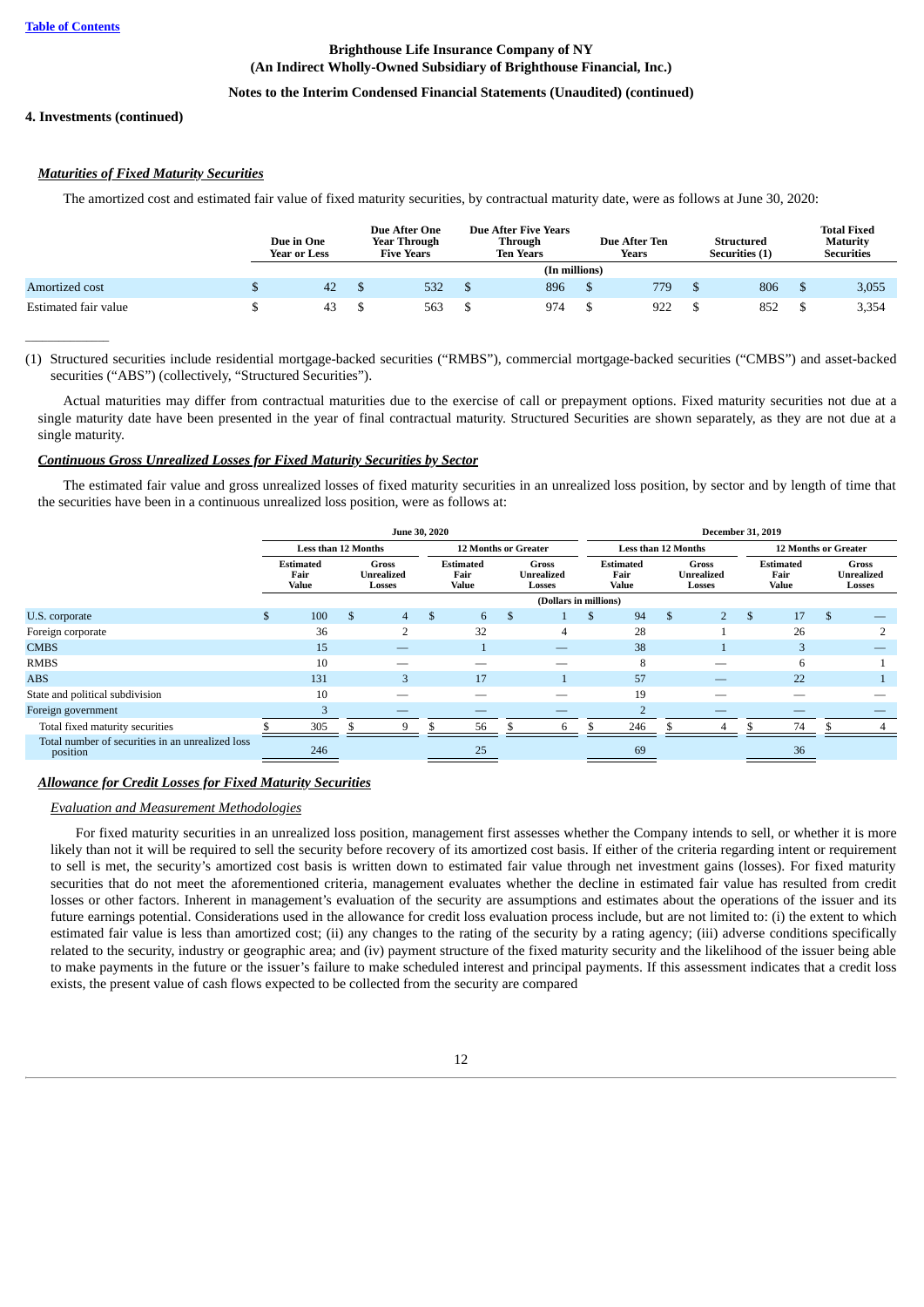#### **Notes to the Interim Condensed Financial Statements (Unaudited) (continued)**

#### **4. Investments (continued)**

to the amortized cost basis of the security. If the present value of cash flows expected to be collected is less than the amortized cost basis, a credit loss is deemed to exist and an allowance for credit losses is recorded, limited by the amount that the estimated fair value is less than the amortized cost basis, with a corresponding charge to net investment gains (losses). Any unrealized losses that have not been recorded through an allowance for credit losses are recognized in other comprehensive income (loss) ("OCI").

Once a security specific allowance for credit losses is established, the present value of cash flows expected to be collected from the security continues to be reassessed. Any changes in the security specific allowance for credit losses are recorded as a provision for (or reversal of) credit loss expense in net investment gains (losses).

Fixed maturity securities are also evaluated to determine whether any amounts have become uncollectible. When all, or a portion, of a security is deemed uncollectible, the uncollectible portion is written-off with an adjustment to amortized cost and a corresponding reduction to the allowance for credit losses.

Accrued interest receivables are presented separate from the amortized cost basis of fixed maturity securities. An allowance for credit losses is not estimated on an accrued interest receivable, rather receivable balances 90-days past due are deemed uncollectible and are written off with a corresponding reduction to net investment income. The accrued interest receivable on fixed maturity securities totaled \$23 million at June 30, 2020 and is included in accrued investment income.

Fixed maturity securities are also evaluated to determine if they qualify as purchased financial assets with credit deterioration ("PCD"). To determine if the credit deterioration experienced since origination is more than insignificant, both (i) the extent of the credit deterioration and (ii) any rating agency downgrades are evaluated. For securities categorized as PCD assets, the present value of cash flows expected to be collected from the security are compared to the par value of the security. If the present value of cash flows expected to be collected is less than the par value, credit losses are embedded in the purchase price of the PCD asset. In this situation, both an allowance for credit losses and amortized cost gross-up is recorded, limited by the amount that the estimated fair value is less than the grossed-up amortized cost basis. Any difference between the purchase price and the present value of cash flows is amortized or accreted into net investment income over the life of the PCD asset. Any subsequent PCD asset allowance for credit losses is evaluated in a manner similar to the process described above for fixed maturity securities.

#### *Current Period Evaluation*

Based on the Company's current evaluation of its fixed maturity securities in an unrealized loss position and the current intent or requirement to sell, the Company recorded an allowance for credit losses of less than \$1 million, relating to two securities at June 30, 2020. Management concluded that for all other fixed maturity securities in an unrealized loss position, the unrealized loss was not due to issuer specific credit-related factors and as a result was recognized in OCI. Where unrealized losses have not been recognized into income, it is primarily because the securities' bond issuer(s) are of high credit quality, management does not intend to sell and it is likely that management will not be required to sell the securities prior to their anticipated recovery, and the decline in estimated fair value is largely due to changes in interest rates and non-issuer-specific credit spreads. These issuers continued to make timely principal and interest payments and the estimated fair value is expected to recover as the securities approach maturity.

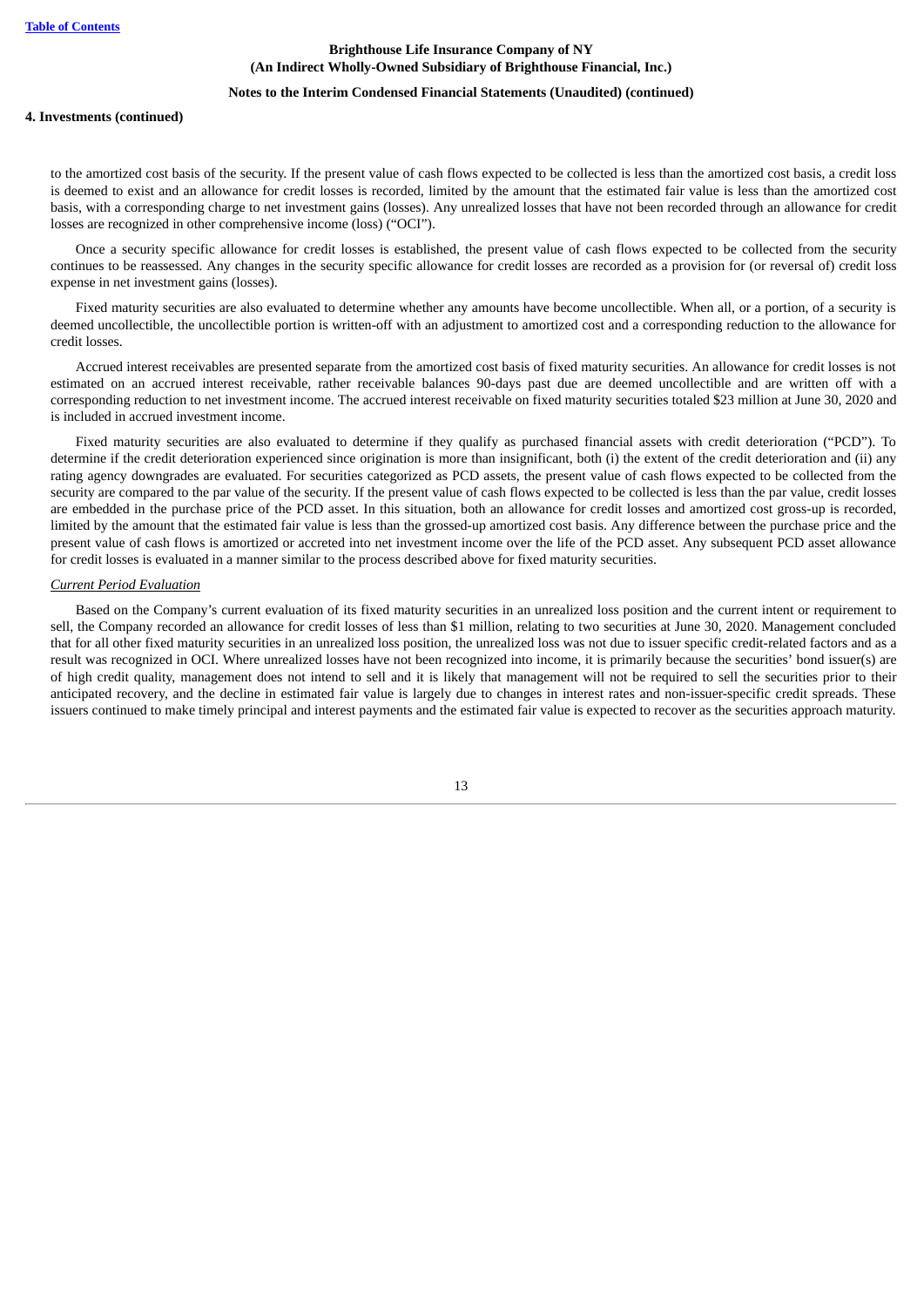## **Notes to the Interim Condensed Financial Statements (Unaudited) (continued)**

#### **4. Investments (continued)**

#### *Mortgage Loans*

#### *Mortgage Loans by Portfolio Segment*

Mortgage loans are summarized as follows at:

|                             |   | June 30, 2020     |                       | <b>December 31, 2019</b> |                        |  |  |
|-----------------------------|---|-------------------|-----------------------|--------------------------|------------------------|--|--|
|                             |   | Carrying<br>Value | $%$ of<br>Total       | Carrying<br><b>Value</b> | $%$ of<br><b>Total</b> |  |  |
|                             |   |                   | (Dollars in millions) |                          |                        |  |  |
| Commercial                  | D | 459               | 72.7 % \$             | 457                      | 73.1 %                 |  |  |
| Agricultural                |   | 176               | 27.9                  | 171                      | 27.3                   |  |  |
| Total mortgage loans        |   | 635               | 100.6                 | 628                      | 100.4                  |  |  |
| Allowance for credit losses |   | (4)               | (0.6)                 | (3)                      | (0.4)                  |  |  |
| Total mortgage loans, net   |   | 631               | $100.0 \%$ \$         | 625                      | 100.0 %                |  |  |
|                             |   |                   |                       |                          |                        |  |  |

## *Allowance for Credit Losses for Mortgage Loans*

## *Evaluation and Measurement Methodologies*

The allowance for credit losses is a valuation account that is deducted from the mortgage loan's amortized cost basis to present the net amount expected to be collected on the mortgage loan. The loan balance, or a portion of the loan balance, is written-off against the allowance when management believes this amount is uncollectible.

Accrued interest receivables are presented separate from the amortized cost basis of mortgage loans. An allowance for credit losses is generally not estimated on an accrued interest receivable, rather when a loan is placed in nonaccrual status the associated accrued interest receivable balance is written off with a corresponding reduction to net investment income. For mortgage loans that are granted payment deferrals due to the COVID-19 pandemic, interest continues to be accrued during the deferral period if the loan was less than 30 days past due at December 31, 2019 and performing at the onset of the pandemic. Accrued interest on COVID-19 pandemic impacted loans was not significant at June 30, 2020. The accrued interest receivable on mortgage loans is included in accrued investment income and totaled \$3 million at June 30, 2020.

The allowance for credit losses is estimated using relevant available information, from internal and external sources, relating to past events, current conditions, and a reasonable and supportable forecast. Historical credit loss experience provides the basis for estimating expected credit losses. Adjustments to historical loss information are made for differences in current loan-specific risk characteristics and environmental conditions. A reasonable and supportable forecast period of two-years is used with an input reversion period of one-year.

Mortgage loans are evaluated in both portfolio segments to determine the allowance for credit losses. The loan-level loss rates are determined using individual loan terms and characteristics, risk pools/internal ratings, national economic forecasts, prepayment speeds, and estimated default and loss severity. The resulting loss rates are applied to the mortgage loan's amortized cost to generate an allowance for credit losses. In certain situations, the allowance for credit losses is measured as the difference between the loan's amortized cost and liquidation value of the collateral. These situations include collateral dependent loans, expected troubled debt restructurings ("TDRs"), foreclosure probable loans, and loans with dissimilar risk characteristics.

### *Rollforward of the Allowance for Credit Losses for Mortgage Loans by Portfolio Segment*

The changes in the allowance for credit losses by portfolio segment were as follows:

|                                                     | Commercial |                     | <b>Agricultural</b> |  | Total |
|-----------------------------------------------------|------------|---------------------|---------------------|--|-------|
|                                                     |            |                     | (In millions)       |  |       |
| Balance at December 31, 2019                        |            |                     |                     |  |       |
| Cumulative effect of change in accounting principle |            | $\scriptstyle{(1)}$ |                     |  | (1)   |
| Balance at January 1, 2020                          |            |                     |                     |  |       |
| Current period provision                            |            |                     |                     |  |       |
| Balance at June 30, 2020                            |            |                     |                     |  |       |
|                                                     |            |                     |                     |  |       |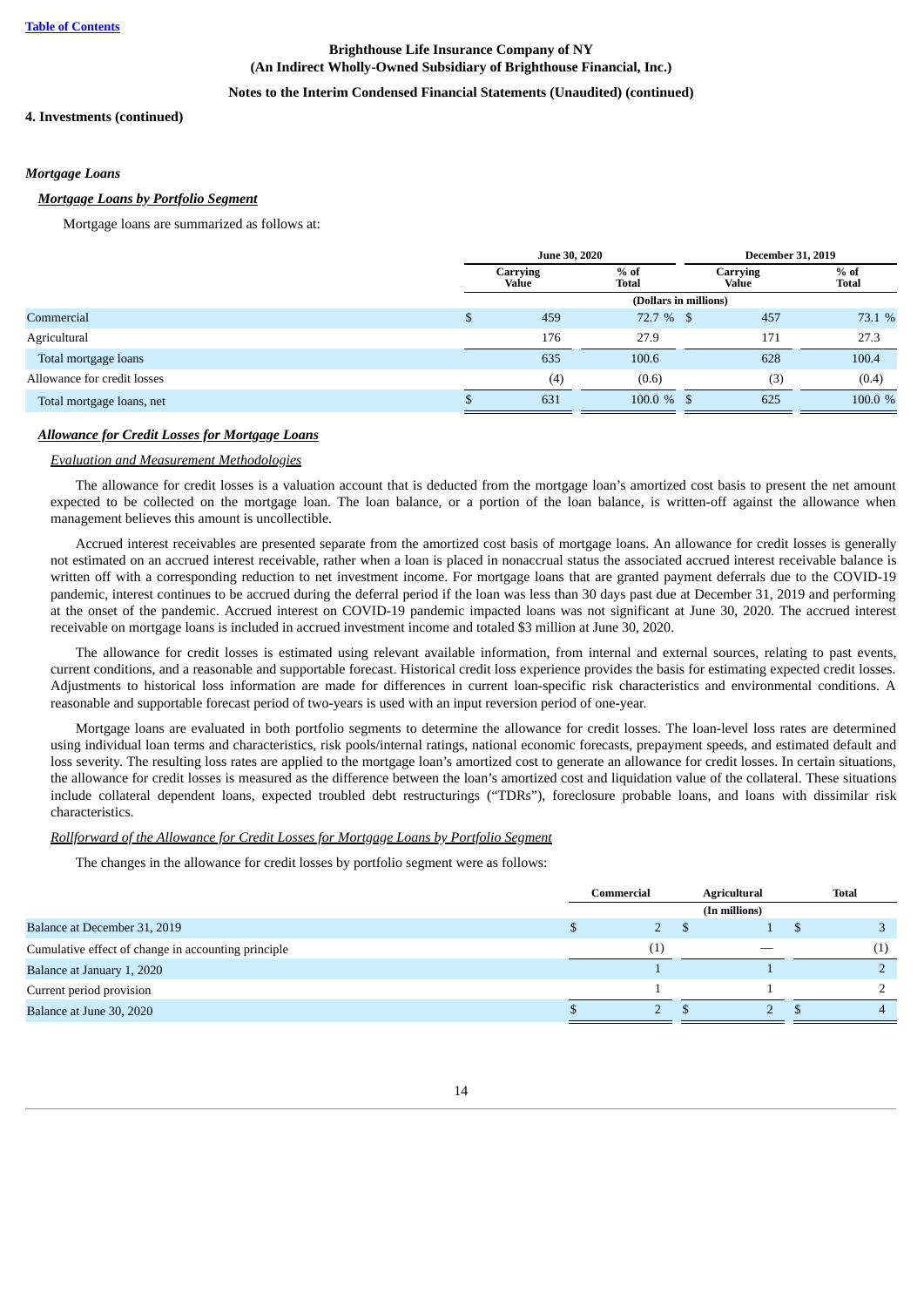## **Notes to the Interim Condensed Financial Statements (Unaudited) (continued)**

### **4. Investments (continued)**

## *Credit Quality of Mortgage Loans by Portfolio Segment*

The amortized cost of mortgage loans by year of origination and credit quality indicator was as follows at:

|                                    | 2020     |    | 2019 |    | 2018 |    | 2017          | 2016 |    | Prior |                | <b>Total</b> |
|------------------------------------|----------|----|------|----|------|----|---------------|------|----|-------|----------------|--------------|
|                                    |          |    |      |    |      |    | (In millions) |      |    |       |                |              |
| <b>June 30, 2020</b>               |          |    |      |    |      |    |               |      |    |       |                |              |
| <b>Commercial mortgage loans</b>   |          |    |      |    |      |    |               |      |    |       |                |              |
| Loan-to-value ratios               |          |    |      |    |      |    |               |      |    |       |                |              |
| Less than 65%                      | \$<br>22 | \$ | 97   | \$ | 29   | \$ | 20            | \$   | 16 | \$    | 203            | \$<br>387    |
| 65% to 75%                         |          |    | 55   |    | 4    |    |               |      |    |       | 3              | 62           |
| 76% to 80%                         |          |    |      |    |      |    |               |      | 1  |       |                |              |
| Greater than 80%                   |          |    |      |    | 5    |    |               |      |    |       | $\overline{4}$ | 9            |
| Total commercial mortgage loans    | 22       |    | 152  |    | 38   |    | 20            |      | 17 |       | 210            | 459          |
| <b>Agricultural mortgage loans</b> |          |    |      |    |      |    |               |      |    |       |                |              |
| Loan-to-value ratios               |          |    |      |    |      |    |               |      |    |       |                |              |
| Less than 65%                      | 23       |    | 48   |    | 20   |    | 6             |      | 17 |       | 55             | 169          |
| 65% to 75%                         |          |    | 3    |    | 4    |    | __            |      |    |       |                | 7            |
| Total agricultural mortgage loans  | 23       |    | 51   |    | 24   |    | 6             |      | 17 |       | 55             | 176          |
| Total                              | \$<br>45 | \$ | 203  | \$ | 62   | S  | 26            | \$   | 34 | \$    | 265            | \$<br>635    |

The loan-to-value ratio is a measure commonly used to assess the quality of commercial and agricultural mortgage loans. The loan-to-value ratio compares the amount of the loan to the estimated fair value of the underlying property collateralizing the loan and is commonly expressed as a percentage. A loan-to-value ratio less than 100% indicates an excess of collateral value over the loan amount. Loan-to-value ratios greater than 100% indicate that the loan amount exceeds the collateral value. Performing status is a measure commonly used to assess the quality of residential mortgage loans. A loan is considered performing when the borrower makes consistent and timely payments.

The amortized cost of commercial mortgage loans by debt-service coverage ratio was as follows at:

|                               |                       | <b>June 30, 2020</b>   |                       | <b>December 31, 2019</b> |
|-------------------------------|-----------------------|------------------------|-----------------------|--------------------------|
|                               | <b>Amortized Cost</b> | $%$ of<br><b>Total</b> | <b>Amortized Cost</b> | $%$ of<br><b>Total</b>   |
|                               |                       | (Dollars in millions)  |                       |                          |
| Debt-Service Coverage Ratios: |                       |                        |                       |                          |
| Greater than 1.20x            | \$<br>439             | $95.7 \%$ \$           | 448                   | 98.0 %                   |
| $1.00x - 1.20x$               | 9                     | 2.0                    | 9                     | 2.0                      |
| Less than $1.00x$             | 11                    | 2.3                    | __                    | __                       |
| Total                         | 459                   | $100.0 \%$ \$          | 457                   | 100.0 %                  |

The debt-service coverage ratio compares a property's net operating income to its debt-service payments. Debt-service coverage ratios less than 1.00 times indicate that property operations do not generate enough income to cover the loan's current debt payments. A debt-service coverage ratio greater than 1.00 times indicates an excess of net operating income over the debt-service payments.

### *Past Due Mortgage Loans by Portfolio Segment*

The Company has a high-quality, well performing mortgage loan portfolio, with all mortgage loans classified as performing at both June 30, 2020 and December 31, 2019. Delinquency is defined consistent with industry practice, when mortgage loans are past due as follows: commercial mortgage loans — 60 days and agricultural mortgage loans — 90 days. To the extent a payment deferral is agreed to with a borrower, in response to the COVID-19 pandemic, the past due status of the impacted loans is locked-in as of March 1, 2020, which reflects the date on which the COVID-19 pandemic began to affect the borrower's ability to make payments, as provided in the CARES Act. At June 30, 2020, the Company did not have any COVID-19 pandemic modified loans in delinquent status.

The Company did not have any mortgage loans past due at June 30, 2020.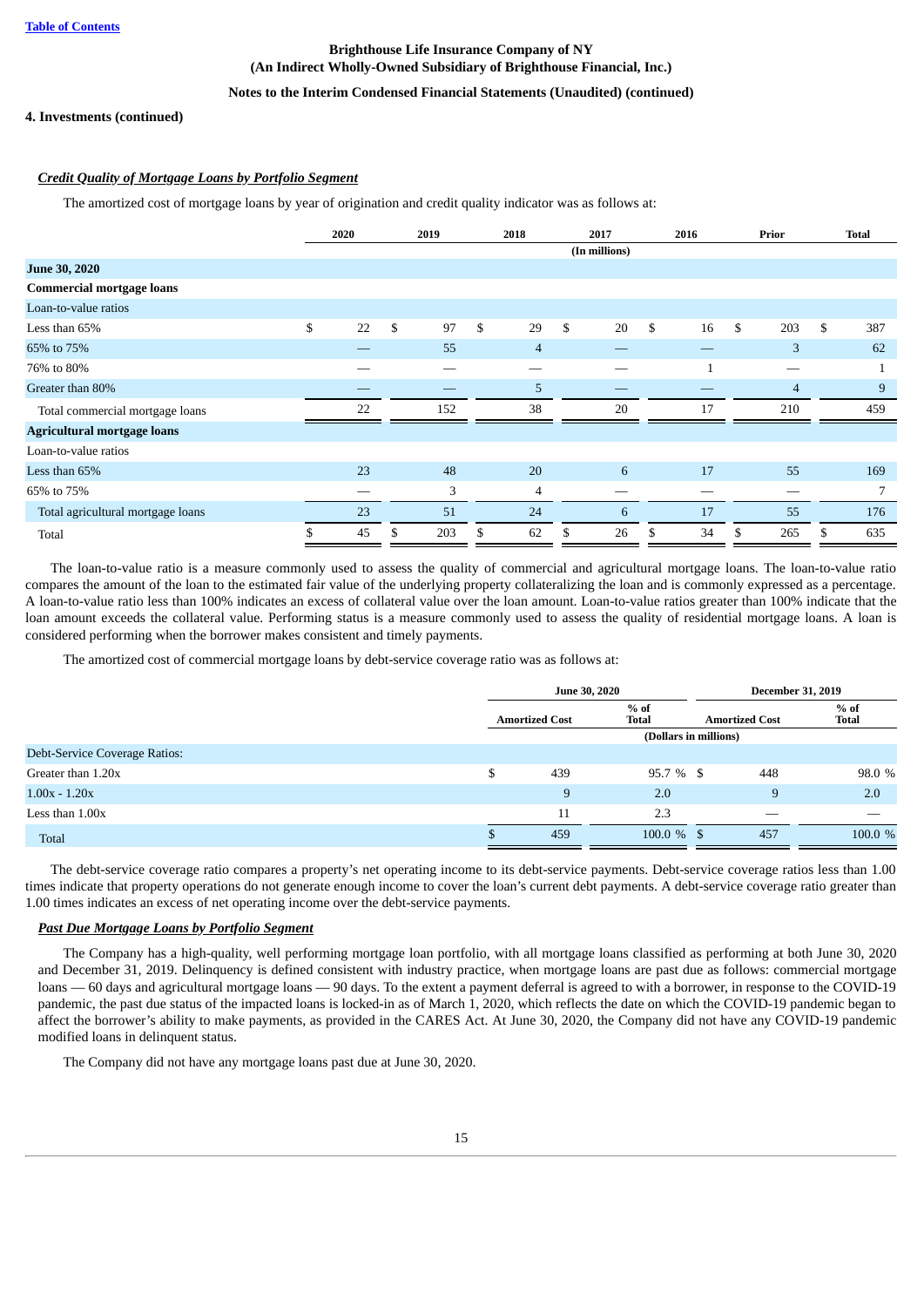### **Notes to the Interim Condensed Financial Statements (Unaudited) (continued)**

#### **4. Investments (continued)**

### *Mortgage Loans in Nonaccrual Status by Portfolio Segment*

Mortgage loans are placed in a nonaccrual status if there are concerns regarding collectability of future payments or the loan is past due, unless the past due loan is well collateralized and in the process of foreclosure. To the extent a payment deferral is agreed to with a borrower, in response to the COVID-19 pandemic, the impacted loans generally will not be reported as in a nonaccrual status during the period of deferral. A COVID-19 pandemic modified loan is only reported as a nonaccrual asset in the event a borrower declares bankruptcy, the borrower experiences significant credit deterioration such that the Company does not expect to collect all principal and interest due, or the loan was 90 days past due at the onset of the pandemic. At June 30, 2020, the Company did not have any COVID-19 pandemic modified loans in nonaccrual status.

The Company did not have any mortgage loans in a nonaccrual status at both June 30, 2020 and December 31, 2019.

#### *Modified Mortgage Loans by Portfolio Segment*

Under certain circumstances, modifications are granted to non-performing mortgage loans. Each modification is evaluated to determine if a TDR has occurred. A modification is a TDR when the borrower is in financial difficulty and the creditor makes concessions. Generally, the types of concessions may include reducing the amount of debt owed, reducing the contractual interest rate, extending the maturity date at an interest rate lower than current market interest rates and/or reducing accrued interest. The Company did not have any mortgage loans modified in a troubled debt restructuring during the six months ended June 30, 2020.

Short-term modifications made on a good faith basis to borrowers who were not more than 30 days past due at December 31, 2019 and in response to the COVID-19 pandemic are not considered TDRs.

#### *Net Unrealized Investment Gains (Losses)*

Unrealized investment gains (losses) on fixed maturity securities and the effect on DAC, deferred sales inducements ("DSI") and future policy benefits, that would result from the realization of the unrealized gains (losses), are included in net unrealized investment gains (losses) in accumulated other comprehensive income (loss) ("AOCI").

The components of net unrealized investment gains (losses), included in AOCI, were as follows at:

|                                          |   | <b>June 30, 2020</b> | <b>December 31, 2019</b> |      |
|------------------------------------------|---|----------------------|--------------------------|------|
|                                          |   |                      | (In millions)            |      |
| Fixed maturity securities                | Ф | 299                  | \$                       | 170  |
| <b>Derivatives</b>                       |   | 17                   |                          | 6    |
| Subtotal                                 |   | 316                  |                          | 176  |
| Amounts allocated from:                  |   |                      |                          |      |
| Future policy benefits                   |   | (10)                 |                          | (3)  |
| DAC and DSI                              |   | (36)                 |                          | (19) |
| Subtotal                                 |   | (46)                 |                          | (22) |
| Deferred income tax benefit (expense)    |   | (56)                 |                          | (32) |
| Net unrealized investment gains (losses) |   | 214                  | S                        | 122  |
|                                          |   |                      |                          |      |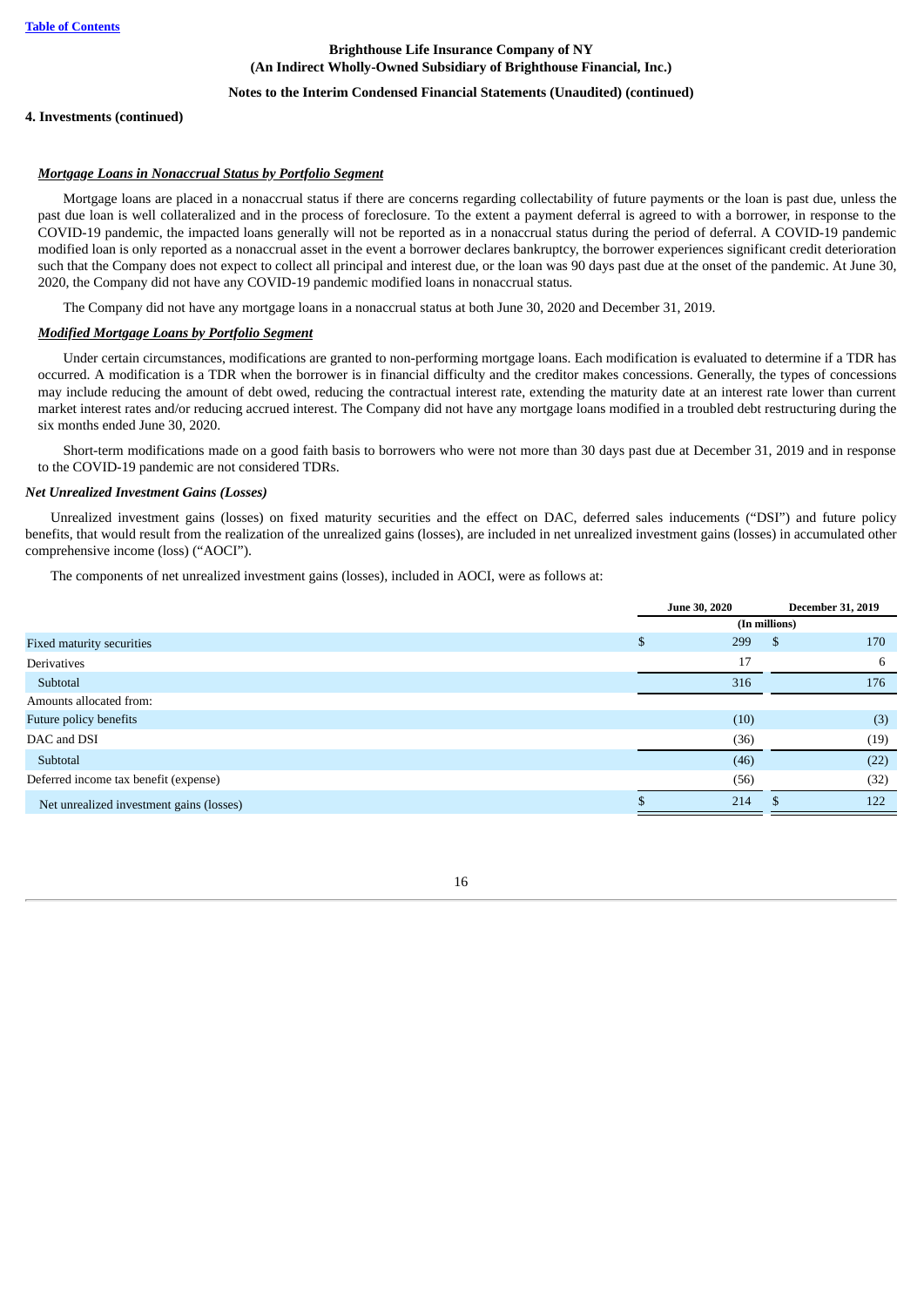## **Notes to the Interim Condensed Financial Statements (Unaudited) (continued)**

## **4. Investments (continued)**

The changes in net unrealized investment gains (losses) were as follows:

| (In millions)<br>S<br>Balance at December 31, 2019<br>Unrealized investment gains (losses) during the period<br>Unrealized investment gains (losses) relating to:<br>Future policy benefits | Six Months Ended June 30, |
|---------------------------------------------------------------------------------------------------------------------------------------------------------------------------------------------|---------------------------|
|                                                                                                                                                                                             |                           |
|                                                                                                                                                                                             | 122                       |
|                                                                                                                                                                                             | 140                       |
|                                                                                                                                                                                             |                           |
|                                                                                                                                                                                             | (7)                       |
| DAC and DSI                                                                                                                                                                                 | (17)                      |
| Deferred income tax benefit (expense)                                                                                                                                                       | (24)                      |
| Balance at June 30, 2020                                                                                                                                                                    | 214                       |
| Change in net unrealized investment gains (losses)                                                                                                                                          | 92                        |

### *Concentrations of Credit Risk*

There were no investments in any counterparty that were greater than 10% of the Company's equity, other than the U.S. government and its agencies, at both June 30, 2020 and December 31, 2019.

### *Invested Assets on Deposit and Pledged as Collateral*

Invested assets on deposit and pledged as collateral at estimated fair value were as follows at:

|                                                                | <b>June 30, 2020</b> |               | <b>December 31, 2019</b> |
|----------------------------------------------------------------|----------------------|---------------|--------------------------|
|                                                                |                      | (In millions) |                          |
| Invested assets on deposit (regulatory deposits)               |                      |               |                          |
| Invested assets pledged as collateral (1)                      | 33                   |               |                          |
| Total invested assets on deposit and pledged as collateral (2) | 35                   |               |                          |

(1) The Company has pledged invested assets in connection with derivative transactions (see Note 5).

(2) The Company did not hold any restricted cash and cash equivalents at either June 30, 2020 or December 31, 2019.

### *Variable Interest Entities*

 $\overline{\phantom{a}}$ 

The Company has invested in legal entities that are variable interest entities ("VIEs"). VIEs are consolidated when the investor is the primary beneficiary. A primary beneficiary is the variable interest holder in a VIE with both the power to (i) direct the activities of the VIE that most significantly impact the economic performance of the VIE and (ii) the obligation to absorb losses or the right to receive benefits that could potentially be significant to the VIE.

There were no material VIEs for which the Company has concluded that it is the primary beneficiary at June 30, 2020 or December 31, 2019.

The carrying amount and maximum exposure to loss related to the VIEs for which the Company has concluded that it holds a variable interest, but is not the primary beneficiary, were as follows at:

|                                  |   | <b>June 30, 2020</b> |                                       |               |                    | <b>December 31, 2019</b> |                                |  |
|----------------------------------|---|----------------------|---------------------------------------|---------------|--------------------|--------------------------|--------------------------------|--|
|                                  |   | Carrying<br>Amount   | <b>Maximum</b><br>Exposure<br>to Loss |               | Carrying<br>Amount |                          | Maximum<br>Exposure<br>to Loss |  |
|                                  |   |                      |                                       | (In millions) |                    |                          |                                |  |
| <b>Fixed maturity securities</b> | Œ | 348                  | 320                                   |               | 394                | ۰D                       | 376                            |  |
|                                  |   |                      |                                       |               |                    |                          |                                |  |

The Company's investments in unconsolidated VIEs are described below.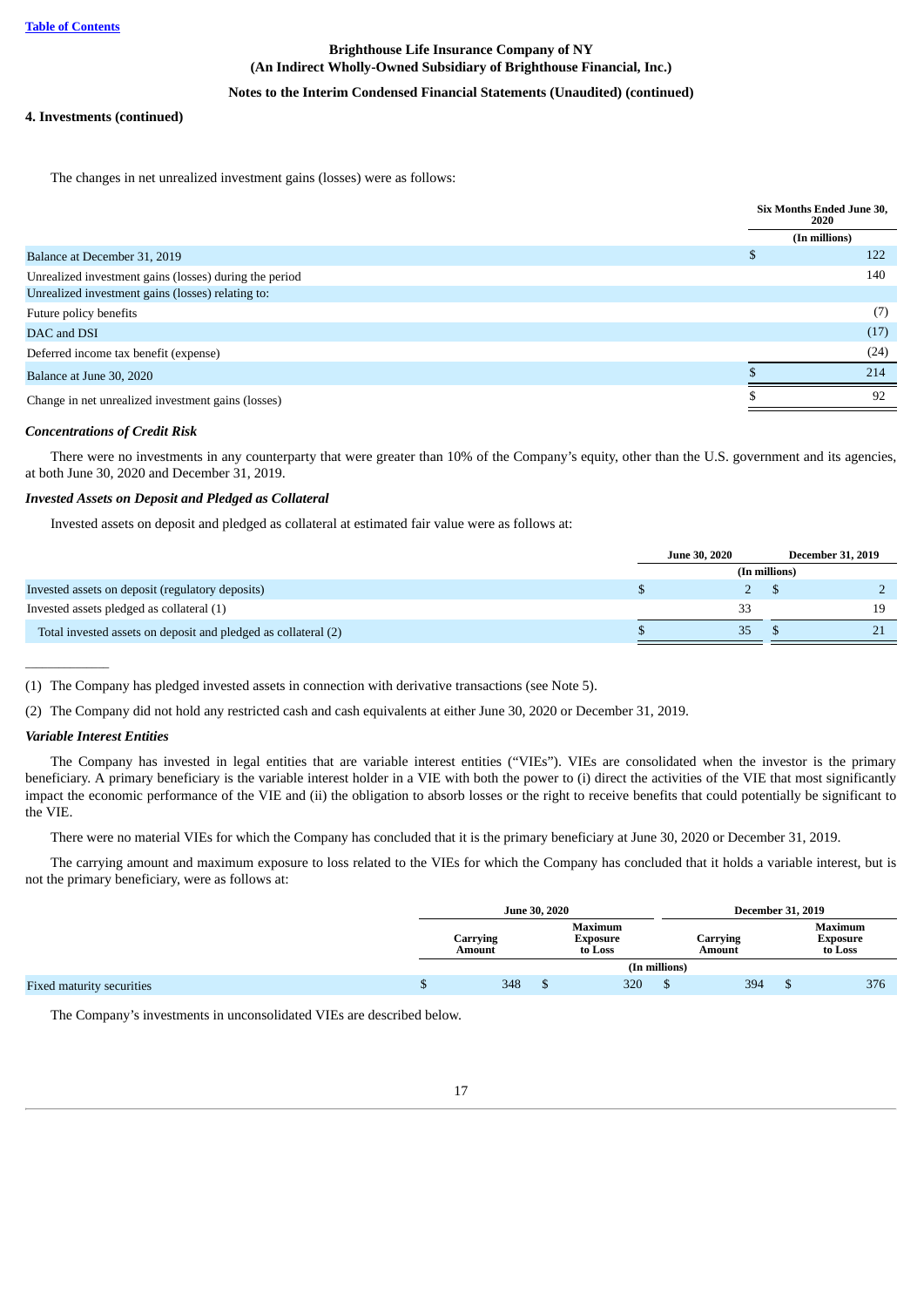## **Notes to the Interim Condensed Financial Statements (Unaudited) (continued)**

### **4. Investments (continued)**

### *Fixed Maturity Securities*

The Company invests in U.S. corporate bonds, foreign corporate bonds, and Structured Securities issued by VIEs. The Company is not obligated to provide any financial or other support to these VIEs, other than the original investment. The Company's involvement with these entities is limited to that of a passive investor. The Company has no unilateral right to appoint or remove the servicer, special servicer, or investment manager, which are generally viewed as having the power to direct the activities that most significantly impact the economic performance of the VIE, nor does the Company function in any of these roles. The Company does not have the obligation to absorb losses or the right to receive benefits from the entity that could potentially be significant to the entity; as a result, the Company has determined it is not the primary beneficiary, or consolidator, of the VIE. The Company's maximum exposure to loss on these fixed maturity securities is limited to the amortized cost of these investments. See "— Fixed Maturity Securities Available-forsale" for information on these securities.

#### *Net Investment Income*

The components of net investment income were as follows:

|                                                   | <b>Three Months Ended</b> | <b>June 30,</b> |      |               | <b>Six Months Ended</b> |     |                |
|---------------------------------------------------|---------------------------|-----------------|------|---------------|-------------------------|-----|----------------|
|                                                   | 2020                      |                 | 2019 |               | 2020                    |     | 2019           |
|                                                   |                           |                 |      | (In millions) |                         |     |                |
| Investment income:                                |                           |                 |      |               |                         |     |                |
| Fixed maturity securities                         | \$<br>28                  | \$              | 25   | \$            | 55                      | -\$ | 48             |
| Mortgage loans                                    | 6                         |                 | 5.   |               | 12                      |     | 9              |
| Cash, cash equivalents and short-term investments |                           |                 |      |               |                         |     |                |
| Other                                             |                           |                 |      |               |                         |     |                |
| Total investment income                           | 34                        |                 | 31   |               | 69                      |     | 58             |
| Less: Investment expenses                         |                           |                 |      |               | 3                       |     | $\overline{2}$ |
| Net investment income                             | 33                        |                 | 30   |               | 66                      |     | 56             |

### *Net Investment Gains (Losses)*

## *Components of Net Investment Gains (Losses)*

The components of net investment gains (losses) were as follows:

|                                     | <b>Three Months Ended</b>       | <b>June 30,</b> |    | <b>Six Months Ended</b><br><b>June 30,</b> |                     |     |      |
|-------------------------------------|---------------------------------|-----------------|----|--------------------------------------------|---------------------|-----|------|
|                                     | 2020<br>2019                    |                 |    |                                            |                     |     | 2019 |
|                                     |                                 |                 |    | (In millions)                              |                     |     |      |
| Fixed maturity securities           |                                 |                 | 5. | ъ                                          | 6 <sup>7</sup>      | . ა |      |
| Mortgage loans                      | $\scriptstyle{(1)}$             |                 |    |                                            | $\scriptstyle{(1)}$ |     |      |
| Other                               |                                 |                 |    |                                            |                     |     |      |
| Total net investment gains (losses) | $\hspace{0.1mm}-\hspace{0.1mm}$ |                 | 5. | D                                          | 5                   | D   |      |

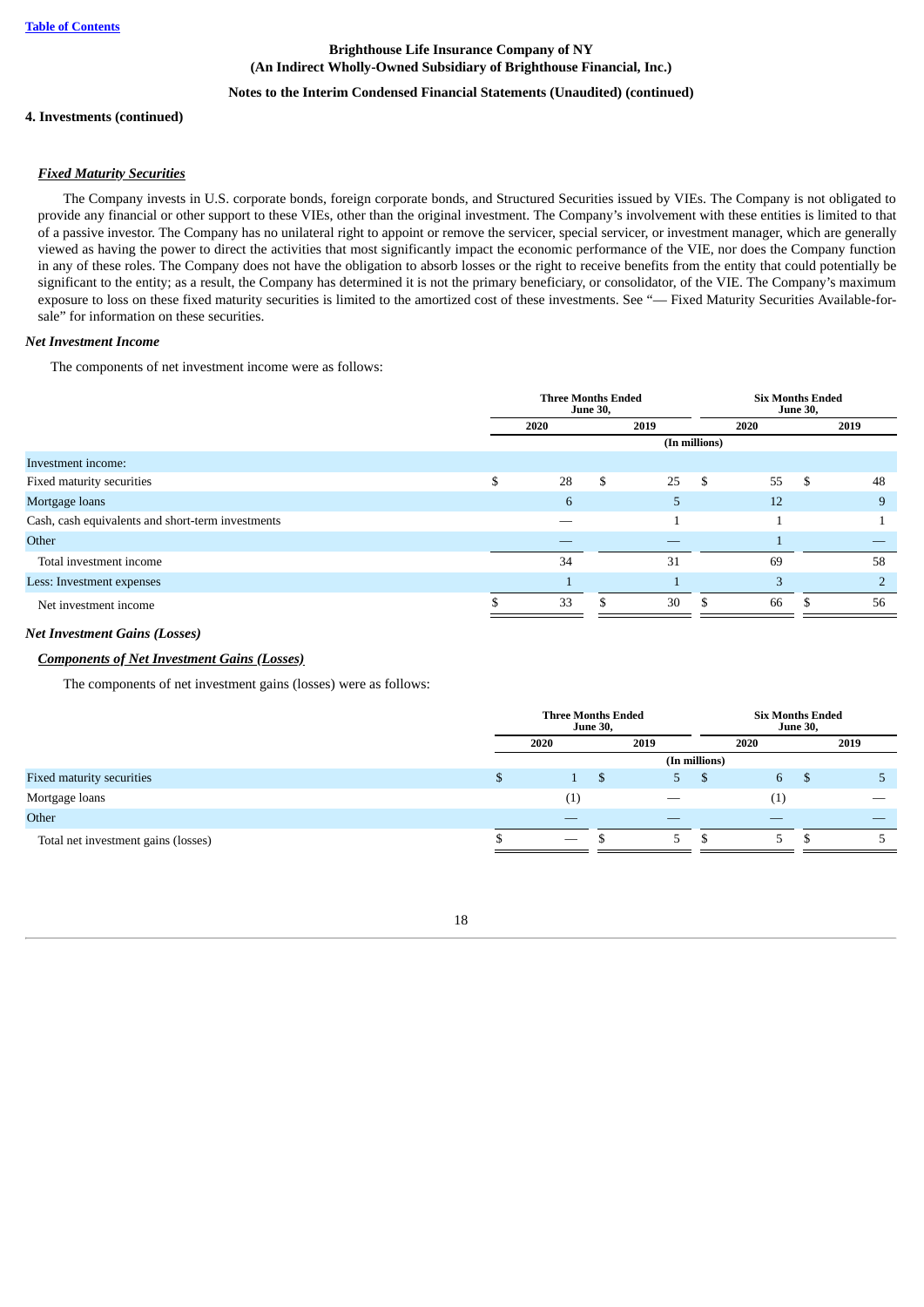## **Notes to the Interim Condensed Financial Statements (Unaudited) (continued)**

## **4. Investments (continued)**

## *Sales or Disposals of Fixed Maturity Securities*

Investment gains and losses on sales of securities are determined on a specific identification basis. Proceeds from sales or disposals of fixed maturity securities and the components of fixed maturity securities net investment gains (losses) were as follows:

|                               |              | <b>Three Months Ended</b> | <b>June 30,</b> |     |               | <b>Six Months Ended</b><br><b>June 30,</b> |    |      |  |
|-------------------------------|--------------|---------------------------|-----------------|-----|---------------|--------------------------------------------|----|------|--|
|                               | 2020<br>2019 |                           |                 |     |               | 2020                                       |    | 2019 |  |
|                               |              |                           |                 |     | (In millions) |                                            |    |      |  |
| Proceeds                      |              | 52                        | -56             | 359 | -5            | 179                                        |    | 414  |  |
| Gross investment gains        |              |                           | S               | 6   | D             | 6                                          | J. | b    |  |
| Gross investment losses       |              |                           |                 | (1) |               |                                            |    | (1)  |  |
| Net investment gains (losses) |              |                           |                 | 5.  |               | 6                                          |    |      |  |

#### <span id="page-19-0"></span>**5. Derivatives**

#### *Accounting for Derivatives*

See Note 1 of the Notes to the Financial Statements included in the 2019 Annual Report for a description of the Company's accounting policies for derivatives and Note 8 for information about the fair value hierarchy for derivatives.

## *Derivative Strategies*

#### *Types of Derivative Instruments and Derivative Strategies*

The Company maintains an overall risk management strategy that incorporates the use of derivative instruments to minimize its exposure to various market risks. Commonly used derivative instruments include, but are not necessarily limited to:

- Interest rate caps;
- Foreign currency swaps, and
- Equity derivatives: options and total return swaps

For detailed information on these contracts and the related strategies, see Note 7 of the Notes to the Financial Statements included in the 2019 Annual Report.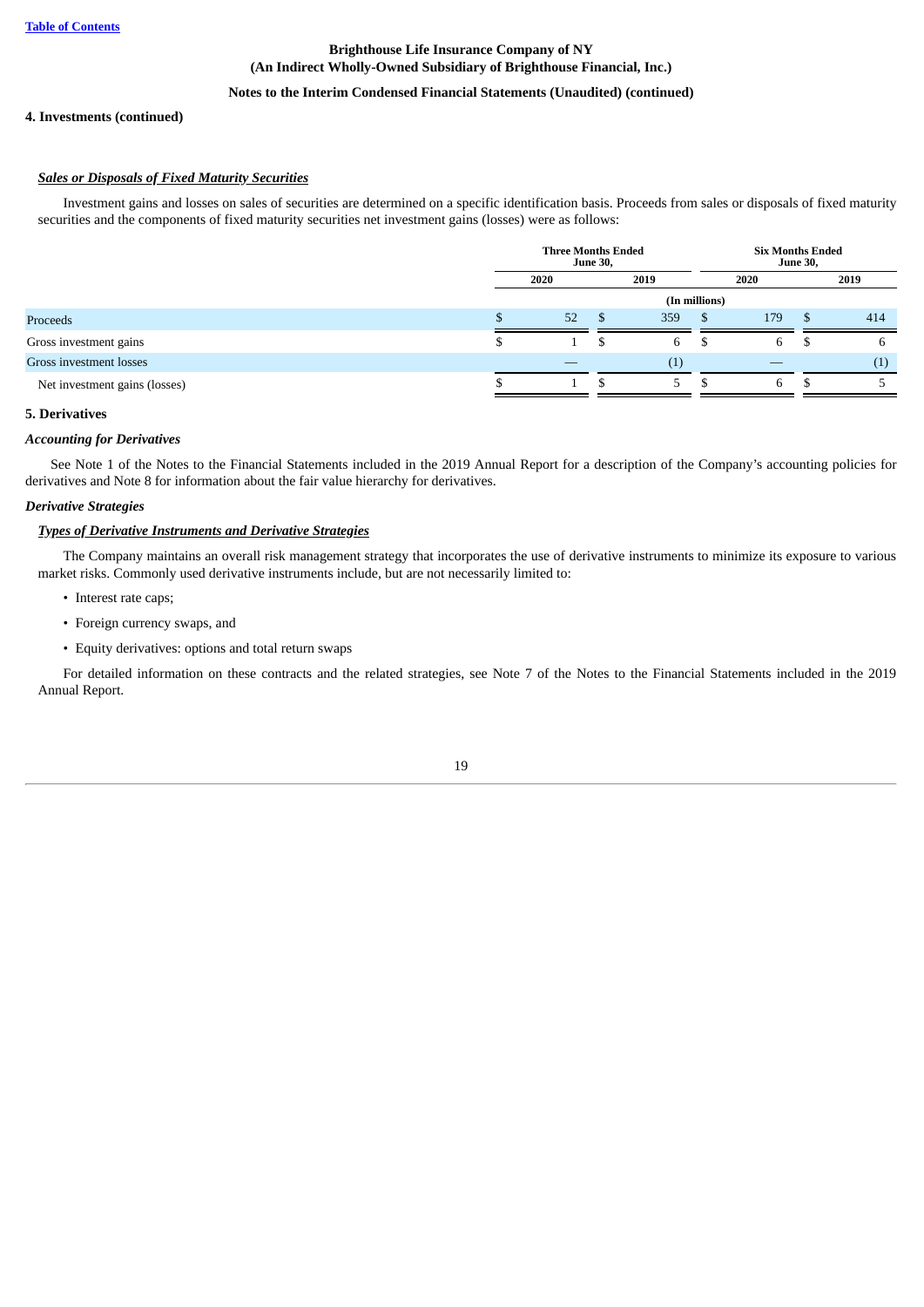## **Notes to the Interim Condensed Financial Statements (Unaudited) (continued)**

## **5. Derivatives (continued)**

## *Primary Risks Managed by Derivatives*

The primary underlying risk exposure, gross notional amount and estimated fair value of derivatives held were as follows at:

|                                                                             |                                         | <b>June 30, 2020</b> |                          |                |                             |    |                    | December 31, 2019 |                                 |     |                             |    |                    |
|-----------------------------------------------------------------------------|-----------------------------------------|----------------------|--------------------------|----------------|-----------------------------|----|--------------------|-------------------|---------------------------------|-----|-----------------------------|----|--------------------|
|                                                                             |                                         |                      | Gross<br><b>Notional</b> |                | <b>Estimated Fair Value</b> |    |                    |                   | <b>Gross</b><br><b>Notional</b> |     | <b>Estimated Fair Value</b> |    |                    |
|                                                                             | <b>Primary Underlying Risk Exposure</b> |                      | Amount                   |                | <b>Assets</b>               |    | <b>Liabilities</b> |                   | Amount                          |     | <b>Assets</b>               |    | <b>Liabilities</b> |
|                                                                             |                                         |                      |                          |                |                             |    |                    | (In millions)     |                                 |     |                             |    |                    |
| <b>Derivatives Designated as Hedging Instruments:</b>                       |                                         |                      |                          |                |                             |    |                    |                   |                                 |     |                             |    |                    |
| Cash flow hedges:                                                           |                                         |                      |                          |                |                             |    |                    |                   |                                 |     |                             |    |                    |
| Foreign currency swaps                                                      | Foreign currency exchange rate          | \$                   | 112                      | $\mathfrak{S}$ | 17                          | -S |                    | \$                | 98                              | \$. | 6                           | -S |                    |
| Total qualifying hedges                                                     |                                         |                      | 112                      |                | 17                          |    |                    |                   | 98                              |     | 6                           |    |                    |
| <b>Derivatives Not Designated or Not Qualifying as Hedging Instruments:</b> |                                         |                      |                          |                |                             |    |                    |                   |                                 |     |                             |    |                    |
| Interest rate caps                                                          | Interest rate                           |                      | 800                      |                |                             |    |                    |                   | 800                             |     | $\overline{2}$              |    |                    |
| Foreign currency swaps                                                      | Foreign currency exchange rate          |                      | 17                       |                | 7                           |    |                    |                   | 18                              |     | $\overline{4}$              |    |                    |
| Equity index options                                                        | Equity market                           |                      | 5,912                    |                | 121                         |    | 72                 |                   | 4,699                           |     | 96                          |    | 39                 |
| Equity total return swaps                                                   | Equity market                           |                      | 34                       |                |                             |    |                    |                   |                                 |     |                             |    |                    |
| Total non-designated or non-qualifying<br>derivatives                       |                                         |                      | 6,763                    |                | 129                         |    | 73                 |                   | 5,517                           |     | 102                         |    | 39                 |
| <b>Embedded derivatives:</b>                                                |                                         |                      |                          |                |                             |    |                    |                   |                                 |     |                             |    |                    |
| Ceded guaranteed minimum income<br>benefits                                 | Other                                   |                      | N/A                      |                | 539                         |    |                    |                   | N/A                             |     | 338                         |    |                    |
| Direct guaranteed minimum benefits                                          | Other                                   |                      | N/A                      |                |                             |    | 34                 |                   | N/A                             |     |                             |    | (28)               |
| Direct index-linked annuities                                               | Other                                   |                      | N/A                      |                | $\overline{\phantom{0}}$    |    | 116                |                   | N/A                             |     |                             |    | 180                |
| Total embedded derivatives                                                  | Other                                   |                      | N/A                      |                | 539                         |    | 150                |                   | N/A                             |     | 338                         |    | 152                |
| Total                                                                       |                                         |                      | 6,875                    |                | 685                         |    | 223                | \$                | 5,615                           |     | 446                         |    | 191                |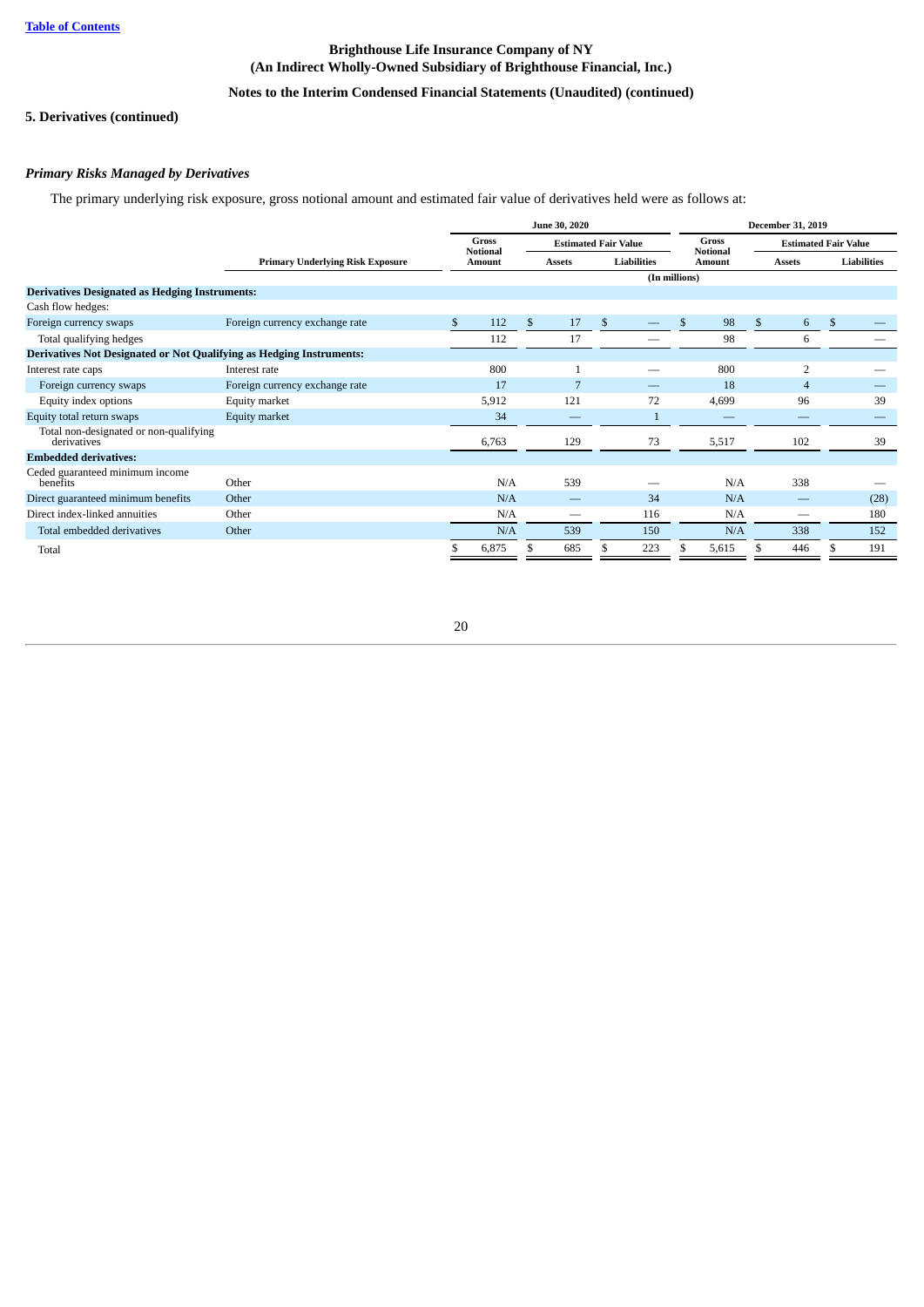## **Notes to the Interim Condensed Financial Statements (Unaudited) (continued)**

## **5. Derivatives (continued)**

The amount and location of gains (losses), including earned income, recognized for derivatives and gains (losses) pertaining to hedged items presented in net derivative gains (losses) were as follows:

|                                                                      | <b>Net Derivative</b><br>Gains (Losses)<br><b>Recognized for</b><br><b>Derivatives</b> | <b>Net Derivative</b><br><b>Gains (Losses)</b><br><b>Recognized for</b><br><b>Hedged Items</b> | <b>Net Investment</b><br>Income | <b>Amount of</b><br>Gains (Losses)<br><b>Deferred in AOCI</b> |
|----------------------------------------------------------------------|----------------------------------------------------------------------------------------|------------------------------------------------------------------------------------------------|---------------------------------|---------------------------------------------------------------|
|                                                                      |                                                                                        | (In millions)                                                                                  |                                 |                                                               |
| Three Months Ended June 30, 2020                                     |                                                                                        |                                                                                                |                                 |                                                               |
| <b>Derivatives Designated as Hedging Instruments:</b>                |                                                                                        |                                                                                                |                                 |                                                               |
| Cash flow hedges:                                                    |                                                                                        |                                                                                                |                                 |                                                               |
| Foreign currency exchange rate derivatives                           | \$                                                                                     | \$                                                                                             | \$<br>$\mathbf{1}$              | \$<br>(5)                                                     |
| Total cash flow hedges                                               |                                                                                        |                                                                                                | $\mathbf{1}$                    | (5)                                                           |
| Derivatives Not Designated or Not Qualifying as Hedging Instruments: |                                                                                        |                                                                                                |                                 |                                                               |
| Interest rate derivatives                                            | (1)                                                                                    |                                                                                                |                                 |                                                               |
| Foreign currency exchange rate derivatives                           |                                                                                        |                                                                                                |                                 |                                                               |
| <b>Equity derivatives</b>                                            | 176                                                                                    |                                                                                                |                                 |                                                               |
| <b>Embedded derivatives</b>                                          | (148)                                                                                  |                                                                                                |                                 |                                                               |
| Total non-qualifying hedges                                          | 27                                                                                     |                                                                                                |                                 |                                                               |
| Total                                                                | 27                                                                                     | \$                                                                                             | $\mathbf{1}$                    | \$<br>(5)                                                     |
| Three Months Ended June 30, 2019                                     |                                                                                        |                                                                                                |                                 |                                                               |
| <b>Derivatives Designated as Hedging Instruments:</b>                |                                                                                        |                                                                                                |                                 |                                                               |
| Cash flow hedges:                                                    |                                                                                        |                                                                                                |                                 |                                                               |
| Foreign currency exchange rate derivatives                           | \$                                                                                     | \$                                                                                             | \$                              | \$<br>$\overline{4}$                                          |
| Total cash flow hedges                                               |                                                                                        |                                                                                                |                                 | $\overline{4}$                                                |
| Derivatives Not Designated or Not Qualifying as Hedging Instruments: |                                                                                        |                                                                                                |                                 |                                                               |
| Interest rate derivatives                                            | (2)                                                                                    |                                                                                                |                                 |                                                               |
| Foreign currency exchange rate derivatives                           | $\mathbf{1}$                                                                           |                                                                                                |                                 |                                                               |
| <b>Equity derivatives</b>                                            | 13                                                                                     |                                                                                                |                                 |                                                               |
| <b>Embedded derivatives</b>                                          | 15                                                                                     |                                                                                                |                                 |                                                               |
| Total non-qualifying hedges                                          | 27                                                                                     |                                                                                                |                                 |                                                               |
| Total                                                                | 27                                                                                     | \$                                                                                             | \$                              | \$<br>4                                                       |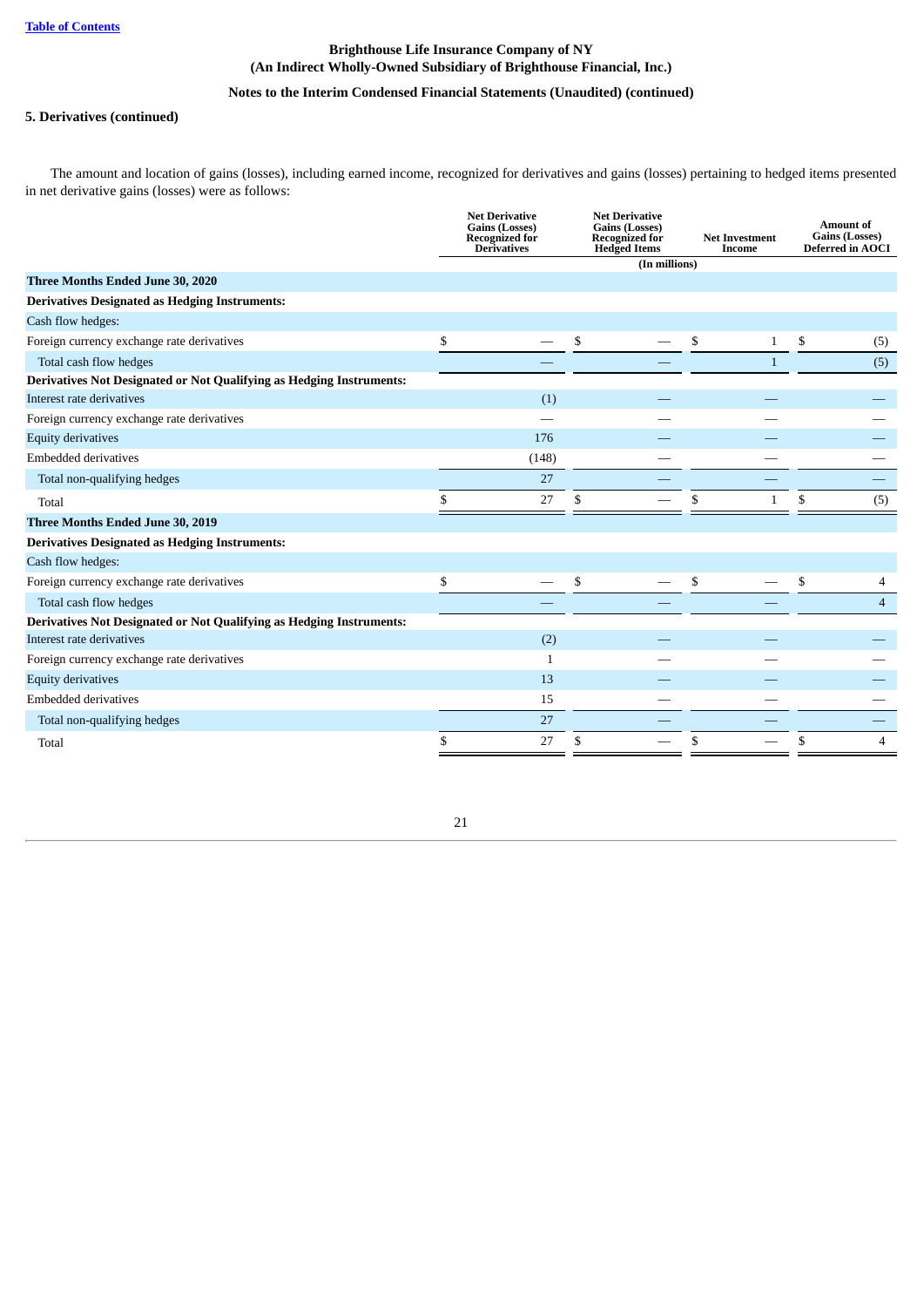## **Notes to the Interim Condensed Financial Statements (Unaudited) (continued)**

## **5. Derivatives (continued)**

|                                                                      | <b>Net Derivative</b><br>Gains (Losses)<br><b>Recognized for</b><br><b>Derivatives</b> | <b>Net Derivative</b><br><b>Gains (Losses)</b><br><b>Recognized for</b><br><b>Hedged Items</b> |               | <b>Net Investment</b><br>Income |              | <b>Amount of</b><br>Gains (Losses)<br><b>Deferred in AOCI</b> |
|----------------------------------------------------------------------|----------------------------------------------------------------------------------------|------------------------------------------------------------------------------------------------|---------------|---------------------------------|--------------|---------------------------------------------------------------|
|                                                                      |                                                                                        |                                                                                                | (In millions) |                                 |              |                                                               |
| Six Months Ended June 30, 2020                                       |                                                                                        |                                                                                                |               |                                 |              |                                                               |
| <b>Derivatives Designated as Hedging Instruments:</b>                |                                                                                        |                                                                                                |               |                                 |              |                                                               |
| Cash flow hedges:                                                    |                                                                                        |                                                                                                |               |                                 |              |                                                               |
| Foreign currency exchange rate derivatives                           | \$                                                                                     | \$                                                                                             |               | \$                              | $\mathbf{1}$ | \$<br>11                                                      |
| Total cash flow hedges                                               |                                                                                        |                                                                                                |               |                                 | $\mathbf{1}$ | 11                                                            |
| Derivatives Not Designated or Not Qualifying as Hedging Instruments: |                                                                                        |                                                                                                |               |                                 |              |                                                               |
| Interest rate derivatives                                            | (1)                                                                                    |                                                                                                |               |                                 |              |                                                               |
| Foreign currency exchange rate derivatives                           | 3                                                                                      |                                                                                                |               |                                 |              |                                                               |
| <b>Equity derivatives</b>                                            | (74)                                                                                   |                                                                                                |               |                                 |              |                                                               |
| <b>Embedded derivatives</b>                                          | 227                                                                                    |                                                                                                |               |                                 |              |                                                               |
| Total non-qualifying hedges                                          | 155                                                                                    |                                                                                                |               |                                 |              |                                                               |
| Total                                                                | \$<br>155                                                                              | \$                                                                                             |               | \$                              | $\mathbf{1}$ | \$<br>11                                                      |
| Six Months Ended June 30, 2019                                       |                                                                                        |                                                                                                |               |                                 |              |                                                               |
| <b>Derivatives Designated as Hedging Instruments:</b>                |                                                                                        |                                                                                                |               |                                 |              |                                                               |
| Cash flow hedges:                                                    |                                                                                        |                                                                                                |               |                                 |              |                                                               |
| Foreign currency exchange rate derivatives                           | \$                                                                                     | \$                                                                                             |               | \$                              | $\mathbf{1}$ | \$<br>3                                                       |
| Total cash flow hedges                                               |                                                                                        |                                                                                                |               |                                 | $\mathbf{1}$ | 3                                                             |
| Derivatives Not Designated or Not Qualifying as Hedging Instruments: |                                                                                        |                                                                                                |               |                                 |              |                                                               |
| Interest rate derivatives                                            | (6)                                                                                    |                                                                                                |               |                                 |              |                                                               |
| Foreign currency exchange rate derivatives                           | 1                                                                                      |                                                                                                |               |                                 |              |                                                               |
| <b>Equity derivatives</b>                                            | 49                                                                                     |                                                                                                |               |                                 |              |                                                               |
| <b>Embedded derivatives</b>                                          | (20)                                                                                   |                                                                                                |               |                                 |              |                                                               |
| Total non-qualifying hedges                                          | 24                                                                                     |                                                                                                |               |                                 |              |                                                               |
| Total                                                                | \$<br>24                                                                               | \$                                                                                             |               | \$                              | $\mathbf{1}$ | \$<br>3                                                       |

At June 30, 2020 and December 31, 2019, the balance in AOCI associated with cash flow hedges was \$17 million and \$6 million, respectively.

## *Counterparty Credit Risk*

The Company may be exposed to credit-related losses in the event of counterparty nonperformance on derivative instruments. Generally, the credit exposure is the fair value at the reporting date less any collateral received from the counterparty.

The Company manages its credit risk by: (i) entering into derivative transactions with creditworthy counterparties governed by master netting agreements; (ii) trading through regulated exchanges and central clearing counterparties; (iii) obtaining collateral, such as cash and securities, when appropriate; and (iv) setting limits on single party credit exposures which are subject to periodic management review.

See Note 6 for a description of the impact of credit risk on the valuation of derivatives.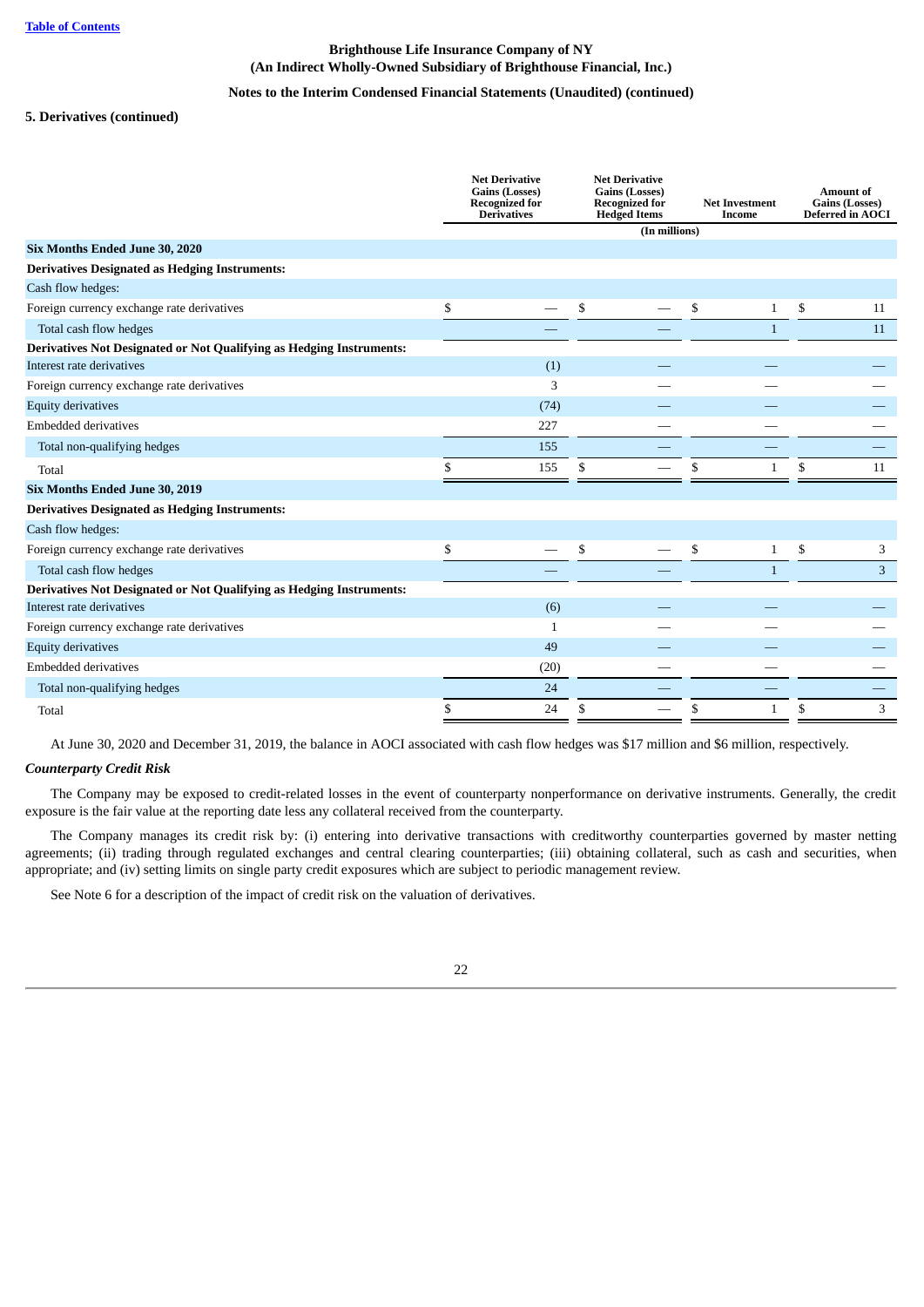$\overline{\phantom{a}}$ 

 $\overline{\phantom{a}}$ 

## **Brighthouse Life Insurance Company of NY (An Indirect Wholly-Owned Subsidiary of Brighthouse Financial, Inc.)**

## **Notes to the Interim Condensed Financial Statements (Unaudited) (continued)**

## **5. Derivatives (continued)**

The estimated fair values of net derivative assets and net derivative liabilities after the application of master netting agreements and collateral were as follows at:

|                          |        |                                   |      | <b>Gross Amounts Not Offset on the Balance</b><br><b>Sheets</b> |      |                                    |      |                   |      |                                                      |      |                                                         |
|--------------------------|--------|-----------------------------------|------|-----------------------------------------------------------------|------|------------------------------------|------|-------------------|------|------------------------------------------------------|------|---------------------------------------------------------|
|                          |        | <b>Gross Amount</b><br>Recognized |      | <b>Financial Instruments</b><br>(1)                             |      | Collateral<br>Received/Pledged (2) |      | <b>Net Amount</b> |      | <b>Securities Collateral</b><br>Received/Pledged (3) |      | <b>Net Amount After</b><br><b>Securities Collateral</b> |
|                          |        |                                   |      |                                                                 |      | (In millions)                      |      |                   |      |                                                      |      |                                                         |
| <b>June 30, 2020</b>     |        |                                   |      |                                                                 |      |                                    |      |                   |      |                                                      |      |                                                         |
| Derivative assets        | D      | 146                               | -\$  | (46)                                                            | \$   | (88)                               | \$   | 12                | -\$  | (3)                                                  | - \$ | 9                                                       |
| Derivative liabilities   | \$     | 73                                | -\$  | (46)                                                            | \$   | $\overline{\phantom{m}}$           |      | 27                | - \$ | (26)                                                 | - \$ |                                                         |
| <b>December 31, 2019</b> |        |                                   |      |                                                                 |      |                                    |      |                   |      |                                                      |      |                                                         |
| Derivative assets        | \$     | 108                               | - \$ | (21)                                                            | - \$ | (82)                               | - \$ | 5                 | -S   | (4)                                                  | - \$ |                                                         |
| Derivative liabilities   | ¢<br>Φ | 39                                | S    | (21)                                                            | S    | $-$                                |      | 18                | S    | (18)                                                 | - \$ |                                                         |

(1) Represents amounts subject to an enforceable master netting agreement or similar agreement.

(2) The amount of cash collateral offset in the table above is limited to the net estimated fair value of derivatives after application of netting agreement.

(3) Securities collateral received from counterparties is not reported on the balance sheets and may not be sold or re-pledged unless the counterparty is in default. Amounts do not include excess of collateral pledged or received.

The Company's collateral arrangements generally require the counterparty in a net liability position, after considering the effect of netting agreements, to pledge collateral when the amount owed by that counterparty reaches a minimum transfer amount. Certain of these arrangements also include creditcontingent provisions which permit the party with positive fair value to terminate the derivative at the current fair value or demand immediate full collateralization from the party in a net liability position, in the event that the financial strength or credit rating of the party in a net liability position falls below a certain level.

The aggregate estimated fair values of derivatives in a net liability position containing such credit-contingent provisions and the aggregate estimated fair value of assets posted as collateral for such instruments were as follows at:

|                                                                     | <b>June 30, 2020</b> |               | <b>December 31, 2019</b> |    |
|---------------------------------------------------------------------|----------------------|---------------|--------------------------|----|
|                                                                     |                      | (In millions) |                          |    |
| Estimated fair value of derivatives in a net liability position (1) |                      | 27            |                          | 18 |
| Estimated Fair Value of Collateral Provided (2):                    |                      |               |                          |    |
| Fixed maturity securities                                           |                      | 33            |                          | 19 |

(1) After taking into consideration the existence of netting agreements.

<span id="page-23-0"></span>(2) All of the Company's collateral arrangements provide for daily posting of collateral for the full value of the derivative contract. As a result, if the credit-contingent provisions of derivative contracts in a net liability position were triggered, minimal additional assets would be required to be posted as collateral or needed to settle the instruments immediately.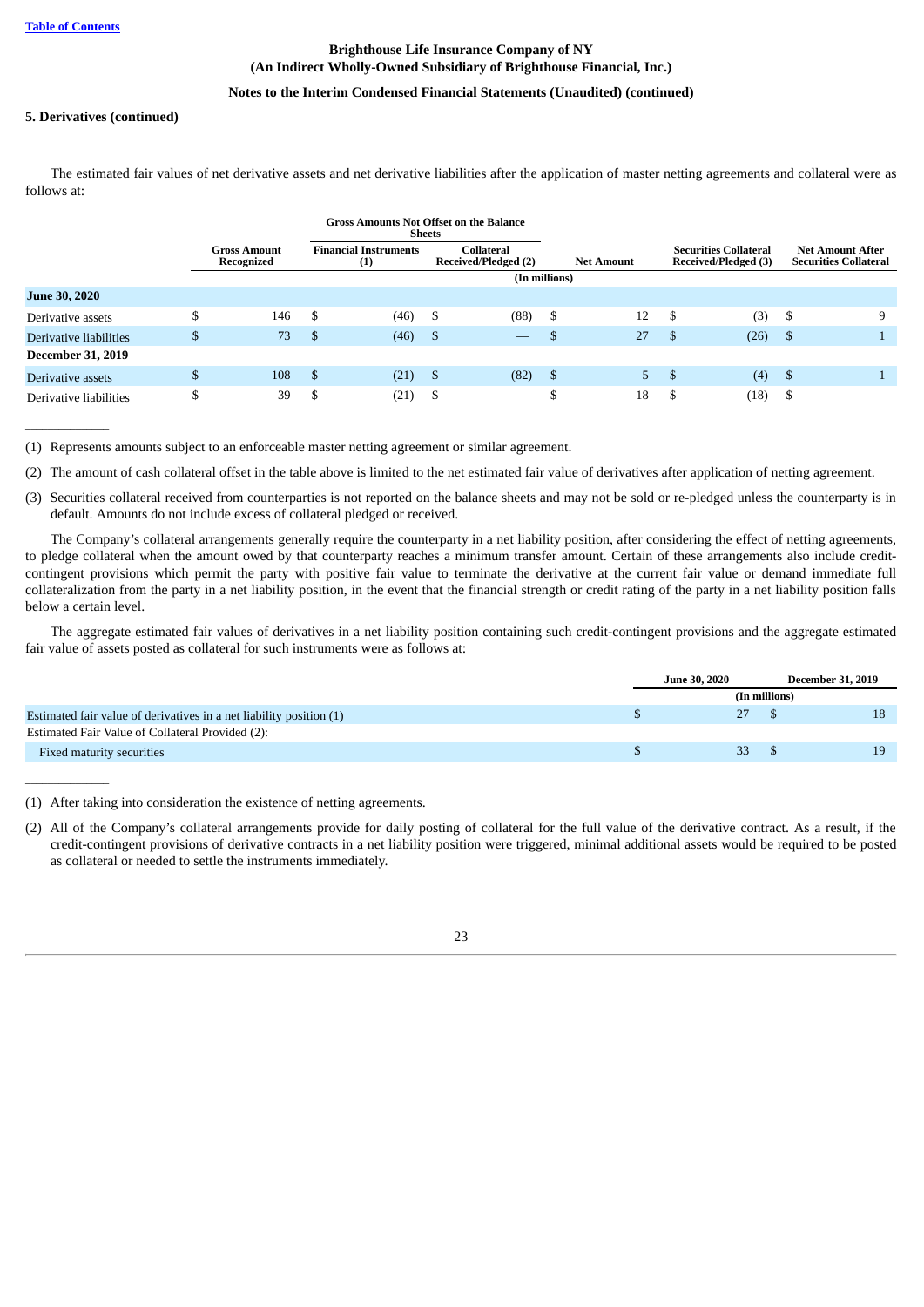## **Notes to the Interim Condensed Financial Statements (Unaudited) (continued)**

#### **6. Fair Value**

Considerable judgment is often required in interpreting market data to develop estimates of fair value, and the use of different assumptions or valuation methodologies may have a material effect on the estimated fair value amounts.

## *Recurring Fair Value Measurements*

The assets and liabilities measured at estimated fair value on a recurring basis and their corresponding placement in the fair value hierarchy, are presented in the tables below. Investments that do not have a readily determinable fair value and are measured at net asset value (or equivalent) as a practical expedient to estimated fair value are excluded from the fair value hierarchy.

|                                                          |              |         |                | <b>Fair Value Hierarchy</b> |               |         |                                                       |
|----------------------------------------------------------|--------------|---------|----------------|-----------------------------|---------------|---------|-------------------------------------------------------|
|                                                          |              | Level 1 |                | <b>Level 2</b>              |               | Level 3 | <b>Total</b><br><b>Estimated</b><br><b>Fair Value</b> |
|                                                          |              |         |                |                             | (In millions) |         |                                                       |
| <b>Assets</b>                                            |              |         |                |                             |               |         |                                                       |
| Fixed maturity securities:                               |              |         |                |                             |               |         |                                                       |
| U.S. corporate                                           | $\mathbb{S}$ |         | $\mathbb{S}$   | 1,556                       | $\mathbb{S}$  | 42      | \$<br>1,598                                           |
| Foreign corporate                                        |              |         |                | 462                         |               | 13      | 475                                                   |
| <b>CMBS</b>                                              |              |         |                | 331                         |               |         | 331                                                   |
| U.S. government and agency                               |              | 161     |                | 157                         |               | --      | 318                                                   |
| <b>RMBS</b>                                              |              |         |                | 239                         |               |         | 239                                                   |
| <b>ABS</b>                                               |              |         |                | 262                         |               | 20      | 282                                                   |
| State and political subdivision                          |              |         |                | 93                          |               |         | 93                                                    |
| Foreign government                                       |              |         |                | 18                          |               |         | 18                                                    |
| Total fixed maturity securities                          |              | 161     |                | 3,118                       |               | 75      | 3,354                                                 |
| Short-term investments                                   |              | 17      |                | 5                           |               |         | 22                                                    |
| Derivative assets: (1)                                   |              |         |                |                             |               |         |                                                       |
| Interest rate                                            |              |         |                | $\mathbf{1}$                |               |         | 1                                                     |
| Foreign currency exchange rate                           |              |         |                | 24                          |               |         | 24                                                    |
| Equity market                                            |              |         |                | 121                         |               |         | 121                                                   |
| Total derivative assets                                  |              |         |                | 146                         |               |         | 146                                                   |
| Embedded derivatives within asset host contracts (2)     |              |         |                |                             |               | 539     | 539                                                   |
| Separate account assets                                  |              |         |                | 4,374                       |               |         | 4,374                                                 |
| Total assets                                             | \$           | 178     | \$             | 7,643                       | \$            | 614     | \$<br>8,435                                           |
| <b>Liabilities</b>                                       |              |         |                |                             |               |         |                                                       |
| Derivative liabilities: (1)                              |              |         |                |                             |               |         |                                                       |
| <b>Equity market</b>                                     | $\mathbb{S}$ |         | $\mathfrak{S}$ | 73                          | $\mathbb{S}$  |         | \$<br>73                                              |
| Embedded derivatives within liability host contracts (2) |              |         |                |                             |               | 150     | 150                                                   |
| <b>Total liabilities</b>                                 | \$           |         | \$             | 73                          | $\mathbb{S}$  | 150     | \$<br>223                                             |
|                                                          |              |         |                |                             |               |         |                                                       |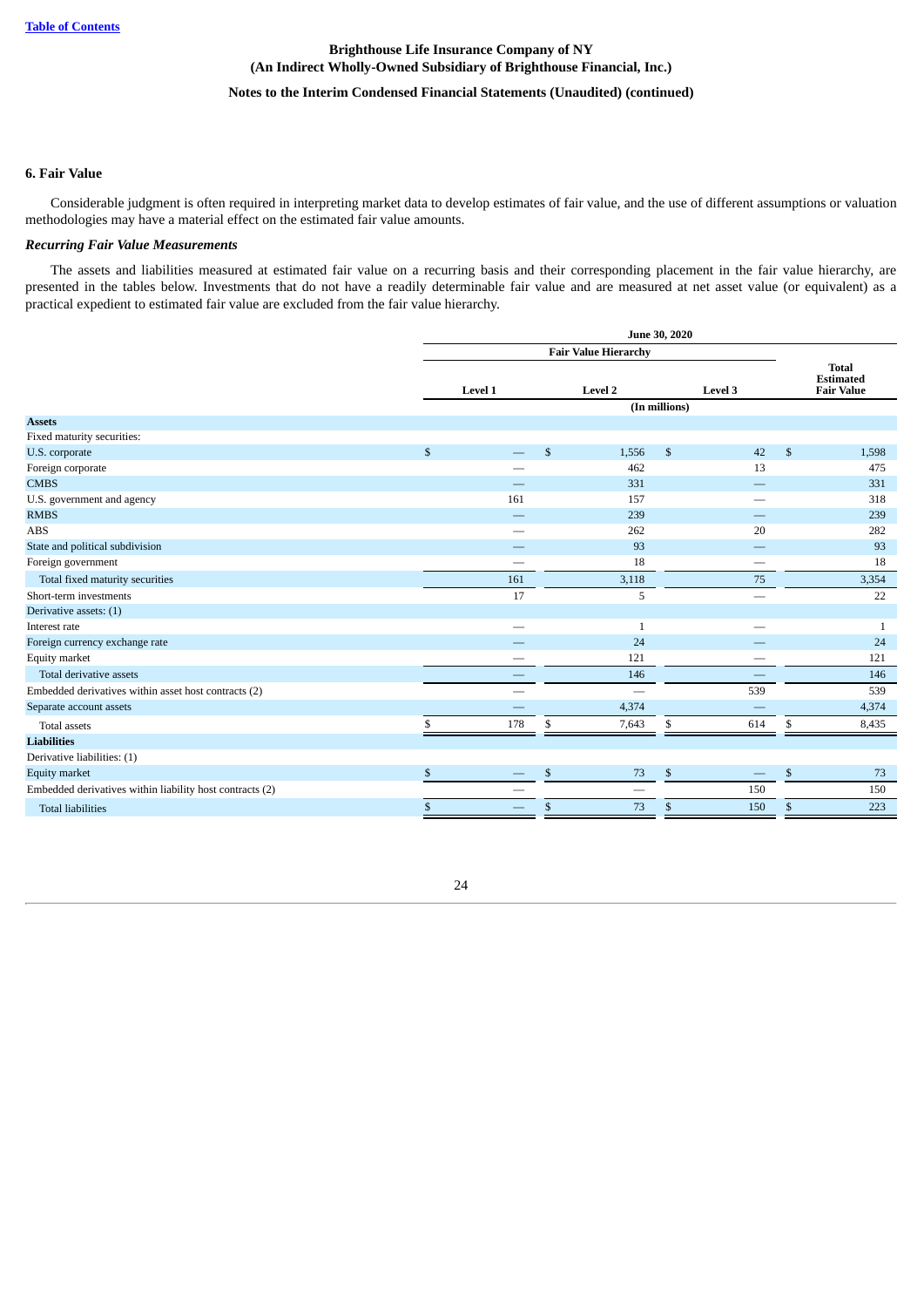### **Notes to the Interim Condensed Financial Statements (Unaudited) (continued)**

#### **6. Fair Value (continued)**

|                                                          | Level 1   |              | Level 2                  |               | Level 3 |              | <b>Total</b><br><b>Estimated</b><br><b>Fair Value</b> |
|----------------------------------------------------------|-----------|--------------|--------------------------|---------------|---------|--------------|-------------------------------------------------------|
| <b>Assets</b>                                            |           |              |                          | (In millions) |         |              |                                                       |
| Fixed maturity securities:                               |           |              |                          |               |         |              |                                                       |
| U.S. corporate                                           | \$        | $\mathbb{S}$ | 1,419                    | \$            | 27      | $\mathbb{S}$ | 1,446                                                 |
| Foreign corporate                                        |           |              | 408                      |               | 8       |              | 416                                                   |
| <b>CMBS</b>                                              |           |              | 334                      |               |         |              | 334                                                   |
| U.S. government and agency                               | 184       |              | 133                      |               |         |              | 317                                                   |
| <b>RMBS</b>                                              |           |              | 288                      |               |         |              | 288                                                   |
| <b>ABS</b>                                               |           |              | 133                      |               | 9       |              | 142                                                   |
| State and political subdivision                          | –         |              | 102                      |               |         |              | 102                                                   |
| Foreign government                                       |           |              | 22                       |               |         |              | 22                                                    |
| Total fixed maturity securities                          | 184       |              | 2,839                    |               | 44      |              | 3,067                                                 |
| Short-term investments                                   | 35        |              | 17                       |               |         |              | 52                                                    |
| Derivative assets: (1)                                   |           |              |                          |               |         |              |                                                       |
| Interest rate                                            |           |              | $\overline{2}$           |               |         |              | 2                                                     |
| Foreign currency exchange rate                           |           |              | 10                       |               |         |              | 10                                                    |
| Equity market                                            |           |              | 96                       |               |         |              | 96                                                    |
| Total derivative assets                                  |           |              | 108                      |               |         |              | 108                                                   |
| Embedded derivatives within asset host contracts (2)     |           |              | $\overline{\phantom{0}}$ |               | 338     |              | 338                                                   |
| Separate account assets                                  |           |              | 4,676                    |               |         |              | 4,676                                                 |
| <b>Total assets</b>                                      | \$<br>219 | \$           | 7,640                    | \$            | 382     | \$           | 8,241                                                 |
| <b>Liabilities</b>                                       |           |              |                          |               |         |              |                                                       |
| Derivative liabilities: (1)                              |           |              |                          |               |         |              |                                                       |
| <b>Equity market</b>                                     | \$        | \$           | 39                       | \$            |         | \$           | 39                                                    |
| Embedded derivatives within liability host contracts (2) |           |              |                          |               | 152     |              | 152                                                   |
| <b>Total liabilities</b>                                 | \$        | \$           | 39                       | \$            | 152     | \$           | 191                                                   |
|                                                          |           |              |                          |               |         |              |                                                       |

(1) Derivative assets are presented within other invested assets on the balance sheets and derivative liabilities are presented within other liabilities on the balance sheets. The amounts are presented gross in the tables above to reflect the presentation on the balance sheets.

(2) Embedded derivatives within asset host contracts are presented within premiums, reinsurance and other receivables on the balance sheets. Embedded derivatives within liability host contracts are presented within policyholder account balances on the balance sheets.

#### *Valuation Controls and Procedures*

 $\overline{\phantom{a}}$ 

The Company monitors and provides oversight of valuation controls and policies for securities, mortgage loans and derivatives, which are primarily executed by its valuation service providers. The valuation methodologies used to determine fair values prioritize the use of observable market prices and market-based parameters and determines that judgmental valuation adjustments, when applied, are based upon established policies and are applied consistently over time. The valuation methodologies for securities, mortgage loans and derivatives are reviewed on an ongoing basis and revised when necessary. In addition, the Chief Accounting Officer periodically reports to the Audit Committee of Brighthouse Financial's Board of Directors regarding compliance with fair value accounting standards.

The fair value of financial assets and financial liabilities is based on quoted market prices, where available. Prices received are assessed to determine if they represent a reasonable estimate of fair value. Several controls are performed, including certain monthly controls, which include, but are not limited to, analysis of portfolio returns to corresponding benchmark returns, comparing a sample of executed prices of securities sold to the fair value estimates, reviewing the bid/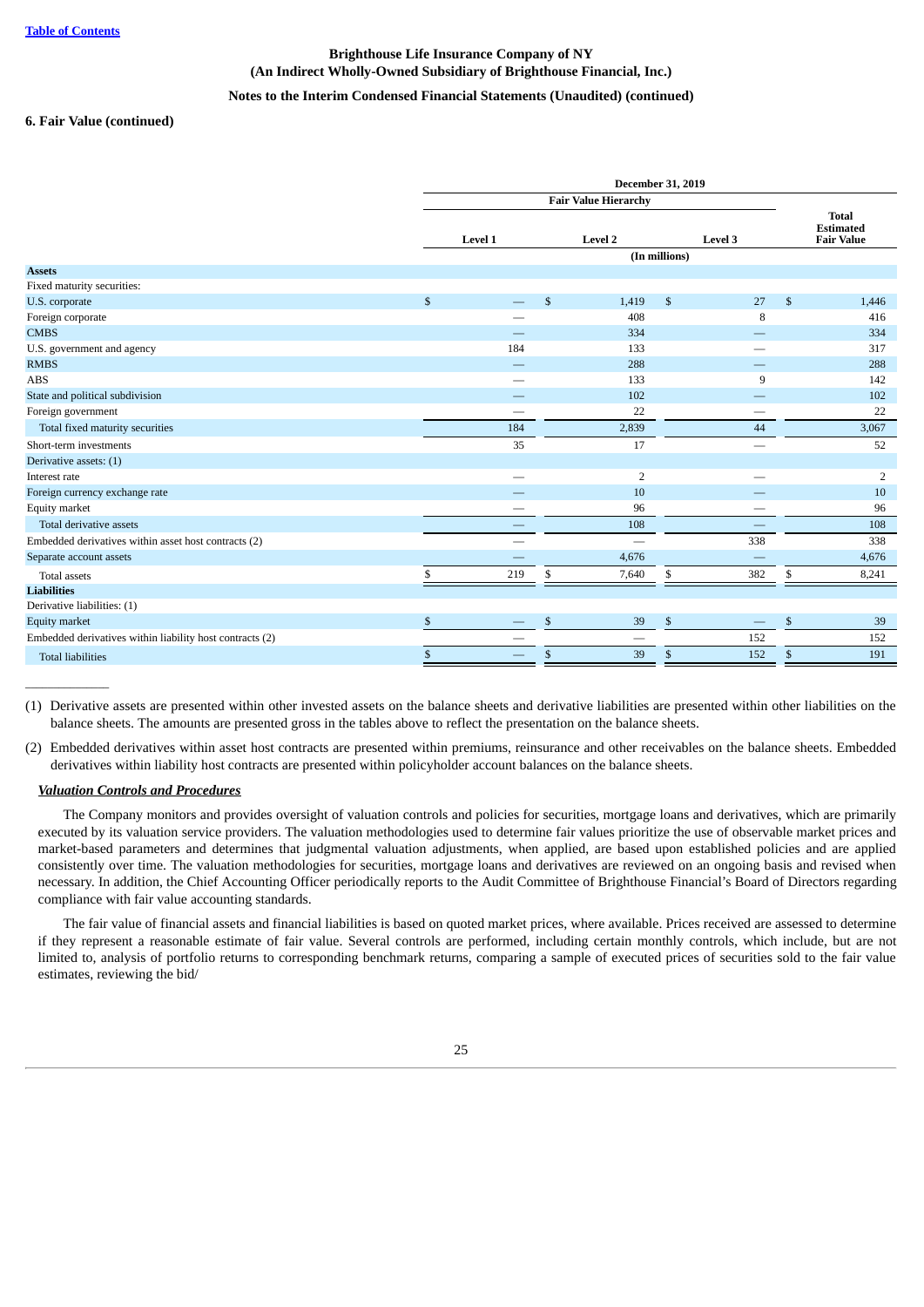#### **Notes to the Interim Condensed Financial Statements (Unaudited) (continued)**

#### **6. Fair Value (continued)**

ask spreads to assess activity, comparing prices from multiple independent pricing services and ongoing due diligence to confirm that independent pricing services use market-based parameters. The process includes a determination of the observability of inputs used in estimated fair values received from independent pricing services or brokers by assessing whether these inputs can be corroborated by observable market data. Independent non-binding broker quotes, also referred to herein as "consensus pricing," are used for a non-significant portion of the portfolio. Prices received from independent brokers are assessed to determine if they represent a reasonable estimate of fair value by considering such pricing relative to the current market dynamics and current pricing for similar financial instruments.

A formal process is also applied to challenge any prices received from independent pricing services that are not considered representative of estimated fair value. If prices received from independent pricing services are not considered reflective of market activity or representative of estimated fair value, independent non-binding broker quotations are obtained. If obtaining an independent non-binding broker quotation is unsuccessful, the last available price will be used.

Additional controls are performed, such as, balance sheet analytics to assess reasonableness of period to period pricing changes, including any price adjustments. Price adjustments are applied if prices or quotes received from independent pricing services or brokers are not considered reflective of market activity or representative of estimated fair value. The Company did not have significant price adjustments during the six months ended June 30, 2020.

#### *Determination of Fair Value*

#### *Fixed Maturity Securities*

The fair values for actively traded marketable bonds, primarily U.S. government and agency securities, are determined using the quoted market prices and are classified as Level 1 assets. For fixed maturity securities classified as Level 2 assets, fair values are determined using either a market or income approach and are valued based on a variety of observable inputs as described below.

*U.S. corporate and foreign corporate securities:* Fair value is determined using third-party commercial pricing services, with the primary inputs being quoted prices in markets that are not active, benchmark yields, spreads off benchmark yields, new issuances, issuer rating, trades of identical or comparable securities, or duration. Privately-placed securities are valued using the additional key inputs: market yield curve, call provisions, observable prices and spreads for similar public or private securities that incorporate the credit quality and industry sector of the issuer, and delta spread adjustments to reflect specific credit-related issues.

*U.S. government and agency, state and political subdivision and foreign government securities:* Fair value is determined using third-party commercial pricing services, with the primary inputs being quoted prices in markets that are not active, benchmark U.S. Treasury yield or other yields, spread off the U.S. Treasury yield curve for the identical security, issuer ratings and issuer spreads, broker-dealer quotes, and comparable securities that are actively traded.

*Structured Securities:* Fair value is determined using third-party commercial pricing services, with the primary inputs being quoted prices in markets that are not active, spreads for actively traded securities, spreads off benchmark yields, expected prepayment speeds and volumes, current and forecasted loss severity, ratings, geographic region, weighted average coupon and weighted average maturity, average delinquency rates and debtservice coverage ratios. Other issuance-specific information is also used, including, but not limited to; collateral type, structure of the security, vintage of the loans, payment terms of the underlying asset, payment priority within tranche, and deal performance.

#### *Short-term Investments*

The fair value for actively traded short-term investments are determined using quoted market prices and are classified as Level 1 assets. For financial instruments classified as Level 2 assets or liabilities, fair values are determined using a market approach and are valued based on a variety of observable inputs as described below.

Fair value is determined using third-party commercial pricing services, with the primary input being quoted prices in markets that are not active.

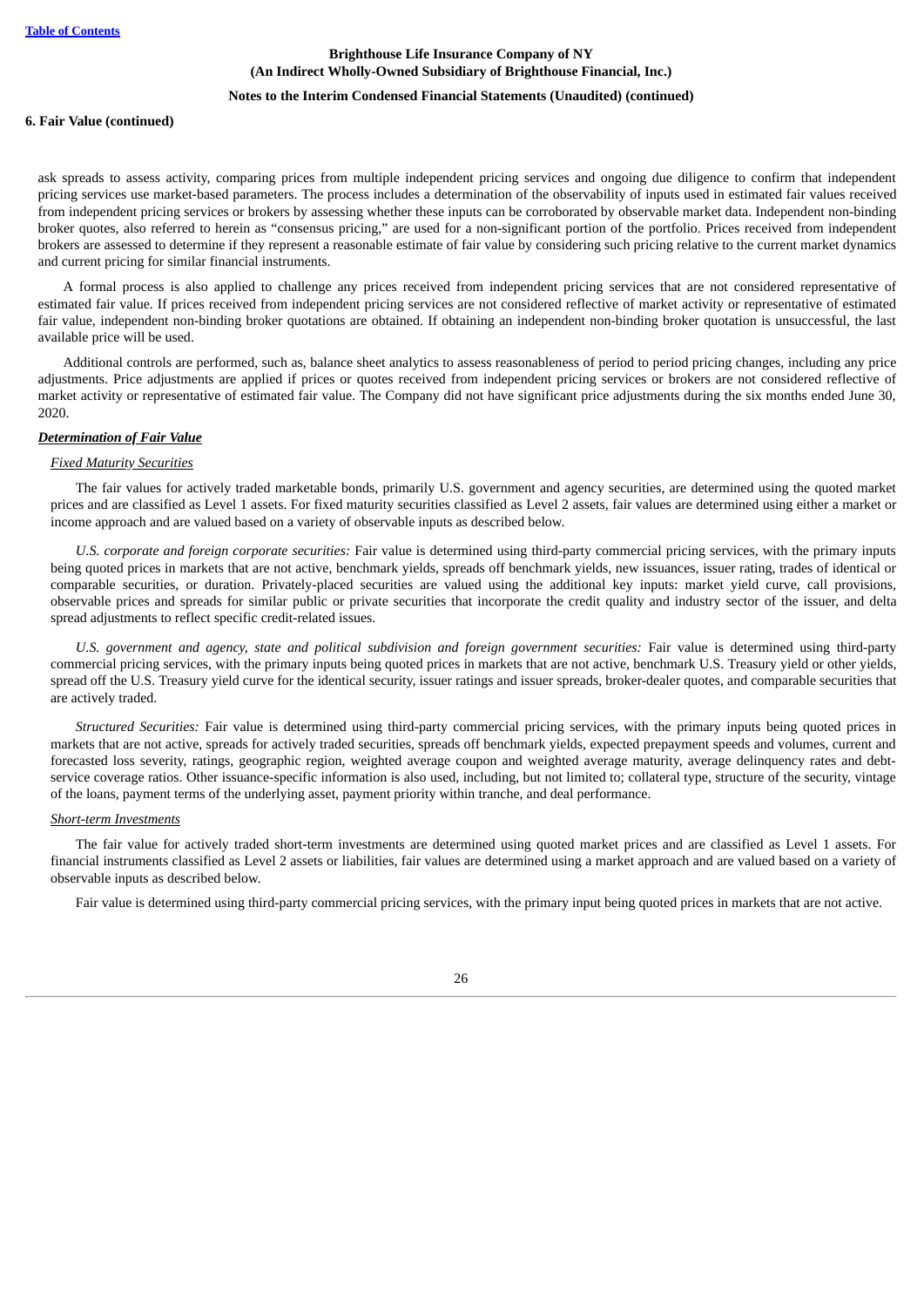#### **Notes to the Interim Condensed Financial Statements (Unaudited) (continued)**

#### **6. Fair Value (continued)**

#### *Derivatives*

Derivatives are financial instruments with values derived from interest rates, foreign currency exchange rates and/or financial indices. Derivatives may be exchange-traded or contracted in the over-the-counter ("OTC") market. The Company's OTC derivatives are settled bilateral contracts between two counterparties ("OTC-bilateral").

The fair values for OTC-bilateral derivatives classified as Level 2 assets or liabilities, fair values are determined using the income approach. Valuations of non-option-based derivatives utilize present value techniques, whereas valuations of option-based derivatives utilize option pricing models which are based on market standard valuation methodologies and a variety of observable inputs.

The significant inputs to the pricing models for most OTC-bilateral derivatives are inputs that are observable in the market or can be derived principally from, or corroborated by, observable market data. Certain OTC-bilateral derivatives may rely on inputs that are significant to the estimated fair value that are not observable in the market or cannot be derived principally from, or corroborated by, observable market data. These unobservable inputs may involve significant management judgment or estimation. Even though unobservable, these inputs are based on assumptions deemed appropriate given the circumstances and management believes they are consistent with what other market participants would use when pricing such instruments.

Most inputs for OTC-bilateral derivatives are mid-market inputs but, in certain cases, liquidity adjustments are made when they are deemed more representative of exit value. Market liquidity, as well as the use of different methodologies, assumptions and inputs, may have a material effect on the estimated fair values of the Company's derivatives and could materially affect net income.

The credit risk of both the counterparty and the Company are considered in determining the estimated fair value for all OTC-bilateral derivatives, and any potential credit adjustment is based on the net exposure by counterparty after taking into account the effects of netting agreements and collateral arrangements. The Company values its OTC-bilateral derivatives using standard swap curves which may include a spread to the risk-free rate, depending upon specific collateral arrangements. This credit spread is appropriate for those parties that execute trades at pricing levels consistent with similar collateral arrangements. As the Company and its significant derivative counterparties generally execute trades at such pricing levels and hold sufficient collateral, additional credit risk adjustments are not currently required in the valuation process. The Company's ability to consistently execute at such pricing levels is in part due to the netting agreements and collateral arrangements that are in place with all of its significant derivative counterparties. An evaluation of the requirement to make additional credit risk adjustments is performed by the Company each reporting period.

#### *Embedded Derivatives*

Embedded derivatives principally include certain direct variable annuity guarantees and certain affiliated ceded reinsurance agreements related to such variable annuity guarantees, and equity crediting rates within index-linked annuity contracts. Embedded derivatives are recorded at estimated fair value with changes in estimated fair value reported in net income.

The Company issues certain variable annuity products with guaranteed minimum benefits. GMWBs, GMABs and certain GMIBs contain embedded derivatives, which are measured at estimated fair value separately from the host variable annuity contract, with changes in estimated fair value reported in net derivative gains (losses). These embedded derivatives are classified within policyholder account balances on the balance sheets.

The Company determines the fair value of these embedded derivatives by estimating the present value of projected future benefits minus the present value of projected future fees using actuarial and capital market assumptions including expectations of policyholder behavior. The calculation is based on in-force business and is performed using standard actuarial valuation software which projects future cash flows from the embedded derivative over multiple risk neutral stochastic scenarios using observable risk-free rates. The percentage of fees included in the initial fair value measurement is not updated in subsequent periods.

Capital market assumptions, such as risk-free rates and implied volatilities, are based on market prices for publicly-traded instruments to the extent that prices for such instruments are observable. Implied volatilities beyond the observable period are extrapolated based on observable implied volatilities and historical volatilities. Actuarial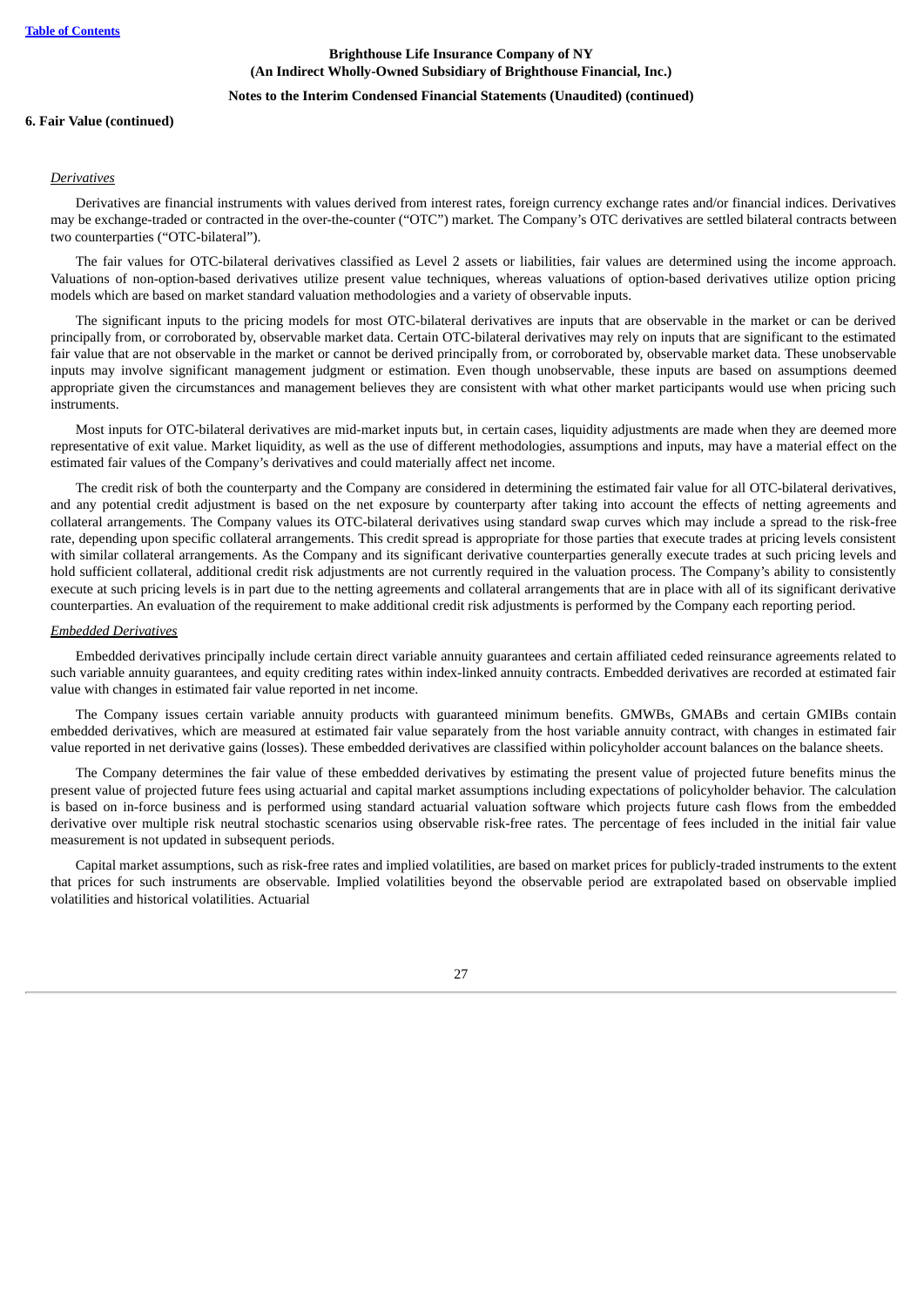### **Notes to the Interim Condensed Financial Statements (Unaudited) (continued)**

#### **6. Fair Value (continued)**

assumptions, including mortality, lapse, withdrawal and utilization, are unobservable and are reviewed at least annually based on actuarial studies of historical experience.

The valuation of these guarantee liabilities includes nonperformance risk adjustments and adjustments for a risk margin related to non-capital market inputs. The nonperformance adjustment is determined by taking into consideration publicly available information relating to spreads in the secondary market for BHF's debt. These observable spreads are then adjusted to reflect the priority of these liabilities and claims-paying ability of the issuing insurance subsidiaries as compared to BHF's overall financial strength.

Risk margins are established to capture the non-capital market risks of the instrument which represent the additional compensation a market participant would require to assume the risks related to the uncertainties of such actuarial assumptions as annuitization, premium persistency, partial withdrawal and surrenders. The establishment of risk margins requires the use of significant management judgment, including assumptions of the amount and cost of capital needed to cover the guarantees.

### *Transfers Into or Out of Level 3:*

 $\overline{\phantom{a}}$ 

Assets and liabilities are transferred into Level 3 when a significant input cannot be corroborated with market observable data. This occurs when market activity decreases significantly and underlying inputs cannot be observed, current prices are not available, and/or when there are significant variances in quoted prices, thereby affecting transparency. Assets and liabilities are transferred out of Level 3 when circumstances change such that a significant input can be corroborated with market observable data. This may be due to a significant increase in market activity, a specific event, or one or more significant input(s) becoming observable.

#### *Assets and Liabilities Measured at Fair Value Using Significant Unobservable Inputs (Level 3)*

Certain quantitative information about the significant unobservable inputs used in the fair value measurement, and the sensitivity of the estimated fair value to changes in those inputs, for the more significant asset and liability classes measured at fair value on a recurring basis using significant unobservable inputs (Level 3) were as follows at:

|                                                          |                              |                                           | <b>June 30, 2020</b> |       | <b>December 31, 2019</b> |        |                          |        |                                   | <b>Impact of</b><br><b>Increase in Input</b> |
|----------------------------------------------------------|------------------------------|-------------------------------------------|----------------------|-------|--------------------------|--------|--------------------------|--------|-----------------------------------|----------------------------------------------|
|                                                          | <b>Valuation Techniques</b>  | Significant<br><b>Unobservable Inputs</b> |                      | Range |                          |        | Range                    |        | on Estimated<br><b>Fair Value</b> |                                              |
| <b>Embedded derivatives</b>                              |                              |                                           |                      |       |                          |        |                          |        |                                   |                                              |
| Direct, assumed and ceded guaranteed minimum<br>benefits | Option pricing<br>techniques | Mortality rates                           | 0.02%                |       | 11.31%                   | 0.02%  | $\overline{\phantom{a}}$ | 11.31% | Decrease (1)                      |                                              |
|                                                          |                              | • Lapse rates                             | 0.25%                |       | 16.00%                   | 0.25%  | $\overline{a}$           | 16.00% | Decrease (2)                      |                                              |
|                                                          |                              | • Utilization rates                       | $0.00\%$             |       | 25.00%                   | 0.00%  | $\overline{\phantom{a}}$ | 25.00% | Increase $(3)$                    |                                              |
|                                                          |                              | Withdrawal rates                          | 0.25%                |       | 10.00%                   | 0.25%  | $\overline{a}$           | 10.00% | (4)                               |                                              |
|                                                          |                              | Long-term equity volatilities             | 16.24%               |       | 21.65%                   | 16.24% | $\sim$                   | 21.65% | Increase (5)                      |                                              |
|                                                          |                              | Nonperformance risk spread                | 0.52%                |       | 2.78%                    | 0.54%  | -                        | 1.99%  | Decrease (6)                      |                                              |
|                                                          |                              |                                           |                      |       |                          |        |                          |        |                                   |                                              |

<sup>(1)</sup> Mortality rates vary by age and by demographic characteristics such as gender. The range shown reflects the mortality rate for policyholders between 35 and 90 years old, which represents the majority of the business with living benefits. Mortality rate assumptions are set based on company experience and include an assumption for mortality improvement.

<sup>(2)</sup> The range shown reflects base lapse rates for major product categories for duration 1-20, which represents majority of business with living benefit riders. Base lapse rates are adjusted at the contract level based on a comparison of the actuarially calculated guaranteed values and the current policyholder account value, as well as other factors, such as the applicability of any surrender charges. A dynamic lapse function reduces the base lapse rate when the guaranteed amount is greater than the account value as in-the-money contracts are less likely to lapse. Lapse rates are also generally assumed to be lower in periods when a surrender charge applies.

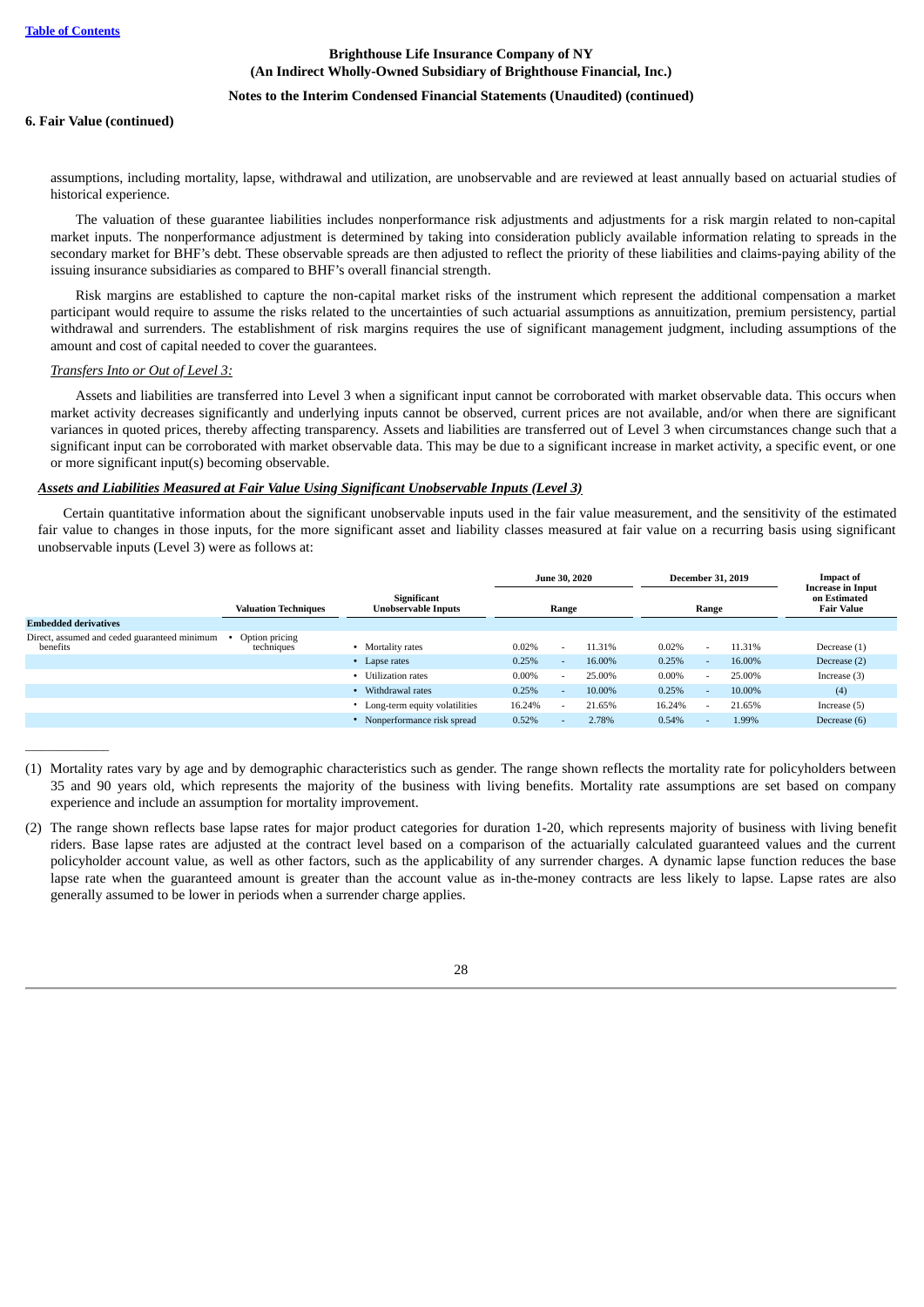### **Notes to the Interim Condensed Financial Statements (Unaudited) (continued)**

### **6. Fair Value (continued)**

- (3) The utilization rate assumption estimates the percentage of contract holders with a GMIB or lifetime withdrawal benefit who will elect to utilize the benefit upon becoming eligible in a given year. The range shown represents the floor and cap of the GMIB dynamic election rates across varying levels of in-the-money. For lifetime withdrawal guarantee riders, the assumption is that everyone will begin withdrawals once account value reaches zero which is equivalent to a 100% utilization rate. Utilization rates may vary by the type of guarantee, the amount by which the guaranteed amount is greater than the account value, the contract's withdrawal history and by the age of the policyholder.
- (4) The withdrawal rate represents the percentage of account balance that any given policyholder will elect to withdraw from the contract each year. The withdrawal rate assumption varies by age and duration of the contract, and also by other factors such as benefit type. For any given contract, withdrawal rates vary throughout the period over which cash flows are projected for purposes of valuing the embedded derivative. For GMWBs, any increase (decrease) in withdrawal rates results in an increase (decrease) in the estimated fair value of the guarantees. For GMABs and GMIBs, any increase (decrease) in withdrawal rates results in a decrease (increase) in the estimated fair value.
- (5) Long-term equity volatilities represent equity volatility beyond the period for which observable equity volatilities are available. For any given contract, long-term equity volatility rates vary throughout the period over which cash flows are projected for purposes of valuing the embedded derivative.
- (6) Nonperformance risk spread varies by duration. For any given contract, multiple nonperformance risk spreads will apply, depending on the duration of the cash flow being discounted for purposes of valuing the embedded derivative.

The Company does not develop unobservable inputs used in measuring fair value for all other assets and liabilities classified within Level 3; therefore, these are not included in the table above. The other Level 3 assets and liabilities primarily included fixed maturity securities and derivatives. For fixed maturity securities valued based on non-binding broker quotes, an increase (decrease) in credit spreads would result in a higher (lower) fair value. For derivatives valued based on third-party pricing models, an increase (decrease) in credit spreads would generally result in a higher (lower) fair value.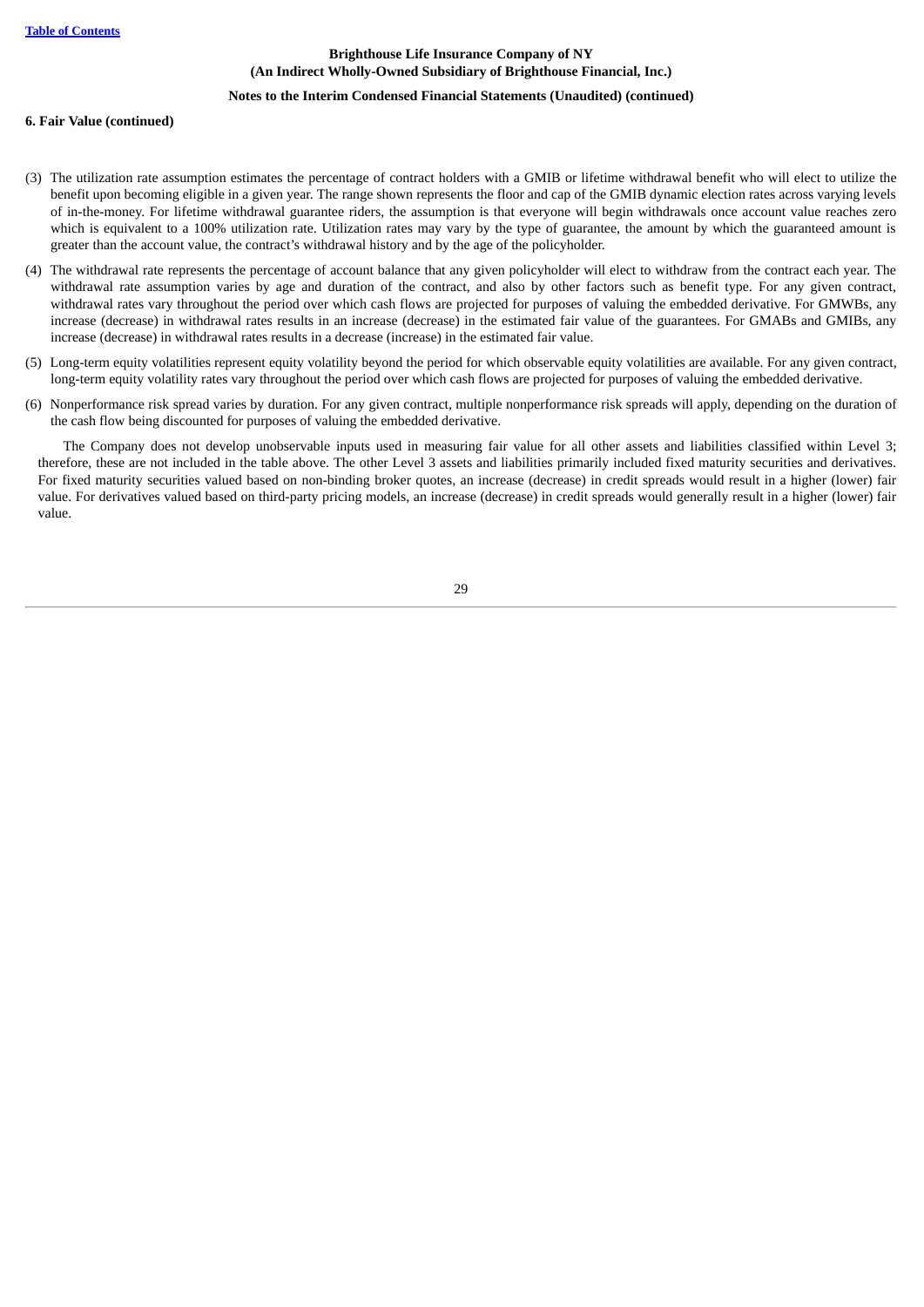## **Notes to the Interim Condensed Financial Statements (Unaudited) (continued)**

## **6. Fair Value (continued)**

The changes in assets and (liabilities) measured at estimated fair value on a recurring basis using significant unobservable inputs (Level 3) were summarized as follows:

|                                                                                                                                 | Fair Value Measurements Using Significant Unobservable Inputs (Level 3) |                                  |              |                              |              |                                        |  |  |  |  |  |  |
|---------------------------------------------------------------------------------------------------------------------------------|-------------------------------------------------------------------------|----------------------------------|--------------|------------------------------|--------------|----------------------------------------|--|--|--|--|--|--|
|                                                                                                                                 |                                                                         | <b>Fixed Maturity Securities</b> |              |                              |              |                                        |  |  |  |  |  |  |
|                                                                                                                                 |                                                                         | Corporate (1)                    |              | <b>Structured Securities</b> |              | <b>Net Embedded</b><br>Derivatives (2) |  |  |  |  |  |  |
|                                                                                                                                 |                                                                         |                                  |              | (In millions)                |              |                                        |  |  |  |  |  |  |
| Three Months Ended June 30, 2020                                                                                                |                                                                         |                                  |              |                              |              |                                        |  |  |  |  |  |  |
| Balance, beginning of period                                                                                                    | \$                                                                      | 53                               | \$           | 24                           | \$           | 550                                    |  |  |  |  |  |  |
| Total realized/unrealized gains (losses) included in net income (loss) (3) (4)                                                  |                                                                         |                                  |              |                              |              | (148)                                  |  |  |  |  |  |  |
| Total realized/unrealized gains (losses) included in AOCI                                                                       |                                                                         | 5                                |              |                              |              |                                        |  |  |  |  |  |  |
| Purchases (5)                                                                                                                   |                                                                         | 8                                |              | 14                           |              |                                        |  |  |  |  |  |  |
| Sales (5)                                                                                                                       |                                                                         | (3)                              |              |                              |              |                                        |  |  |  |  |  |  |
| Issuances (5)                                                                                                                   |                                                                         |                                  |              |                              |              |                                        |  |  |  |  |  |  |
| Settlements (5)                                                                                                                 |                                                                         |                                  |              |                              |              | (13)                                   |  |  |  |  |  |  |
| Transfers into Level 3 (6)                                                                                                      |                                                                         |                                  |              |                              |              |                                        |  |  |  |  |  |  |
| Transfers out of Level 3 (6)                                                                                                    |                                                                         | (8)                              |              | (18)                         |              |                                        |  |  |  |  |  |  |
| Balance, end of period                                                                                                          | <sup>\$</sup>                                                           | 55                               | \$           | 20                           | \$           | 389                                    |  |  |  |  |  |  |
| Three Months Ended June 30, 2019                                                                                                |                                                                         |                                  |              |                              |              |                                        |  |  |  |  |  |  |
| Balance, beginning of period                                                                                                    | \$                                                                      | 14                               | $\mathbb{S}$ | 10                           | $\mathbb{S}$ | 262                                    |  |  |  |  |  |  |
| Total realized/unrealized gains (losses) included in net income (loss) (3) (4)                                                  |                                                                         |                                  |              |                              |              | 15                                     |  |  |  |  |  |  |
| Total realized/unrealized gains (losses) included in AOCI                                                                       |                                                                         | (1)                              |              |                              |              |                                        |  |  |  |  |  |  |
| Purchases (5)                                                                                                                   |                                                                         | 9                                |              |                              |              |                                        |  |  |  |  |  |  |
| Sales (5)                                                                                                                       |                                                                         |                                  |              |                              |              |                                        |  |  |  |  |  |  |
| Issuances (5)                                                                                                                   |                                                                         |                                  |              |                              |              |                                        |  |  |  |  |  |  |
| Settlements (5)                                                                                                                 |                                                                         |                                  |              |                              |              | (17)                                   |  |  |  |  |  |  |
| Transfers into Level 3 (6)                                                                                                      |                                                                         |                                  |              |                              |              |                                        |  |  |  |  |  |  |
| Transfers out of Level 3 (6)                                                                                                    |                                                                         | (1)                              |              | (10)                         |              |                                        |  |  |  |  |  |  |
| Balance, end of period                                                                                                          | \$                                                                      | 21                               | \$.          |                              | \$           | 260                                    |  |  |  |  |  |  |
| Changes in unrealized gains (losses) included in net income (loss) for the instruments still<br>held at June 30, 2020 (7)       |                                                                         |                                  | \$.          |                              | \$           | (159)                                  |  |  |  |  |  |  |
| Changes in unrealized gains (losses) included in other comprehensive income for the instruments still held at June 30, 2020 (7) |                                                                         |                                  |              |                              |              |                                        |  |  |  |  |  |  |
| Changes in unrealized gains (losses) included in net income (loss) for the instruments still<br>held at June 30, 2019 (7)       | \$                                                                      |                                  | \$           |                              | \$           | 26                                     |  |  |  |  |  |  |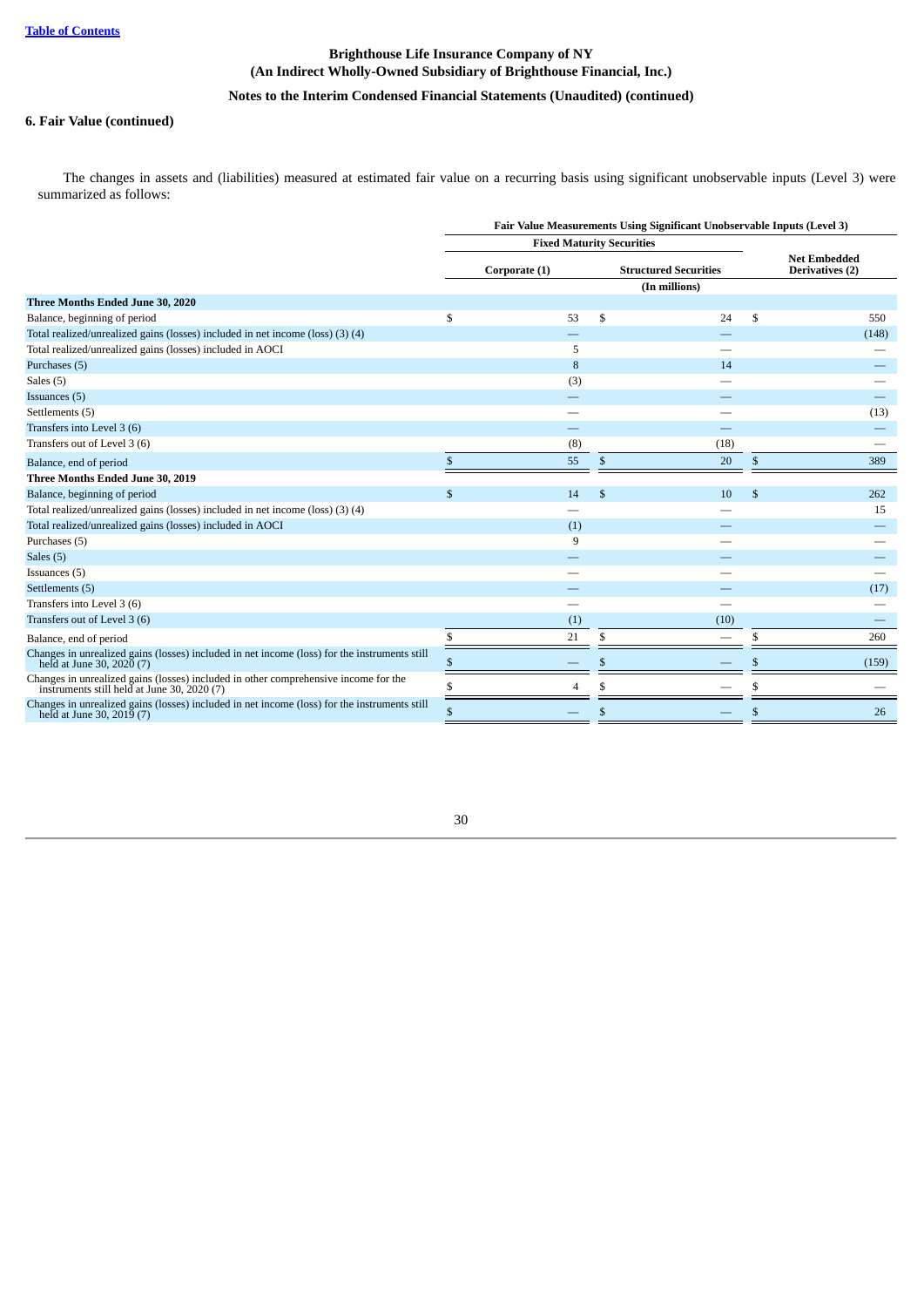## **Notes to the Interim Condensed Financial Statements (Unaudited) (continued)**

#### **6. Fair Value (continued)**

|                                                                                                                                   | Fair Value Measurements Using Significant Unobservable Inputs (Level 3)<br><b>Fixed Maturity Securities</b> |                |    |                              |    |                                        |  |  |  |  |  |
|-----------------------------------------------------------------------------------------------------------------------------------|-------------------------------------------------------------------------------------------------------------|----------------|----|------------------------------|----|----------------------------------------|--|--|--|--|--|
|                                                                                                                                   |                                                                                                             |                |    |                              |    |                                        |  |  |  |  |  |
|                                                                                                                                   |                                                                                                             | Corporate (1)  |    | <b>Structured Securities</b> |    | <b>Net Embedded</b><br>Derivatives (2) |  |  |  |  |  |
|                                                                                                                                   |                                                                                                             |                |    | (In millions)                |    |                                        |  |  |  |  |  |
| Six Months Ended June 30, 2020                                                                                                    |                                                                                                             |                |    |                              |    |                                        |  |  |  |  |  |
| Balance, beginning of period                                                                                                      | \$                                                                                                          | 35             | \$ | 9                            | \$ | 186                                    |  |  |  |  |  |
| Total realized/unrealized gains (losses) included in net income (loss) (3) (4)                                                    |                                                                                                             |                |    |                              |    | 227                                    |  |  |  |  |  |
| Total realized/unrealized gains (losses) included in AOCI                                                                         |                                                                                                             | $\overline{2}$ |    |                              |    |                                        |  |  |  |  |  |
| Purchases (5)                                                                                                                     |                                                                                                             | 28             |    | 17                           |    |                                        |  |  |  |  |  |
| Sales (5)                                                                                                                         |                                                                                                             | (6)            |    |                              |    |                                        |  |  |  |  |  |
| Issuances (5)                                                                                                                     |                                                                                                             |                |    |                              |    |                                        |  |  |  |  |  |
| Settlements (5)                                                                                                                   |                                                                                                             |                |    |                              |    | (24)                                   |  |  |  |  |  |
| Transfers into Level 3 (6)                                                                                                        |                                                                                                             |                |    |                              |    |                                        |  |  |  |  |  |
| Transfers out of Level 3 (6)                                                                                                      |                                                                                                             | (4)            |    | (6)                          |    |                                        |  |  |  |  |  |
| Balance, end of period                                                                                                            | \$                                                                                                          | 55             | \$ | 20                           | \$ | 389                                    |  |  |  |  |  |
| Six Months Ended June 30, 2019                                                                                                    |                                                                                                             |                |    |                              |    |                                        |  |  |  |  |  |
| Balance, beginning of period                                                                                                      | $\mathbb{S}$                                                                                                | 13             | \$ | 5                            | \$ | 311                                    |  |  |  |  |  |
| Total realized/unrealized gains (losses) included in net income (loss) (3) (4)                                                    |                                                                                                             |                |    |                              |    | (20)                                   |  |  |  |  |  |
| Total realized/unrealized gains (losses) included in AOCI                                                                         |                                                                                                             |                |    |                              |    |                                        |  |  |  |  |  |
| Purchases (5)                                                                                                                     |                                                                                                             | 9              |    |                              |    |                                        |  |  |  |  |  |
| Sales (5)                                                                                                                         |                                                                                                             |                |    |                              |    |                                        |  |  |  |  |  |
| Issuances (5)                                                                                                                     |                                                                                                             |                |    |                              |    |                                        |  |  |  |  |  |
| Settlements (5)                                                                                                                   |                                                                                                             |                |    |                              |    | (31)                                   |  |  |  |  |  |
| Transfers into Level 3 (6)                                                                                                        |                                                                                                             |                |    |                              |    |                                        |  |  |  |  |  |
| Transfers out of Level 3 (6)                                                                                                      |                                                                                                             | (1)            |    | (5)                          |    |                                        |  |  |  |  |  |
| Balance, end of period                                                                                                            | S                                                                                                           | 21             | \$ |                              | \$ | 260                                    |  |  |  |  |  |
| Changes in unrealized gains (losses) included in net income (loss) for the instruments still held at June 30, 2020 (7)            |                                                                                                             |                | S  |                              | \$ | 206                                    |  |  |  |  |  |
| Changes in unrealized gains (losses) included in other comprehensive income for the instruments still held at June 30, 2020 $(7)$ |                                                                                                             | $\overline{2}$ | \$ |                              |    |                                        |  |  |  |  |  |
| Changes in unrealized gains (losses) included in net income (loss) for the instruments still<br>held at June 30, 2019 (7)         | \$                                                                                                          |                | \$ |                              | \$ | 39                                     |  |  |  |  |  |

(1) Comprised of U.S. and foreign corporate securities.

 $\overline{\phantom{a}}$ 

- (2) Embedded derivative assets and liabilities are presented net for purposes of the rollforward.
- (3) Amortization of premium/accretion of discount is included within net investment income. Changes in the allowance for credit losses and direct writeoffs are charged to net income (loss) on securities are included in net investment gains (losses). Lapses associated with net embedded derivatives are included in net derivative gains (losses). Substantially all realized/unrealized gains (losses) included in net income (loss) for net embedded derivatives are reported in net derivative gains (losses).
- (4) Interest accruals, as well as cash interest coupons received, are excluded from the rollforward.
- (5) Items purchased/issued and then sold/settled in the same period are excluded from the rollforward. Fees attributed to embedded derivatives are included in settlements.
- (6) Gains and losses, in net income (loss) and OCI, are calculated assuming transfers into and/or out of Level 3 occurred at the beginning of the period. Items transferred into and then out of Level 3 in the same period are excluded from the rollforward.

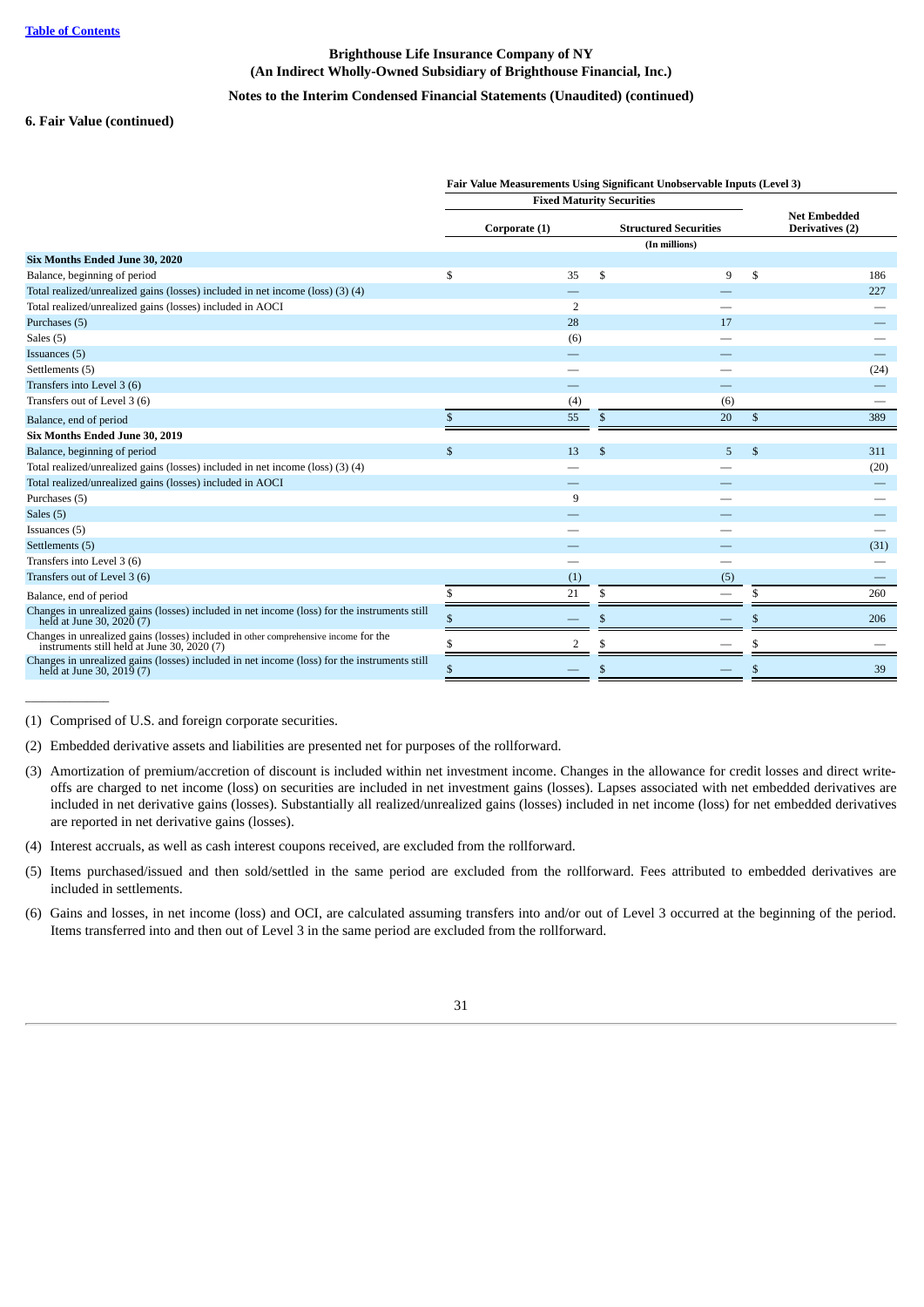## **Notes to the Interim Condensed Financial Statements (Unaudited) (continued)**

#### **6. Fair Value (continued)**

(7) Changes in unrealized gains (losses) included in net income (loss) for fixed maturities are reported in either net investment income or net investment gains (losses). Substantially all changes in unrealized gains (losses) included in net income (loss) for net embedded derivatives are reported in net derivative gains (losses).

#### *Fair Value of Financial Instruments Carried at Other Than Fair Value*

The following tables provide fair value information for financial instruments that are carried on the balance sheet at amounts other than fair value. These tables exclude the following financial instruments: cash and cash equivalents, accrued investment income and payables for collateral under derivative transactions. The estimated fair value of the excluded financial instruments, which are primarily classified in Level 2, approximates carrying value as they are short-term in nature such that the Company believes there is minimal risk of material changes in interest rates or credit quality. All remaining balance sheet amounts excluded from the tables below are not considered financial instruments subject to this disclosure.

The carrying values and estimated fair values for such financial instruments, and their corresponding placement in the fair value hierarchy, are summarized as follows at:

|                                             |                          |      |                                 | <b>June 30, 2020</b>           |           |     |                                                       |
|---------------------------------------------|--------------------------|------|---------------------------------|--------------------------------|-----------|-----|-------------------------------------------------------|
|                                             |                          |      |                                 | <b>Fair Value Hierarchy</b>    |           |     |                                                       |
|                                             | <b>Carrying</b><br>Value |      | Level 1                         | <b>Level 2</b>                 | Level 3   |     | <b>Total</b><br><b>Estimated</b><br><b>Fair Value</b> |
|                                             |                          |      |                                 | (In millions)                  |           |     |                                                       |
| <b>Assets</b>                               |                          |      |                                 |                                |           |     |                                                       |
| Mortgage loans                              | \$<br>631                | -\$  |                                 | \$<br>$\overline{\phantom{m}}$ | \$<br>654 | \$  | 654                                                   |
| Premiums, reinsurance and other receivables | \$<br>437                | -\$  | $\hspace{0.1mm}-\hspace{0.1mm}$ | \$<br>$\mathbf{1}$             | \$<br>436 | -\$ | 437                                                   |
| <b>Liabilities</b>                          |                          |      |                                 |                                |           |     |                                                       |
| Policyholder account balances               | \$<br>941                | - \$ | $\overline{\phantom{m}}$        | \$<br>$\overline{\phantom{m}}$ | \$<br>958 | \$  | 958                                                   |
| Other liabilities                           | \$<br>447                | \$   | $\hspace{0.1mm}-\hspace{0.1mm}$ | \$<br>22                       | \$<br>425 | \$  | 447                                                   |

<span id="page-32-0"></span>

|                                             |              |                   |      |                                 | <b>December 31, 2019</b>              |                |    |                                                       |
|---------------------------------------------|--------------|-------------------|------|---------------------------------|---------------------------------------|----------------|----|-------------------------------------------------------|
|                                             |              |                   |      |                                 | <b>Fair Value Hierarchy</b>           |                |    |                                                       |
|                                             |              | Carrying<br>Value |      | Level 1                         | <b>Level 2</b>                        | <b>Level 3</b> |    | <b>Total</b><br><b>Estimated</b><br><b>Fair Value</b> |
|                                             |              |                   |      |                                 | (In millions)                         |                |    |                                                       |
| <b>Assets</b>                               |              |                   |      |                                 |                                       |                |    |                                                       |
| Mortgage loans                              | \$           | 625               | -\$  |                                 | \$<br>$\overbrace{\qquad \qquad }^{}$ | \$<br>647      | S  | 647                                                   |
| Premiums, reinsurance and other receivables | \$           | 444               | -\$  | $\overline{\phantom{m}}$        | \$                                    | \$<br>444      | S. | 444                                                   |
| <b>Liabilities</b>                          |              |                   |      |                                 |                                       |                |    |                                                       |
| Policyholder account balances               | $\mathbb{S}$ | 963               | - \$ | $\overline{\phantom{m}}$        | \$<br>$\overline{\phantom{0}}$        | \$<br>955      | S. | 955                                                   |
| Other liabilities                           | \$           | 432               | S    | $\overbrace{\qquad \qquad }^{}$ | \$                                    | \$<br>431      | S  | 432                                                   |

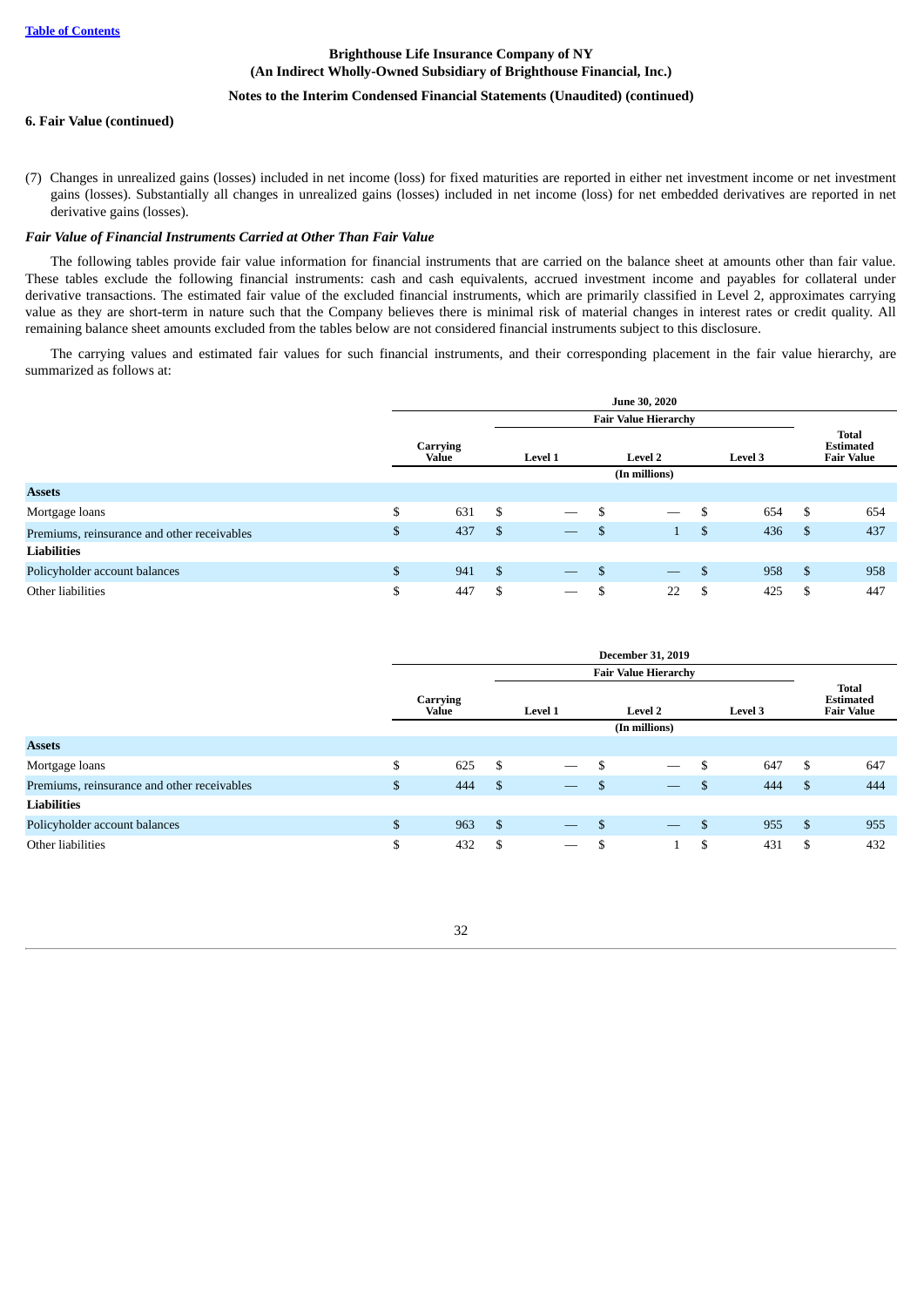## **Notes to the Interim Condensed Financial Statements (Unaudited) (continued)**

#### **7. Short-term Debt**

#### *Intercompany Liquidity Facilities*

BHF has established an intercompany liquidity facility with certain of its insurance and non-insurance subsidiaries to provide short-term liquidity within and across the combined group of companies. Under the facility, which is comprised of a series of revolving loan agreements among BHF and its participating subsidiaries, each company may lend to or borrow from each other, subject to certain maximum limits for a term not more than 364 days. For each insurance subsidiary, the borrowing and lending limit is 3% of the respective insurance subsidiary's statutory admitted assets as of the previous year end. For BHF and each non-insurance subsidiary, the borrowing and lending limit is based on a formula tied to the statutory admitted assets of the respective insurance subsidiaries. On March 30, 2020, BHNY issued a \$100 million promissory note to Brighthouse Holdings, LLC, which bore interest at a fixed rate of 2.4996% and was repaid upon maturity on June 30, 2020.

#### <span id="page-33-0"></span>**8. Equity**

### *Accumulated Other Comprehensive Income (Loss)*

Information regarding changes in the balances of each component of AOCI was as follows:

|                                                   |                                                                                                |   | Three Months Ended June 30, 2020                      |              |
|---------------------------------------------------|------------------------------------------------------------------------------------------------|---|-------------------------------------------------------|--------------|
|                                                   | <b>Unrealized</b><br><b>Investment Gains</b><br>(Losses), Net of<br><b>Related Offsets (1)</b> |   | <b>Unrealized</b><br>Gains (Losses)<br>on Derivatives | <b>Total</b> |
|                                                   |                                                                                                |   | (In millions)                                         |              |
| Balance at March 31, 2020                         | \$<br>59                                                                                       | S | 19                                                    | \$<br>78     |
| OCI before reclassifications                      | 178                                                                                            |   | (5)                                                   | 173          |
| Deferred income tax benefit (expense)             | (37)                                                                                           |   |                                                       | (36)         |
| AOCI before reclassifications, net of income tax  | 200                                                                                            |   | 15                                                    | 215          |
| Amounts reclassified from AOCI                    | (1)                                                                                            |   |                                                       | (1)          |
| Deferred income tax benefit (expense)             |                                                                                                |   |                                                       |              |
| Amounts reclassified from AOCI, net of income tax | (1)                                                                                            |   |                                                       | (1)          |
| Balance at June 30, 2020                          | 199                                                                                            |   | 15                                                    | 214          |

|                                                   |                                                                                         |   | Three Months Ended June 30, 2019               |          |
|---------------------------------------------------|-----------------------------------------------------------------------------------------|---|------------------------------------------------|----------|
|                                                   | Unrealized<br><b>Investment Gains</b><br>(Losses), Net of<br><b>Related Offsets (1)</b> |   | Unrealized<br>Gains (Losses)<br>on Derivatives | Total    |
|                                                   |                                                                                         |   | (In millions)                                  |          |
| Balance at March 31, 2019                         | 26                                                                                      | S | 5.                                             | \$<br>31 |
| OCI before reclassifications                      | 78                                                                                      |   | 4                                              | 82       |
| Deferred income tax benefit (expense)             | (16)                                                                                    |   | (1)                                            | (17)     |
| AOCI before reclassifications, net of income tax  | 88                                                                                      |   | 8                                              | 96       |
| Amounts reclassified from AOCI                    | (5)                                                                                     |   |                                                | (5)      |
| Deferred income tax benefit (expense)             |                                                                                         |   |                                                |          |
| Amounts reclassified from AOCI, net of income tax | (4)                                                                                     |   |                                                | (4)      |
| Balance at June 30, 2019                          | 84                                                                                      |   | 8                                              | 92       |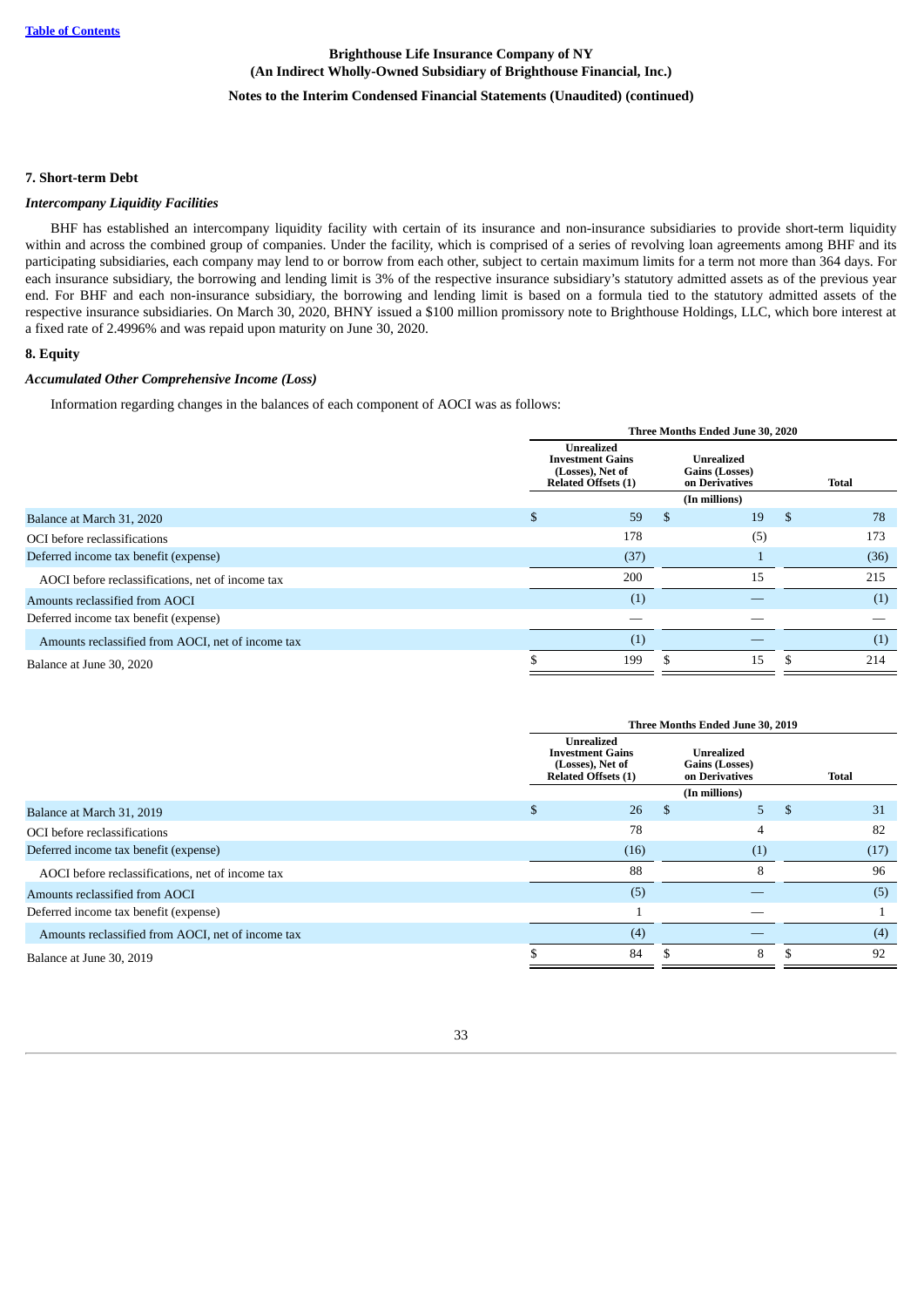## **Notes to the Interim Condensed Financial Statements (Unaudited) (continued)**

## **8. Equity (continued)**

 $\overline{\phantom{a}}$ 

|                                                   |    |                                                                                         | Six Months Ended June 30, 2020                        |     |              |
|---------------------------------------------------|----|-----------------------------------------------------------------------------------------|-------------------------------------------------------|-----|--------------|
|                                                   |    | Unrealized<br><b>Investment Gains</b><br>(Losses), Net of<br><b>Related Offsets (1)</b> | <b>Unrealized</b><br>Gains (Losses)<br>on Derivatives |     | <b>Total</b> |
|                                                   |    |                                                                                         | (In millions)                                         |     |              |
| Balance at December 31, 2019                      | \$ | 116                                                                                     | -S                                                    | 6   | \$<br>122    |
| OCI before reclassifications                      |    | 111                                                                                     |                                                       | 11  | 122          |
| Deferred income tax benefit (expense)             |    | (23)                                                                                    |                                                       | (2) | (25)         |
| AOCI before reclassifications, net of income tax  |    | 204                                                                                     |                                                       | 15  | 219          |
| Amounts reclassified from AOCI                    |    | (6)                                                                                     |                                                       |     | (6)          |
| Deferred income tax benefit (expense)             |    |                                                                                         |                                                       |     |              |
| Amounts reclassified from AOCI, net of income tax |    | (5)                                                                                     |                                                       |     | (5)          |
| Balance at June 30, 2020                          | ה. | 199                                                                                     |                                                       | 15  | 214          |

|                                                   |                                                                                                |     | Six Months Ended June 30, 2019                 |            |
|---------------------------------------------------|------------------------------------------------------------------------------------------------|-----|------------------------------------------------|------------|
|                                                   | <b>Unrealized</b><br><b>Investment Gains</b><br>(Losses), Net of<br><b>Related Offsets (1)</b> |     | Unrealized<br>Gains (Losses)<br>on Derivatives | Total      |
|                                                   |                                                                                                |     | (In millions)                                  |            |
| Balance at December 31, 2018                      | \$<br>(21)                                                                                     | -\$ | 6                                              | \$<br>(15) |
| OCI before reclassifications                      | 137                                                                                            |     |                                                | 140        |
| Deferred income tax benefit (expense)             | (28)                                                                                           |     | (1)                                            | (29)       |
| AOCI before reclassifications, net of income tax  | 88                                                                                             |     | 8                                              | 96         |
| Amounts reclassified from AOCI                    | (5)                                                                                            |     |                                                | (5)        |
| Deferred income tax benefit (expense)             |                                                                                                |     |                                                |            |
| Amounts reclassified from AOCI, net of income tax | (4)                                                                                            |     |                                                | (4)        |
| Balance at June 30, 2019                          | 84                                                                                             |     | 8                                              | 92         |

(1) See Note 4 for information on offsets to investments related to future policy benefits, DAC and DSI.

Information regarding amounts reclassified out of each component of AOCI was as follows:

<span id="page-34-0"></span>

| <b>AOCI Components</b>                                      |                           |                 | <b>Amounts Reclassified from AOCI</b> |                                            |     |                     | <b>Statements of Operations and</b><br><b>Comprehensive Income</b><br>(Loss) Location |
|-------------------------------------------------------------|---------------------------|-----------------|---------------------------------------|--------------------------------------------|-----|---------------------|---------------------------------------------------------------------------------------|
|                                                             | <b>Three Months Ended</b> | <b>June 30,</b> |                                       | <b>Six Months Ended</b><br><b>June 30,</b> |     |                     |                                                                                       |
|                                                             | 2020                      |                 | 2019                                  | 2020                                       |     | 2019                |                                                                                       |
|                                                             |                           |                 | (In millions)                         |                                            |     |                     |                                                                                       |
| Net unrealized investment gains (losses):                   |                           |                 |                                       |                                            |     |                     |                                                                                       |
| Net unrealized investment gains (losses)                    |                           | \$.             | $5 -$                                 | \$<br>6                                    | -\$ | 5                   | Net investment income                                                                 |
| Net unrealized investment gains (losses), before income tax |                           |                 | 5                                     | 6                                          |     | 5                   |                                                                                       |
| Income tax (expense) benefit                                |                           |                 | (1)                                   | (1)                                        |     | $\scriptstyle{(1)}$ |                                                                                       |
| Net unrealized investment gains (losses), net of income tax |                           |                 | 4                                     |                                            |     |                     |                                                                                       |
| Total reclassifications, net of income tax                  |                           |                 | $\overline{4}$                        | 5.                                         | -\$ | 4                   |                                                                                       |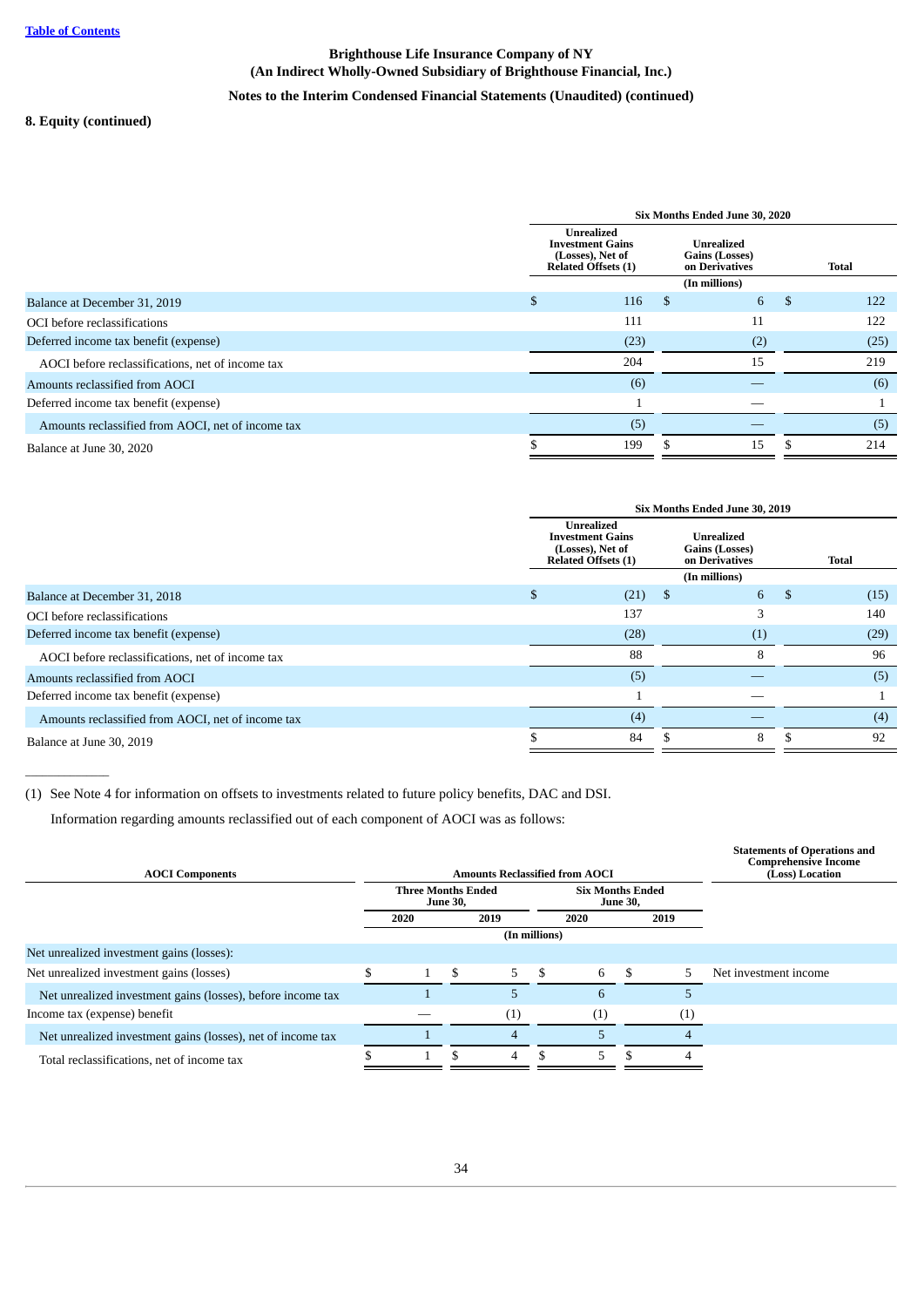### **Notes to the Interim Condensed Financial Statements (Unaudited) (continued)**

#### **9. Other Revenues and Other Expenses**

#### *Other Revenues*

The Company has entered into contracts with mutual funds, fund managers, and their affiliates (collectively, the "Funds") whereby the Company is paid monthly or quarterly fees ("12b-1 fees") for providing certain services to customers and distributors of the Funds. The 12b-1 fees are generally equal to a fixed percentage of the average daily balance of the customer's investment in a fund. The percentage is specified in the contract between the Company and the Funds. Payments are generally collected when due and are neither refundable nor able to offset future fees.

To earn these fees, the Company performs services such as responding to phone inquiries, maintaining records, providing information to distributors and shareholders about fund performance and providing training to account managers and sales agents. The passage of time reflects the satisfaction of the Company's performance obligations to the Funds and is used to recognize revenue associated with 12b-1 fees.

Other revenues consisted primarily of 12b-1 fees of \$3 million and \$6 million for the three months and six months ended June 30, 2020, respectively, and \$3 million and \$6 million for the three months and six months ended June 30, 2019, respectively, of which all were reported in the Annuities segment.

#### *Other Expenses*

Information on other expenses was as follows:

|                                                                         | <b>Three Months Ended</b> | <b>June 30,</b> |      |               | <b>Six Months Ended</b> |      |      |
|-------------------------------------------------------------------------|---------------------------|-----------------|------|---------------|-------------------------|------|------|
|                                                                         | 2020                      |                 | 2019 |               | 2020                    |      | 2019 |
|                                                                         |                           |                 |      | (In millions) |                         |      |      |
| Compensation                                                            | 5.                        | - S             | 4    | S             | 10                      | - \$ | 9    |
| Contracted services and other labor costs                               | 4                         |                 |      |               | 8                       |      | 6    |
| Transition services agreements                                          |                           |                 | 4    |               |                         |      | 8    |
| Establishment costs                                                     |                           |                 |      |               | 4                       |      | З    |
| Premium and other taxes, licenses and fees                              |                           |                 | (1)  |               |                         |      |      |
| Volume related costs, excluding compensation, net of DAC capitalization |                           |                 |      |               | 10                      |      | 9    |
| Other                                                                   | 5                         |                 |      |               |                         |      | 4    |
| Total other expenses                                                    | 21                        |                 | 20   |               | 40                      |      | 39   |

#### *Related Party Expenses*

See Note 11 for a discussion of related party expenses included in the table above.

#### <span id="page-35-0"></span>**10. Contingencies, Commitments and Guarantees**

#### *Contingencies*

#### *Litigation*

#### *Sales Practices Claims*

Over the past several years, the Company has faced claims and regulatory inquiries and investigations, alleging improper marketing or sales of individual life insurance policies, annuities or other products. The Company continues to defend vigorously against the claims in these matters. The Company believes adequate provision has been made in its financial statements for all probable and reasonably estimable losses for sales practices matters.

#### *Summary*

Various litigations, claims and assessments against the Company, in addition to those discussed previously and those otherwise provided for in the Company's financial statements, have arisen in the course of the Company's business, including, but not limited to, in connection with its activities as an insurer, investor and taxpayer. Further, state insurance regulatory authorities and other federal and state authorities regularly make inquiries and conduct investigations concerning the Company's compliance with applicable insurance and other laws and regulations.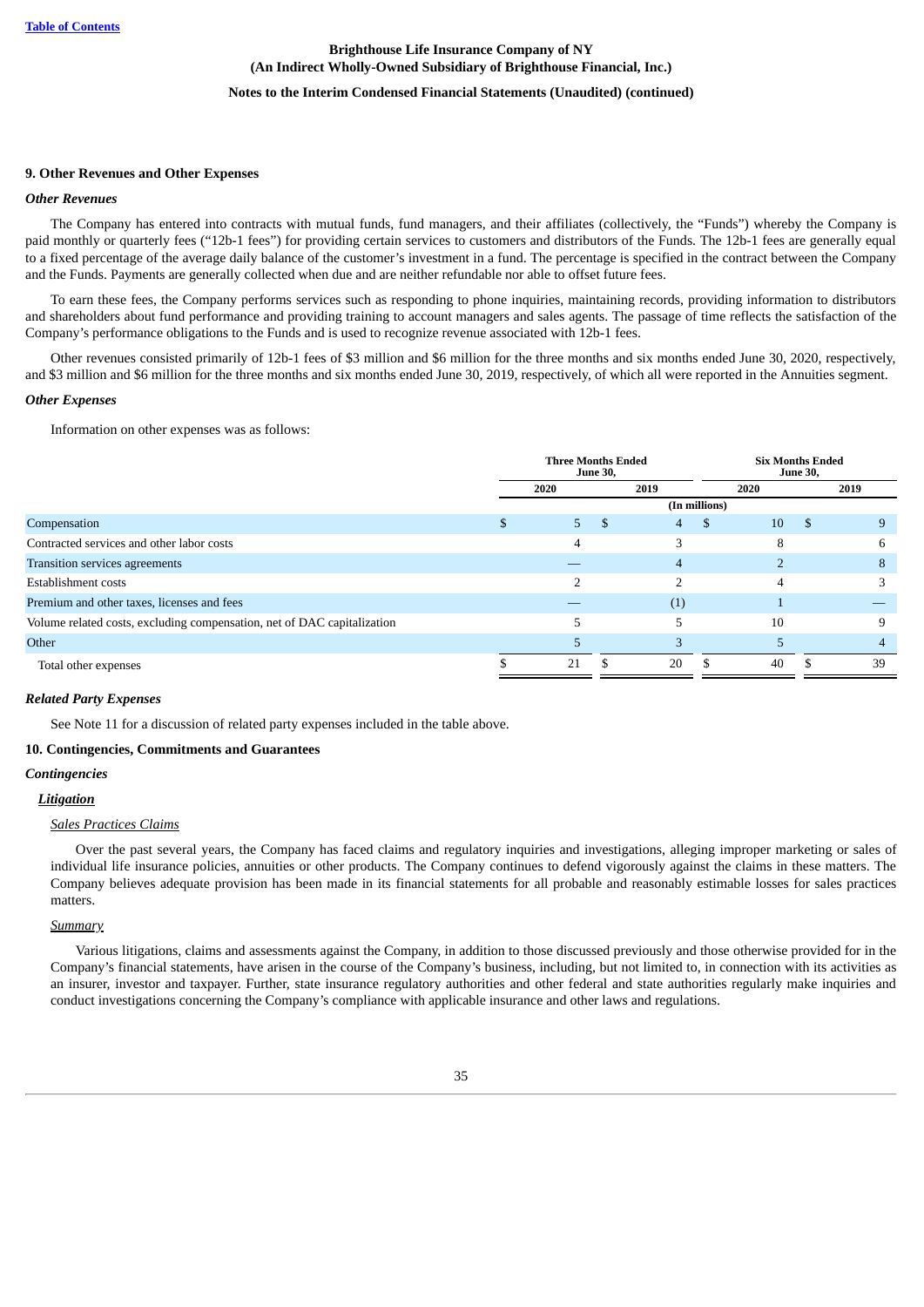#### **Notes to the Interim Condensed Financial Statements (Unaudited) (continued)**

#### **10. Contingencies, Commitments and Guarantees (continued)**

It is not possible to predict the ultimate outcome of all pending investigations and legal proceedings. In some of the matters referred to previously, large and/or indeterminate amounts, including punitive and treble damages, are sought. Although, in light of these considerations, it is possible that an adverse outcome in certain cases could have a material effect upon the Company's financial position, based on information currently known by the Company's management, in its opinion, the outcomes of such pending investigations and legal proceedings are not likely to have such an effect. However, given the large and/or indeterminate amounts sought in certain of these matters and the inherent unpredictability of litigation, it is possible that an adverse outcome in certain matters could, from time to time, have a material effect on the Company's net income or cash flows in particular quarterly or annual periods.

### *Other Contingencies*

The Company applies the same standard of recognition for non-litigation loss contingencies when assertions are made involving disputes with counterparties to contractual arrangements entered into by the Company, including with third-party vendors. In such cases, the Company establishes liabilities when it is probable that a loss will be incurred and the amount of the loss can be reasonably estimated. In cases where it is not probable, but is reasonably possible that a loss will be incurred, no accrual is made. The Company is not currently able to estimate any reasonably possible unrecorded loss or range of loss associated with such matters, and will be unable to do so until sufficient information to support any such assessments is available. On a quarterly and annual basis, the Company reviews relevant information with respect to non-litigation contingencies and, when applicable, updates its accruals, disclosures and estimates of reasonably possible losses or ranges of loss based on such reviews.

#### *Commitments*

#### *Mortgage Loan Commitments*

The Company commits to lend funds under mortgage loan commitments. The amounts of these mortgage loan commitments were \$13 million and \$11 million at June 30, 2020 and December 31, 2019, respectively.

#### *Commitments to Fund Private Corporate Bond Investments*

The Company commits to lend funds under private corporate bond investments. The amounts of these unfunded commitments were \$16 million and \$10 million at June 30, 2020 and December 31, 2019, respectively.

#### *Guarantees*

In the normal course of its business, the Company has provided certain indemnities, guarantees and commitments to third parties such that it may be required to make payments now or in the future. In the context of acquisition, disposition, investment and other transactions, the Company has provided indemnities and guarantees, including those related to tax, environmental and other specific liabilities and other indemnities and guarantees that are triggered by, among other things, breaches of representations, warranties or covenants provided by the Company. In addition, in the normal course of business, the Company provides indemnifications to counterparties in contracts with triggers similar to the foregoing, as well as for certain other liabilities, such as third-party lawsuits. These obligations are often subject to time limitations that vary in duration, including contractual limitations and those that arise by operation of law, such as applicable statutes of limitation. In some cases, the maximum potential obligation under the indemnities and guarantees is subject to a contractual limitation, while in other cases such limitations are not specified or applicable. Since certain of these obligations are not subject to limitations, the Company does not believe that it is possible to determine the maximum potential amount that could become due under these guarantees in the future. Management believes that it is unlikely the Company will have to make any material payments under these indemnities, guarantees, or commitments.

In addition, the Company indemnifies its directors and officers as provided in its charters and by-laws. Also, the Company indemnifies its agents for liabilities incurred as a result of their representation of the Company's interests. Since these indemnities are generally not subject to limitation with respect to duration or amount, the Company does not believe that it is possible to determine the maximum potential amount that could become due under these indemnities in the future.

<span id="page-36-0"></span>The Company had no liability for indemnities, guarantees and commitments at both June 30, 2020 and December 31, 2019.

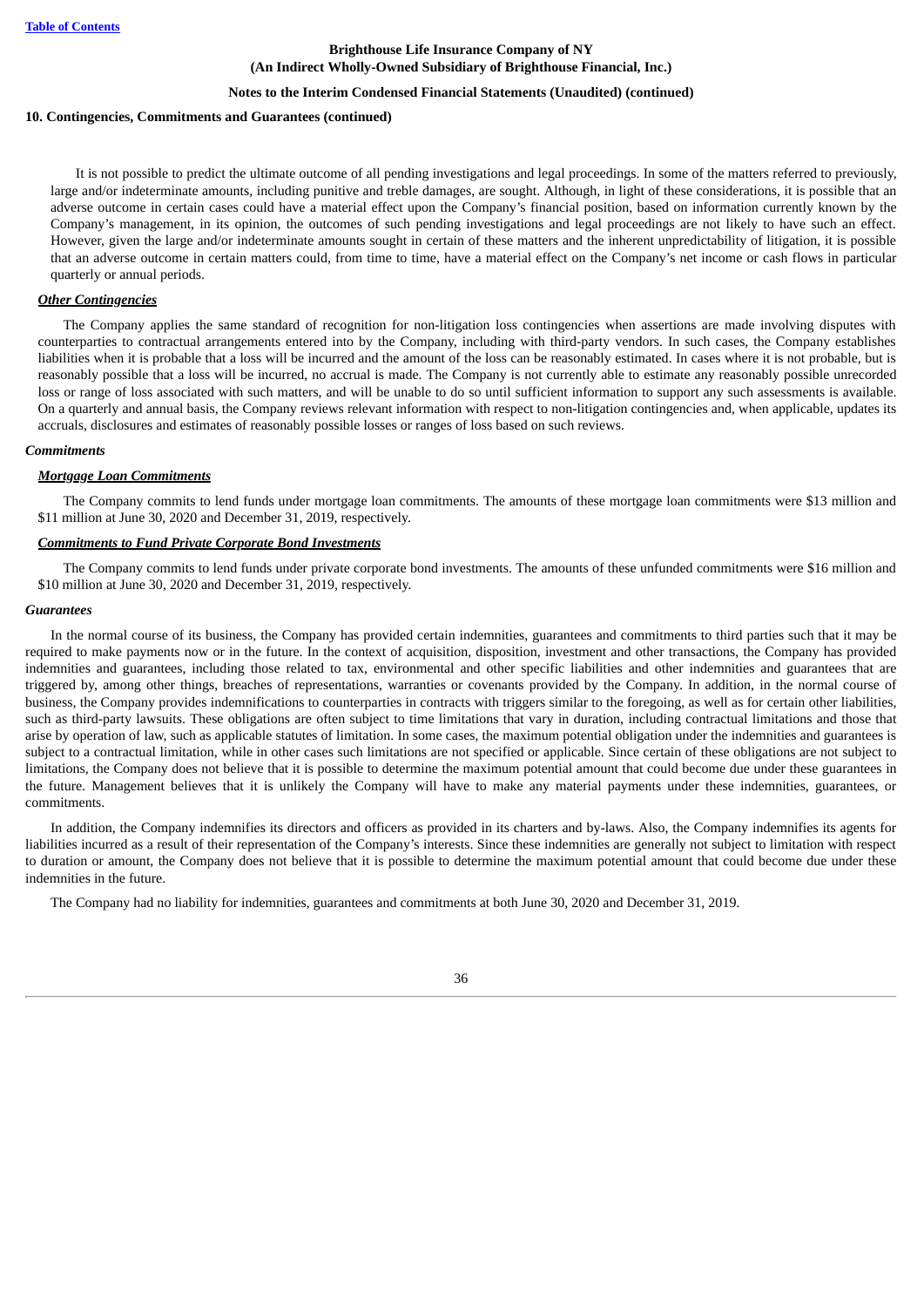## **Notes to the Interim Condensed Financial Statements (Unaudited) (continued)**

#### **11. Related Party Transactions**

The Company has various existing arrangements with its Brighthouse affiliates and had previous arrangements with MetLife, Inc. (together with its subsidiaries and affiliates, "MetLife") for services necessary to conduct its activities. Certain of the MetLife services have continued, however, MetLife ceased to be a related party in June 2018. See Note 9 for amounts related to continuing transition services. The Company also has related party debt transactions (see Note 7). Other material arrangements between the Company and its related parties not disclosed elsewhere are as follows:

### *Reinsurance Agreements*

The Company enters into reinsurance agreements primarily as a purchaser of reinsurance for its various insurance products. The Company participates in reinsurance activities in order to limit losses, minimize exposure to significant risks and provide additional capacity for future growth.

Information regarding the significant effects of related party reinsurance included on the interim condensed statements of operations and comprehensive income (loss) was as follows:

|                                                        | <b>Three Months Ended</b> | <b>June 30,</b> |               | <b>Six Months Ended</b><br><b>June 30,</b> |     |      |
|--------------------------------------------------------|---------------------------|-----------------|---------------|--------------------------------------------|-----|------|
|                                                        | 2020                      |                 | 2019          | 2020                                       |     | 2019 |
|                                                        |                           |                 | (In millions) |                                            |     |      |
| <b>Premiums</b>                                        |                           |                 |               |                                            |     |      |
| Reinsurance ceded                                      | \$<br>(12)                | \$              | (11)          | \$<br>(20)                                 | -S  | (21) |
| Universal life and investment-type product policy fees |                           |                 |               |                                            |     |      |
| Reinsurance ceded                                      | \$<br>(1)                 | \$              | (1)           | \$<br>(2)                                  | -\$ | (2)  |
| <b>Other revenues</b>                                  |                           |                 |               |                                            |     |      |
| Reinsurance ceded                                      | \$<br>(22)                | \$              | (25)          | \$<br>(46)                                 | \$  | (49) |
| <b>Policyholder benefits and claims</b>                |                           |                 |               |                                            |     |      |
| Reinsurance ceded                                      | \$<br>(19)                | \$              | (18)          | \$<br>(58)                                 | \$  | (26) |
| <b>Other expenses</b>                                  |                           |                 |               |                                            |     |      |
| Reinsurance ceded                                      | \$<br>(1)                 | \$              | (2)           | \$<br>(3)                                  | \$  | (4)  |

Information regarding the significant effects of ceded related party reinsurance included on the interim condensed balance sheets was as follows at:

|                                             | <b>June 30, 2020</b> |  | <b>December 31, 2019</b> |
|---------------------------------------------|----------------------|--|--------------------------|
|                                             | (In millions)        |  |                          |
| <b>Assets</b>                               |                      |  |                          |
| Premiums, reinsurance and other receivables | 757                  |  | 567                      |
| Liabilities                                 |                      |  |                          |
| Other liabilities                           | 332                  |  | 387                      |

The Company cedes risks to Brighthouse Life Insurance Company related to guaranteed minimum benefit guarantees written directly by the Company. These ceded reinsurance agreements contain embedded derivatives and changes in the estimated fair value are included within net derivative gains (losses). The embedded derivatives associated with the cessions are included within premiums, reinsurance and other receivables and were \$539 million and \$338 million at June 30, 2020 and December 31, 2019, respectively. Net derivative gains (losses) associated with the embedded derivatives were (\$17) million and \$201 million for the three months and six months ended June 30, 2020, respectively, and \$35 million and \$32 million for the three months and six months ended June 30, 2019, respectively.

### *Shared Services and Overhead Allocations*

Brighthouse Services, LLC, an affiliate, currently provides the Company certain services, which include, but are not limited to, treasury, financial planning and analysis, legal, human resources, tax planning, internal audit, financial reporting and information technology. Revenues received from an affiliate related to these agreements, recorded in universal life and investment-type product policy fees, were \$3 million and \$6 million for the three months and six months ended June 30,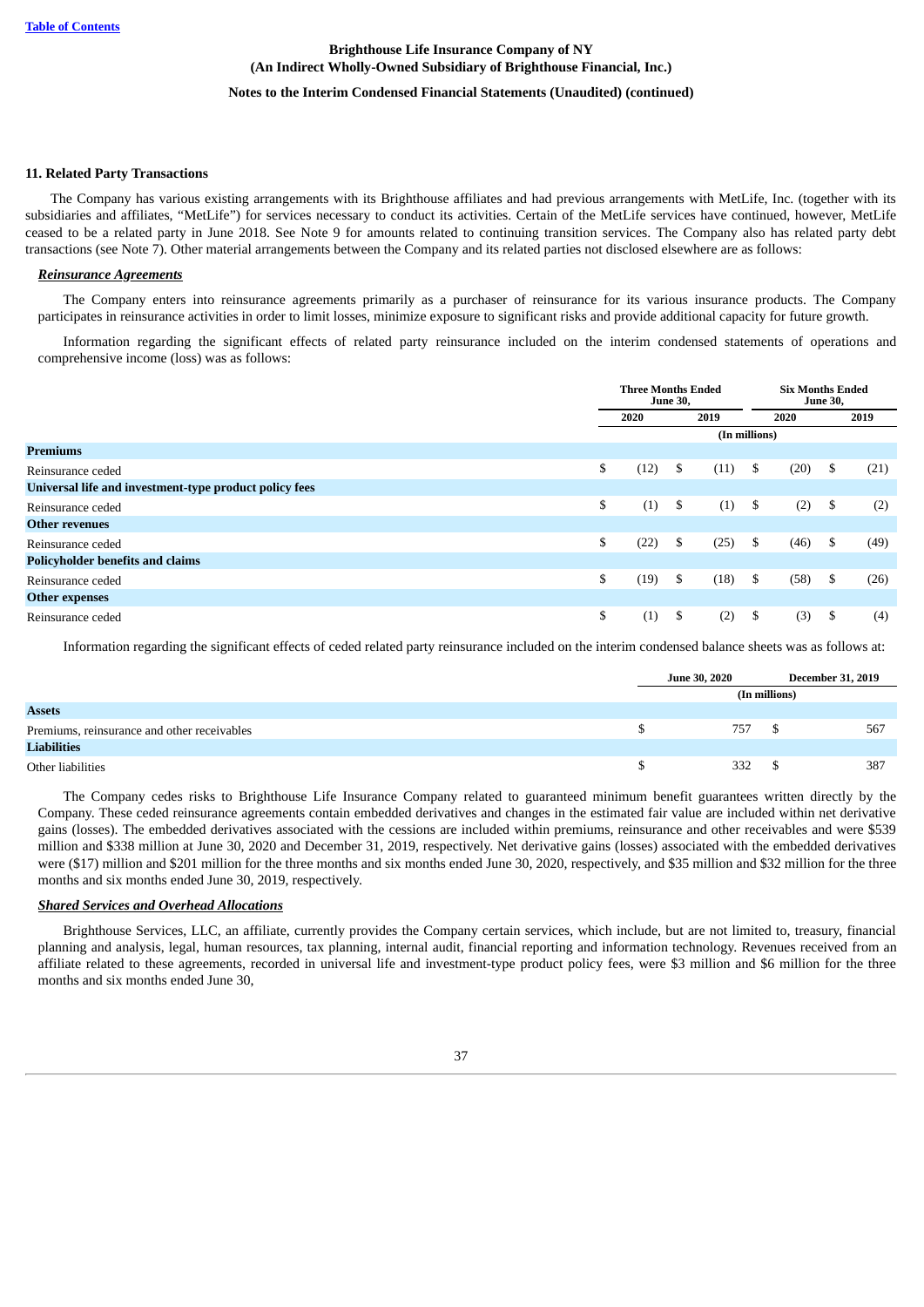## **Notes to the Interim Condensed Financial Statements (Unaudited) (continued)**

#### **11. Related Party Transactions (continued)**

2020, respectively and \$3 million and \$6 million for the three months and six months ended June 30, 2019, respectively. Costs incurred under these arrangements were \$13 million and \$26 million for the three months and six months ended June 30, 2020, respectively, and \$15 million and \$30 million for the three months and six months ended June 30, 2019, respectively, and were recorded in other expenses.

Included in these costs are those incurred related to the establishment of services and infrastructure to replace those previously provided by MetLife. The Company incurred costs of \$1 million and \$2 million for the three months and six months ended June 30, 2020, respectively, and did not incur any costs for the three months and six months ended June 30, 2019. The Company is charged a fee to reflect the value of the available infrastructure and services provided by these costs. While management believes the method used to allocate expenses under this arrangement is reasonable, the allocated expenses may not be indicative of those of a stand-alone entity.

The Company had net receivables (payables) from/to affiliates, related to the items discussed above, of (\$1) million and (\$18) million at June 30, 2020 and December 31, 2019, respectively.

### *Broker-Dealer Transactions*

<span id="page-38-0"></span>The related party expense for the Company was commissions paid on the sale of variable products and passed through to the broker-dealer affiliate. The related party revenue for the Company was fee income passed through the broker-dealer affiliate from trusts and mutual funds whose shares serve as investment options of policyholders of the Company. Fee income received related to these transactions and recorded in other revenues was \$3 million and \$6 million for the three months and six months ended June 30, 2020, respectively and \$3 million and \$6 million for the three months and six months ended June 30, 2019, respectively. Commission expenses incurred related to these transactions and recorded in other expenses was \$17 million and \$34 million for the three months and six months ended June 30, 2020, respectively, and \$17 million and \$32 million for the three months and six months ended June 30, 2019, respectively. The Company also had related party fee income receivables of \$1 million at both June 30, 2020 and December 31, 2019.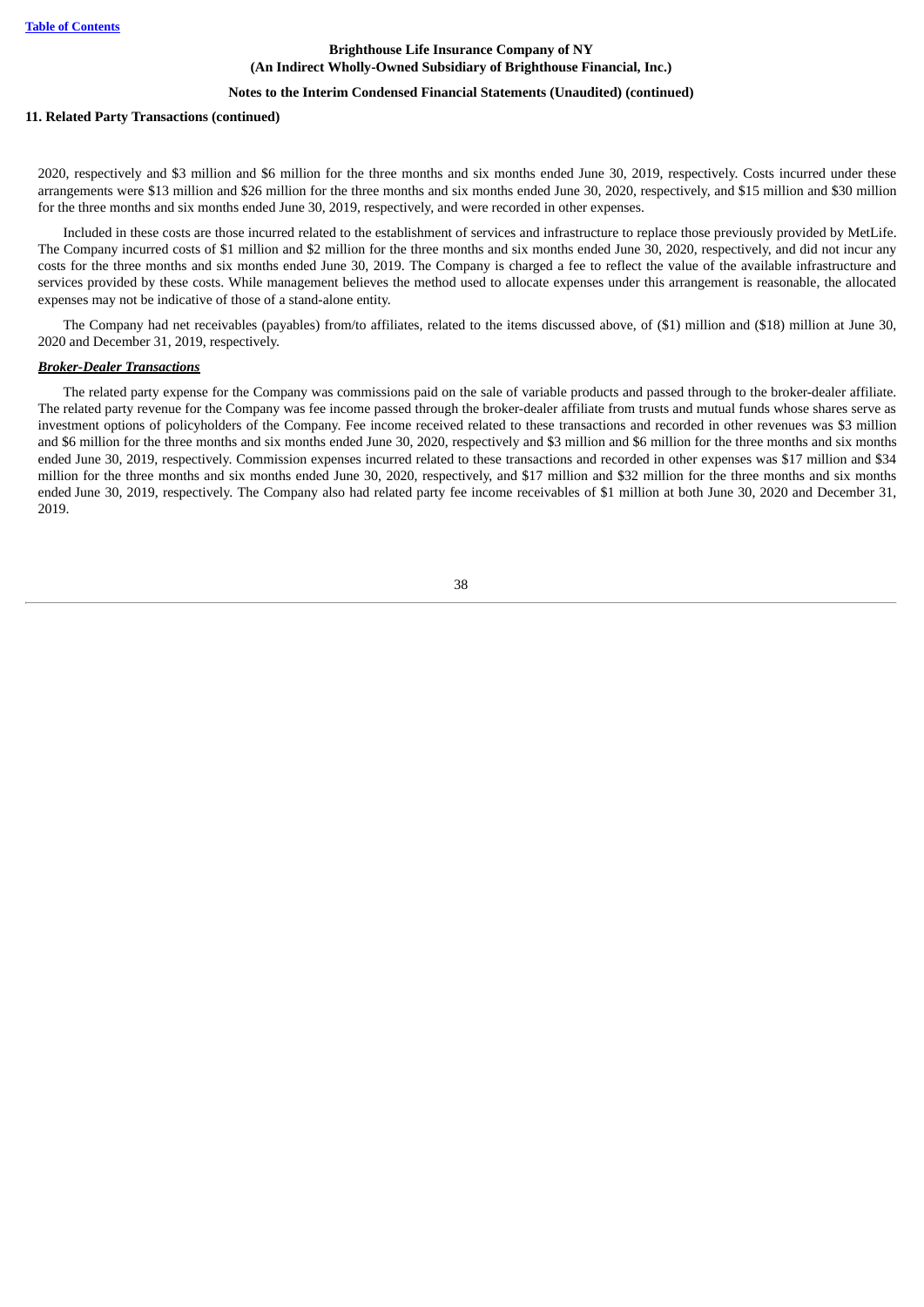## **Item 2. Management's Discussion and Analysis of Financial Condition and Results of Operations**

## **Index to Management's Discussion and Analysis of Financial Condition and Results of Operations**

<span id="page-39-0"></span>

|                                                  | Page |
|--------------------------------------------------|------|
| Introduction                                     | 40   |
| Overview                                         | 40   |
| <b>Regulatory Developments</b>                   | 41   |
| <b>Summary of Critical Accounting Estimates</b>  | 42   |
| <b>Non-GAAP Disclosures</b>                      | -43  |
| <b>Results of Operations</b>                     | 45   |
| <b>Note Regarding Forward-Looking Statements</b> | 48   |
|                                                  |      |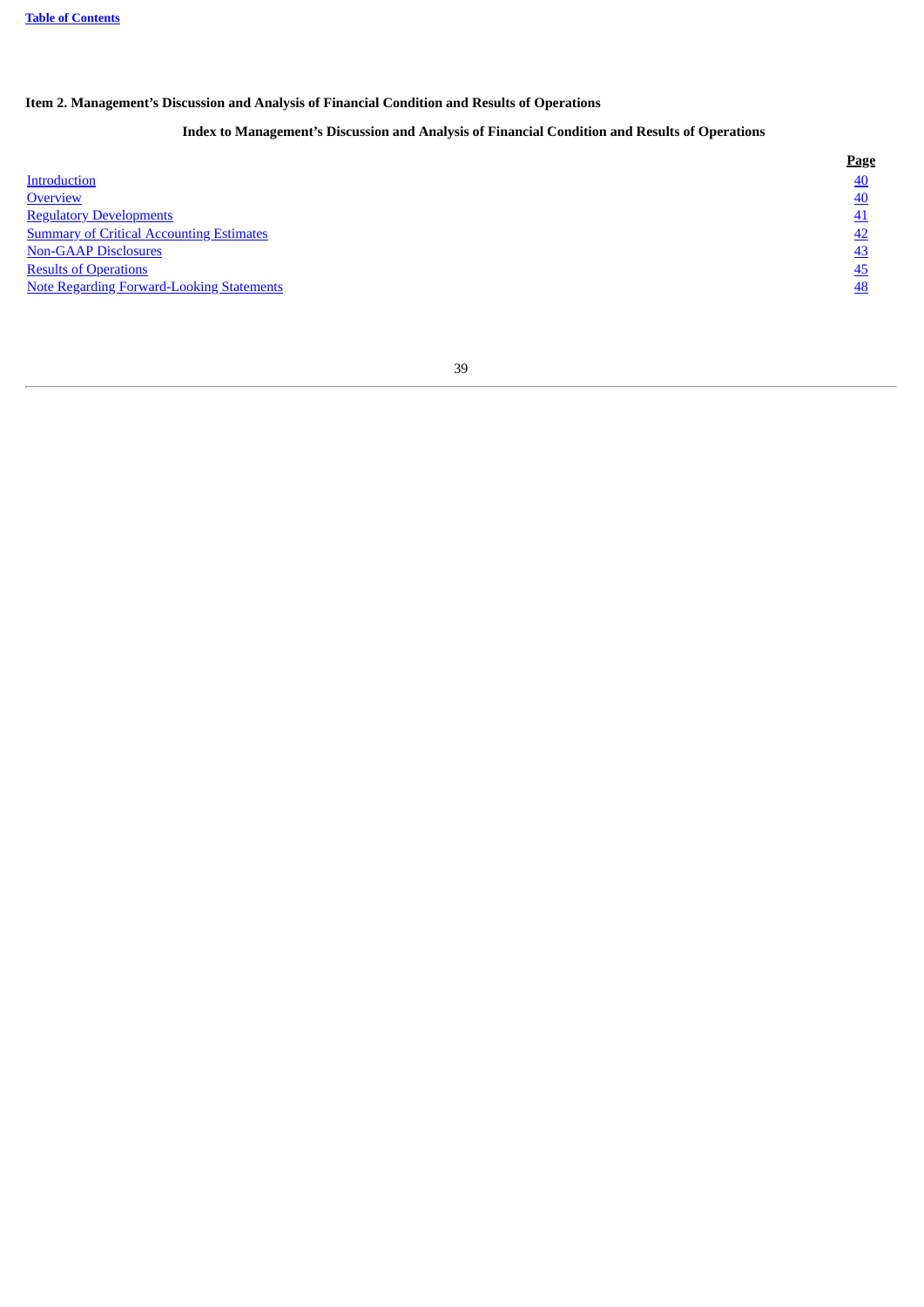#### **Introduction**

For purposes of this discussion, unless otherwise mentioned or unless the context indicates otherwise, "BHNY," the "Company," "we," "our" and "us" refer to Brighthouse Life Insurance Company of NY (formerly, First MetLife Investors Insurance Company), a New York domiciled life insurance company. BHNY is an indirect wholly-owned subsidiary of Brighthouse Financial, Inc. (together with its subsidiaries and affiliates, "Brighthouse"). Management's narrative analysis of the results of operations is presented pursuant to General Instruction  $H(2)(a)$  of Form 10-Q. This narrative analysis should be read in conjunction with (i) the Interim Condensed Financial Statements and related notes included elsewhere herein; (ii) our Annual Report on Form 10-K for the year ended December 31, 2019, filed with the U.S. Securities and Exchange Commission ("SEC") on March 5, 2020 (the "2019 Annual Report"); (iii) our Quarterly Report on Form 10-Q for the quarter ended March 31, 2020 (the "First Quarter Form 10-Q") filed with the SEC on May 13, 2020; and (iv) our current reports on Form 8-K filed in 2020.

#### <span id="page-40-0"></span>**Overview**

We offer a range of individual annuities and individual life insurance products in New York. For operating purposes, we have established two segments: Annuities and Life. In addition, we report certain of our results of operations in Corporate & Other. See "Business — Segments and Corporate & Other" included in the 2019 Annual Report along with Note 2 of the Notes to the Interim Condensed Financial Statements for further information on our segments and Corporate & Other.

See Note 1 of the Notes to the Interim Condensed Financial Statements for information regarding the adoption of new accounting pronouncements in 2020.

### *COVID-19 Pandemic*

We continue to closely monitor developments related to the worldwide pandemic sparked by the novel coronavirus ("COVID-19 pandemic"), which has negatively impacted us in certain respects, including as discussed below. At this time, it is not possible to estimate the severity or duration of the pandemic, including the severity, duration and frequency of any additional "waves" of the pandemic or the timetable for the development and implementation, and the efficacy, of any therapeutic treatment or vaccine for COVID-19. It is likewise not possible to predict or estimate the longer-term effects of the pandemic, or any actions taken to contain or address the pandemic, on the economy at large and on our business, results of operations, financial condition and prospects, including the impact on our investment portfolio and our ratings, or the need for us in the future to revisit or revise targets previously provided to the markets and/or aspects of our business model. See "Risk Factors — The ongoing COVID-19 pandemic may materially adversely affect our business, results of operations and financial condition, including capitalization and liquidity" in our First Quarter Form 10-Q.

In March, in response to this extraordinary event, management promptly implemented our business continuity plans, and quickly and successfully shifted all our employees to a work-from-home environment, where they currently remain. Our sales and support teams remain fully operational, and we have continued to serve our distribution partners and customers without interruption. Additionally, we are closely monitoring all aspects of our business, including but not limited to, levels of sales and claims activity, policy lapses or surrenders, payments of premiums, sources and uses of liquidity, the valuation of our investments and the performance of our derivatives programs. We have observed varying degrees of impact in these areas, and we have taken prudent and proportionate measures to address such impacts; however, at this time it is impossible to predict if the COVID-19 pandemic will have a material adverse impact on our business, results of operations or financial condition. We continue to closely monitor this evolving situation as we remain focused on ensuring the health and safety of our employees, on supporting our partners and customers as usual and on mitigating potential adverse impacts to our business.

Increased economic uncertainty and increased unemployment resulting from the economic impacts of the COVID-19 pandemic have also impacted sales of certain of our products and have prompted us to take actions to provide relief to customers affected by adverse circumstances due to the COVID-19 pandemic, as previously disclosed in "-Regulatory Developments" in the First Quarter Form 10-Q. While the relief granted to customers to date has not had a material impact on our financial condition or results of operations, it is not possible to estimate the potential impact of any future relief. Circumstances resulting from the COVID-19 pandemic have also impacted the incidents of claims and may have impacted the utilization of benefits, lapses or surrenders of policies and payments on insurance premiums, though such impacts have not been material through the end of the second quarter of 2020. Additionally, circumstances resulting from the COVID-19 pandemic have not materially impacted services we receive from third-party vendors, nor have such circumstances led to the identification of new loss contingencies or any increases in existing loss contingencies. However, there can be no assurance that any future impact from the COVID-19 pandemic, including, without limitation, with respect to revenues and expenses associated with our products, services we receive from third-party vendors, or loss contingencies, will not be material.

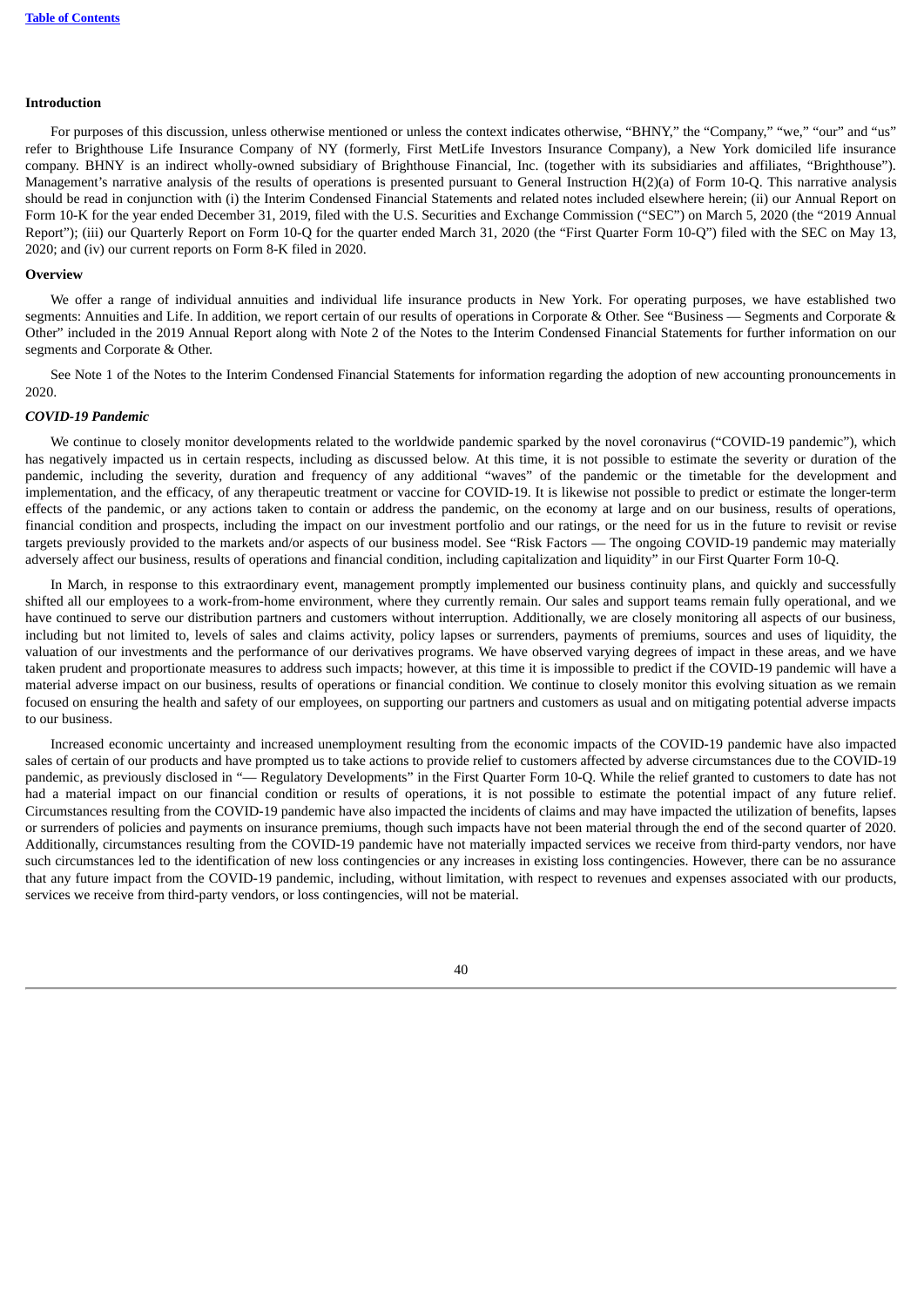Certain sectors of our investment portfolio have been, and are expected to continue to be, adversely affected as a result of the impact of the COVID-19 pandemic on capital markets and the global economy, as well as uncertainty regarding its duration and outcome. See Note 4 of the Notes to the Interim Condensed Financial Statements.

Credit rating agencies may continue to review and adjust their ratings for the companies that they rate, including us. The credit rating agencies also evaluate the insurance industry as a whole and may change our credit rating based on their overall view of our industry. For example, during the second quarter of 2020, Fitch revised the rating outlook of Brighthouse Financial, Inc. ("BHF") and certain of our other affiliated companies to negative from stable due to the disruption to economic activity and the financial markets from the COVID-19 pandemic. This action by Fitch followed its revision of the rating outlook on the U.S. life insurance industry to negative. Downgrades in our ratings or changes to our rating outlooks could have a material adverse effect on our results of operations and financial condition, including capitalization and liquidity. There can be no assurance that Fitch will not take further adverse action with respect to our affiliates' ratings or that other rating agencies will not take similar actions in the future. Each rating should be evaluated independently of any other rating.

#### <span id="page-41-0"></span>*Regulatory Developments*

We are domiciled in New York and regulated by the New York State Department of Financial Services ("NYDFS"). We are regulated primarily at the state level, with some products and services also subject to federal regulation. In addition, BHNY and its affiliates are subject to regulation under the insurance holding company laws of various U.S. jurisdictions. Furthermore, some of our operations, products and services are subject to the Employee Retirement Income Security Act of 1974, consumer protection laws, securities, broker-dealer and investment advisor regulations, as well as environmental and unclaimed property laws and regulations. See "Business — Regulation," as well as "Risk Factors — Regulatory and Legal Risks" included in our 2019 Annual Report, as amended or supplemented herein and by our First Quarter Form 10-Q.

#### *Department of Labor and ERISA Considerations*

We manufacture individual retirement annuities ("IRAs") that are subject to the Internal Revenue Code of 1986, as amended (the "Tax Code"), for third parties to sell to individuals. Also, a portion of our in-force life insurance products and annuity products are held by tax-qualified pension and retirement plans that are subject to the Employee Retirement Income Security Act of 1974, as amended ("ERISA") or the Tax Code. While we currently believe manufacturers do not have as much exposure to ERISA and the Tax Code as distributors, certain activities are subject to the restrictions imposed by ERISA and the Tax Code, including restrictions on the provision of investment advice to ERISA qualified plans, plan participants and IRA owners if the investment recommendation results in fees paid to an individual advisor, the firm that employs the advisor or their affiliates. On June 29, 2020, the Department of Labor ("DOL") issued guidance that expands the definition of "investment advice." See "— Department of Labor Fiduciary Advice Rule."

The DOL has issued a number of regulations that increase the level of disclosure that must be provided to plan sponsors and participants. The participant disclosure regulations and the regulations which require service providers to disclose fee and other information to plan sponsors took effect in 2012. We have taken and continue to take steps designed to ensure compliance with these regulations as they apply to service providers.

In John Hancock Mutual Life Insurance Company v. Harris Trust and Savings Bank (1993), the U.S. Supreme Court held that certain assets in excess of amounts necessary to satisfy guaranteed obligations under a participating group annuity general account contract are "plan assets." Therefore, these assets are subject to certain fiduciary obligations under ERISA, which requires fiduciaries to perform their duties solely in the interest of participants and beneficiaries of a plan subject to Title I of ERISA (an "ERISA Plan"). DOL regulations issued thereafter provide that, if an insurer satisfies certain requirements, assets supporting a policy backed by the insurer's general account and issued before 1999 will not constitute "plan assets" We have taken and continue to take steps designed to ensure compliance with these regulations. An insurer issuing a new policy that is backed by its general account and is issued to or for an employee benefit plan after December 31, 1998 is generally subject to fiduciary obligations under ERISA, unless the policy is a guaranteed benefit policy.

#### *Department of Labor Fiduciary Advice Rule*

On June 29, 2020, the DOL announced new regulatory action (the "Fiduciary Advice Rule") that reinstates the text of the DOL's 1975 investment advice regulation defining what constitutes fiduciary "investment advice" to ERISA Plans and IRAs and provides guidance interpreting such regulation. The guidance provided by the DOL broadens the circumstances under which financial institutions, including insurance companies, could be considered fiduciaries under ERISA or the Tax Code. In particular, the DOL states that a recommendation to "roll over" assets from a qualified retirement plan to an IRA, or from an IRA to another IRA, can be considered fiduciary investment advice if provided by someone with an existing relationship with the ERISA Plan or an IRA owner (or in anticipation of establishing such a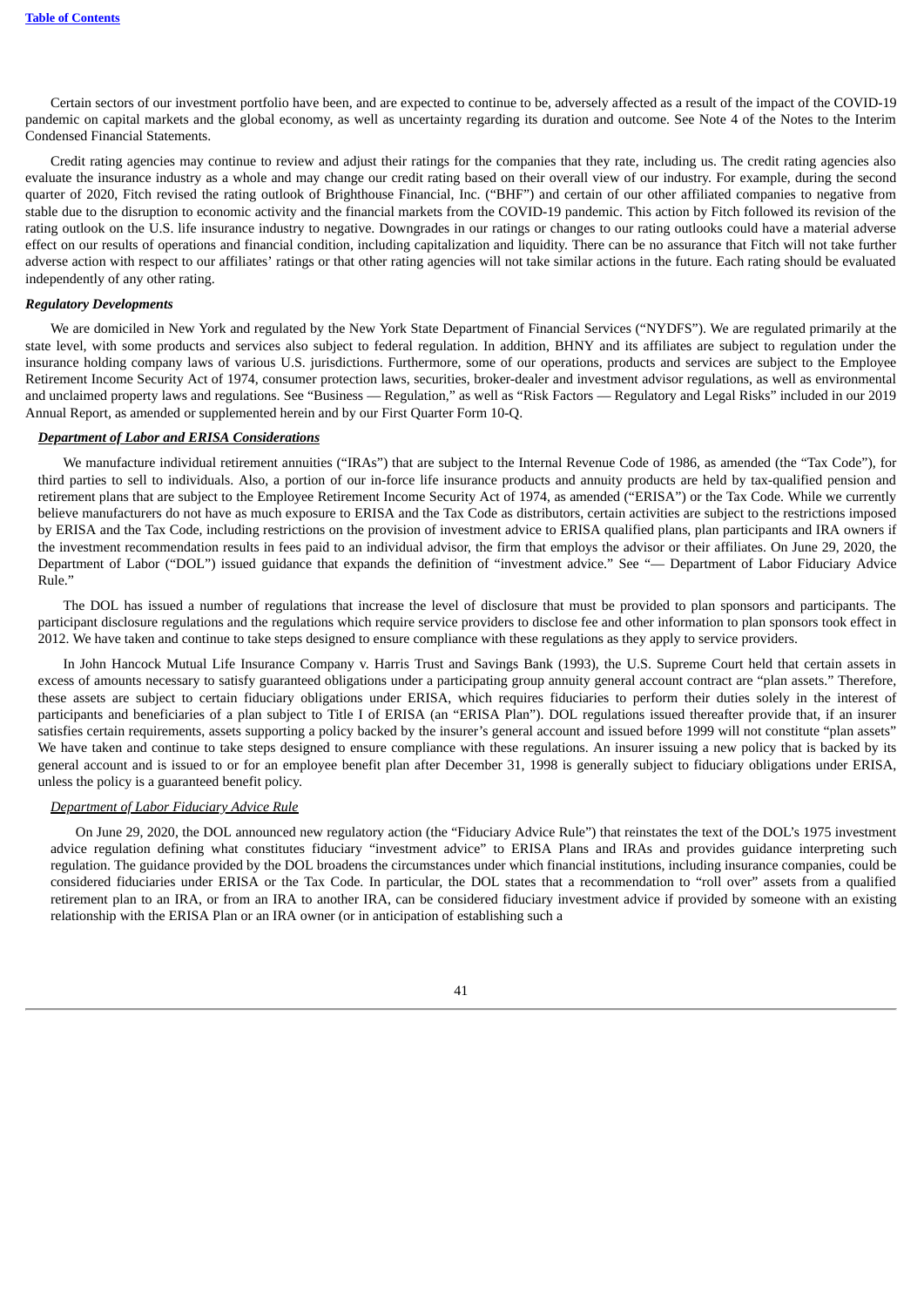relationship). This guidance reverses an earlier DOL interpretation suggesting that roll over advice did not constitute investment advice giving rise to a fiduciary relationship.

Under the Fiduciary Advice Rule, individuals or entities providing such advice would be considered fiduciaries under ERISA or the Tax Code, as applicable, and would therefore be required to act solely in the interest of ERISA Plan participants or IRA beneficiaries, or risk exposure to fiduciary liability with respect to their advice. They would further be prohibited from receiving compensation for this advice, unless an exemption applied.

In connection with the Fiduciary Advice Rule, the DOL also issued a proposed exemption that would allow fiduciaries to receive compensation in connection with providing investment advice, including advice about roll overs, that would otherwise be prohibited as a result of their fiduciary relationship to the ERISA Plan or IRA. In order to be eligible for the exemption, among other conditions, the investment advice fiduciary would be required to acknowledge its fiduciary status, refrain from putting its own interests ahead of the plan beneficiaries' interests or making material misleading statements, act in accordance with ERISA's "prudent person" standard of care, and receive no more than reasonable compensation for the advice.

In addition, the DOL has issued an amendment repealing the provisions of its previous fiduciary rule, which was promulgated in 2016 and vacated in 2018. The amendment also restored certain other prohibited transaction exemptions ("PTE") to their pre-2016 forms, including PTE 84-24, which provides relief, among other things, for receipt of commissions by insurance agents, broker-dealers, and others in connection with the sale of insurance and annuity contracts. Such exemptions may provide further relief in connection with the provision of fiduciary advice in the context of sales of insurance products.

Because we do not engage in direct distribution of retail products, including IRA products and retail annuities sold to ERISA plan participants and to IRA owners, we believe that we will have limited exposure to the new Fiduciary Advice Rule. However, we continue to analyze the impact of the Fiduciary Advice Rule, and, while we cannot predict the rule's impact, it could have an adverse effect on sales of annuity products through our independent distribution partners, as a significant portion of our annuity sales are to IRAs. The Fiduciary Advice Rule may also lead to changes to our compensation practices and product offerings and increased litigation risk, which could adversely affect our results of operations and financial condition. We may also need to take certain additional actions in order to comply with, or assist our distributors in their compliance with, the Fiduciary Advice Rule.

#### <span id="page-42-0"></span>**Summary of Critical Accounting Estimates**

The preparation of financial statements in conformity with accounting principles generally accepted in the United States of America ("GAAP") requires management to adopt accounting policies and make estimates and assumptions that affect amounts reported on the Interim Condensed Financial Statements.

The most critical estimates include those used in determining:

- liabilities for future policy benefits;
- amortization of deferred policy acquisition costs ("DAC");
- investment credit losses:
- estimated fair values of freestanding derivatives and the recognition and estimated fair value of embedded derivatives requiring bifurcation; and
- measurement of income taxes and the valuation of deferred tax assets.

In applying our accounting policies, we make subjective and complex judgments that frequently require estimates about matters that are inherently uncertain. Many of these policies, estimates and related judgments are common in the insurance and financial services industries; others are specific to our business and operations. Actual results could differ from these estimates.

<span id="page-42-1"></span>The above critical accounting estimates are described in "Management's Discussion and Analysis of Financial Condition and Results of Operations — Summary of Critical Accounting Estimates" and Note 1 of the Notes to the Financial Statements included in the 2019 Annual Report.

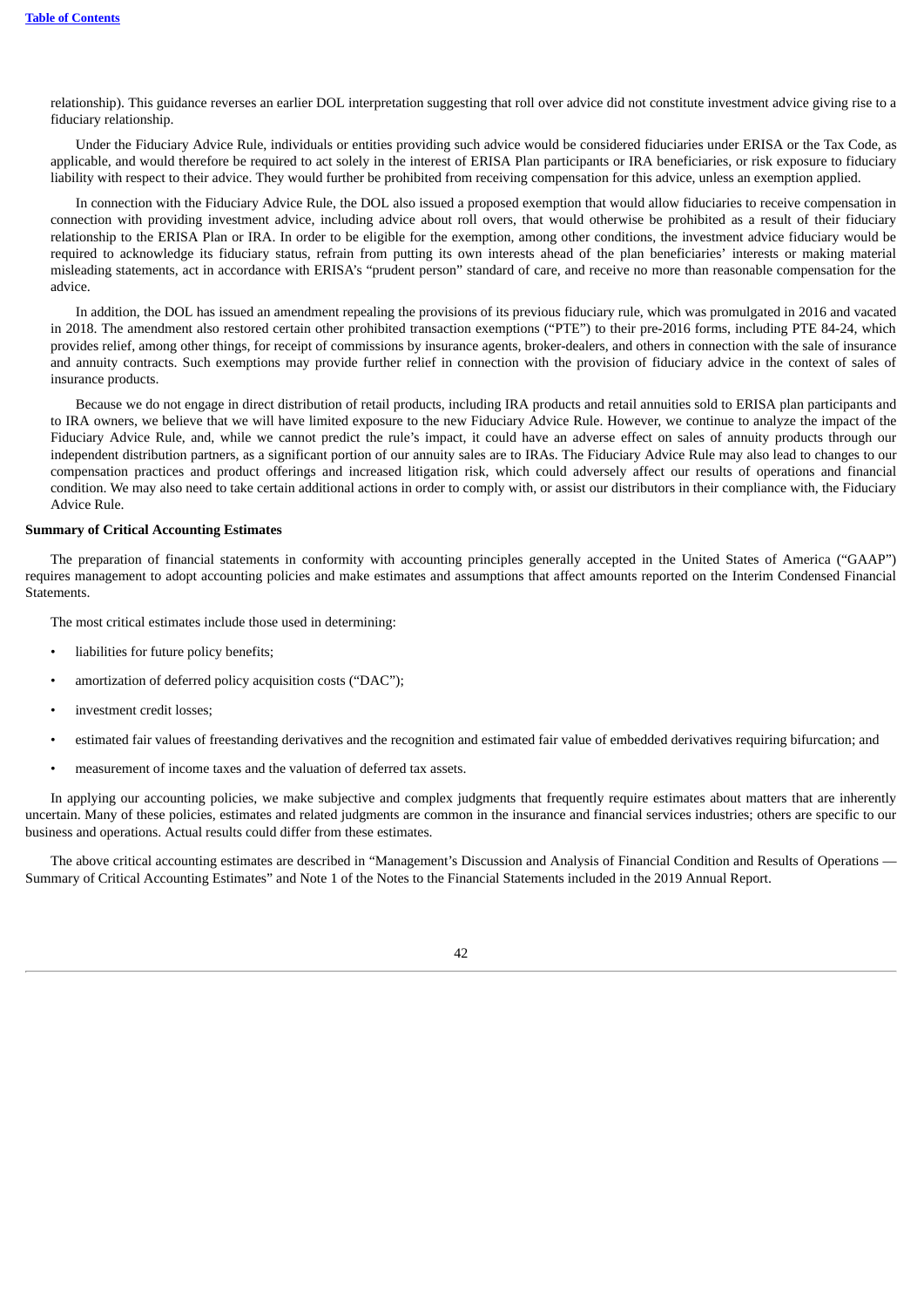### **Non-GAAP Disclosures**

Our definitions of the non-GAAP measures may differ from those used by other companies.

## *Non-GAAP Financial Disclosures*

## *Adjusted Earnings*

In this report, we present adjusted earnings as a measure of our performance that is not calculated in accordance with GAAP. We believe that this non-GAAP financial measure highlights our results of operations and the underlying profitability drivers of our business, as well as enhances the understanding of our performance by the investor community. However, adjusted earnings should not be viewed as a substitute for net income (loss), which is the most directly comparable financial measure calculated in accordance with GAAP. See "— Results of Operations" for a reconciliation of adjusted earnings to net income (loss).

Adjusted earnings, which may be positive or negative, is used by management to evaluate performance, allocate resources and facilitate comparisons to industry results. This financial measure focuses on our primary businesses principally by excluding the impact of market volatility, which could distort trends.

The following are significant items excluded from total revenues, net of income tax, in calculating adjusted earnings:

- Net investment gains (losses);
- Net derivative gains (losses) except earned income and amortization of premium on derivatives that are hedges of investments or that are used to replicate certain investments, but do not qualify for hedge accounting treatment ("Investment Hedge Adjustments"); and
- Certain variable annuity guaranteed minimum income benefits ("GMIBs") fees ("GMIB Fees").

The following are significant items excluded from total expenses, net of income tax, in calculating adjusted earnings:

- Amounts associated with benefits related to GMIBs ("GMIB Costs");
- Amounts associated with periodic crediting rate adjustments based on the total return of a contractually referenced pool of assets and market value adjustments associated with surrenders or terminations of contracts ("Market Value Adjustments"); and
- Amortization of DAC related to (i) net investment gains (losses), (ii) net derivative gains (losses), (iii) GMIB Fees and GMIB Costs and (iv) Market Value Adjustments.

The tax impact of the adjustments mentioned is calculated net of the statutory tax rate, which could differ from our effective tax rate.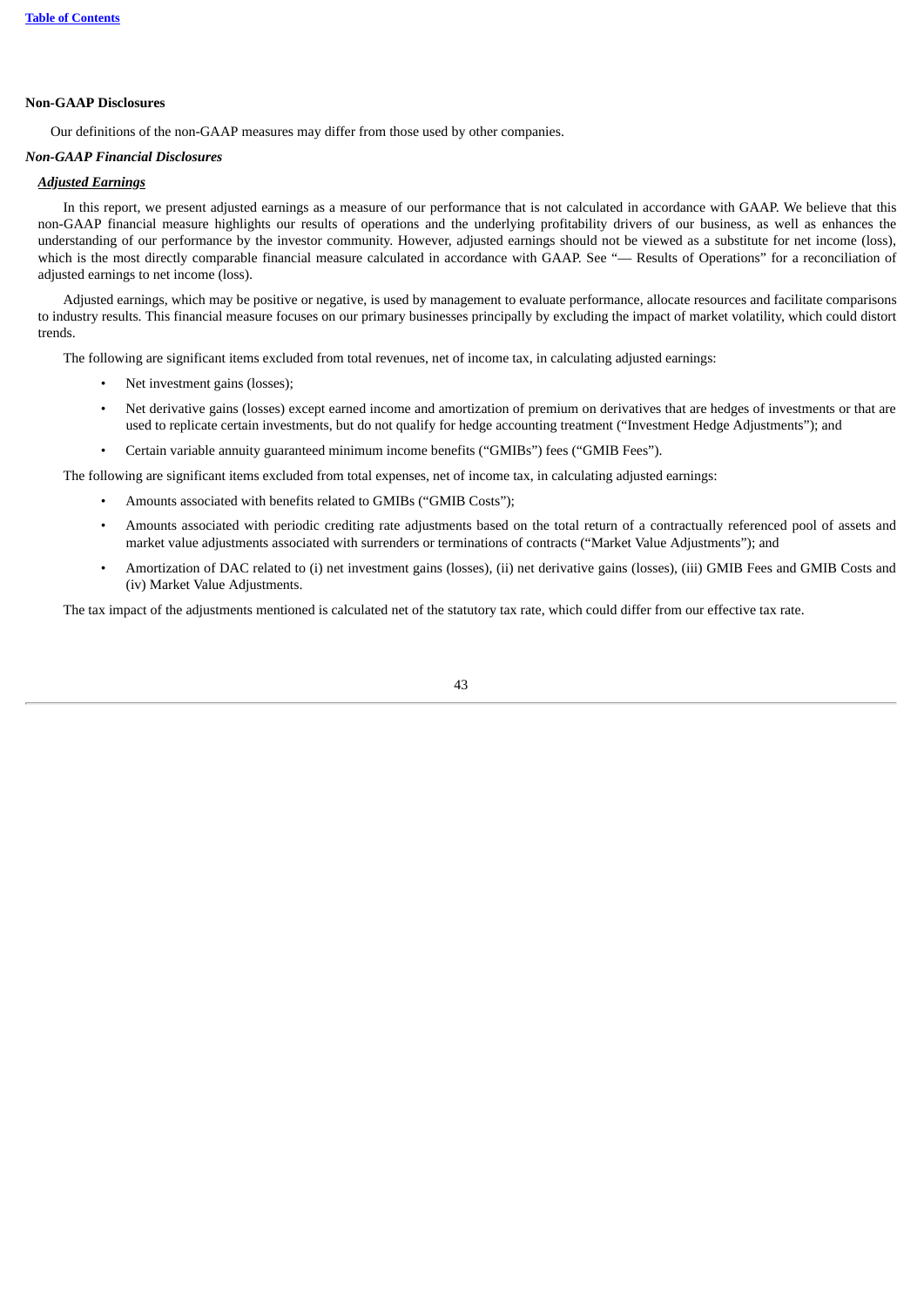$\overline{\phantom{a}}$ 

We present adjusted earnings in a manner consistent with management's view of the primary business activities that drive the profitability of our core businesses. The following table illustrates how each component of adjusted earnings is calculated from the GAAP statement of operations line items:

| <b>Component of Adjusted Earnings</b>           | <b>How Derived from GAAP (1)</b>                                                                                                                                                                                                                                                                                                                 |
|-------------------------------------------------|--------------------------------------------------------------------------------------------------------------------------------------------------------------------------------------------------------------------------------------------------------------------------------------------------------------------------------------------------|
| (i) Fee income                                  | (i) Universal life and investment-type policy fees (excluding (a) unearned revenue<br>adjustments related to net investment gains (losses) and net derivative gains (losses)<br>and (b) GMIB Fees) plus Other revenues (excluding other revenues associated with<br>related party reinsurance) and amortization of deferred gain on reinsurance. |
| (ii) Net investment spread                      | (ii) Net investment income plus Investment Hedge Adjustments and interest received on<br>ceded fixed annuity reinsurance deposit funds reduced by Interest credited to<br>policyholder account balances and interest on future policy benefits.                                                                                                  |
| (iii) Insurance-related activities              | (iii) Premiums less Policyholder benefits and claims (excluding (a) GMIB Costs, (b)<br>Market Value Adjustments, (c) interest on future policy benefits and (d) amortization<br>of deferred gain on reinsurance) plus the pass through of performance of ceded<br>separate account assets.                                                       |
| (iv) Amortization of DAC                        | (iv) Amortization of DAC (excluding amounts related to (a) net investment gains<br>(losses), (b) net derivative gains (losses), (c) GMIB Fees and GMIB Costs and (d)<br>Market Value Adjustments).                                                                                                                                               |
| (v) Other expenses, net of DAC capitalization   | (v) Other expenses reduced by capitalization of DAC.                                                                                                                                                                                                                                                                                             |
| (vi) Provision for income tax expense (benefit) | (vi) Tax impact of the above items.                                                                                                                                                                                                                                                                                                              |

(1) Italicized items indicate GAAP statement of operations line items.

<span id="page-44-0"></span>Consistent with GAAP guidance for segment reporting, adjusted earnings is also our GAAP measure of segment performance. Accordingly, we report adjusted earnings by segment in Note 2 of the Notes to the Interim Condensed Financial Statements.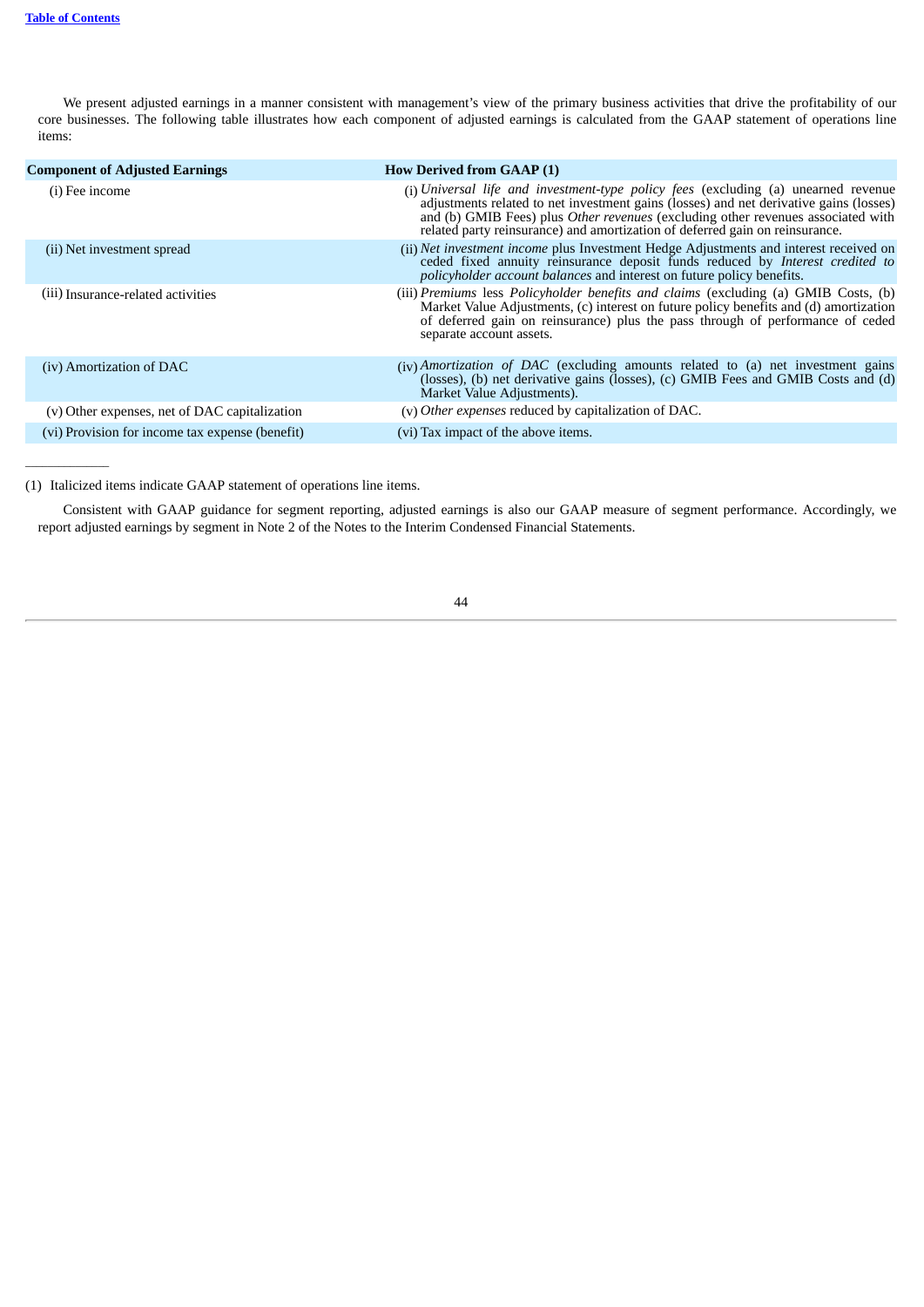## **Results of Operations**

## *Results for the Six Months Ended June 30, 2020 and 2019*

Unless otherwise noted, all amounts in the following discussions of our results of operations are stated before income tax except for adjusted earnings, which are presented net of income tax.

|                                                        | <b>Six Months Ended</b><br><b>June 30,</b> |      |      |      |
|--------------------------------------------------------|--------------------------------------------|------|------|------|
|                                                        | 2020                                       |      | 2019 |      |
|                                                        | (In millions)                              |      |      |      |
| <b>Revenues</b>                                        |                                            |      |      |      |
| Premiums                                               | \$                                         | 19   | \$   | 16   |
| Universal life and investment-type product policy fees |                                            | 46   |      | 47   |
| Net investment income                                  |                                            | 66   |      | 56   |
| Other revenues                                         |                                            | (40) |      | (42) |
| Net investment gains (losses)                          |                                            | 5    |      | 5    |
| Net derivative gains (losses)                          |                                            | 155  |      | 24   |
| Total revenues                                         |                                            | 251  |      | 106  |
| <b>Expenses</b>                                        |                                            |      |      |      |
| Policyholder benefits and claims                       |                                            | 14   |      | 24   |
| Interest credited to policyholder account balances     |                                            | 19   |      | 17   |
| Capitalization of DAC                                  |                                            | (20) |      | (18) |
| <b>Amortization of DAC</b>                             |                                            | 33   |      | 6    |
| Other expenses                                         |                                            | 60   |      | 57   |
| Total expenses                                         |                                            | 106  |      | 86   |
| Income (loss) before provision for income tax          |                                            | 145  |      | 20   |
| Provision for income tax expense (benefit)             |                                            | 29   |      | 3    |
| Net income (loss)                                      | \$                                         | 116  | \$   | 17   |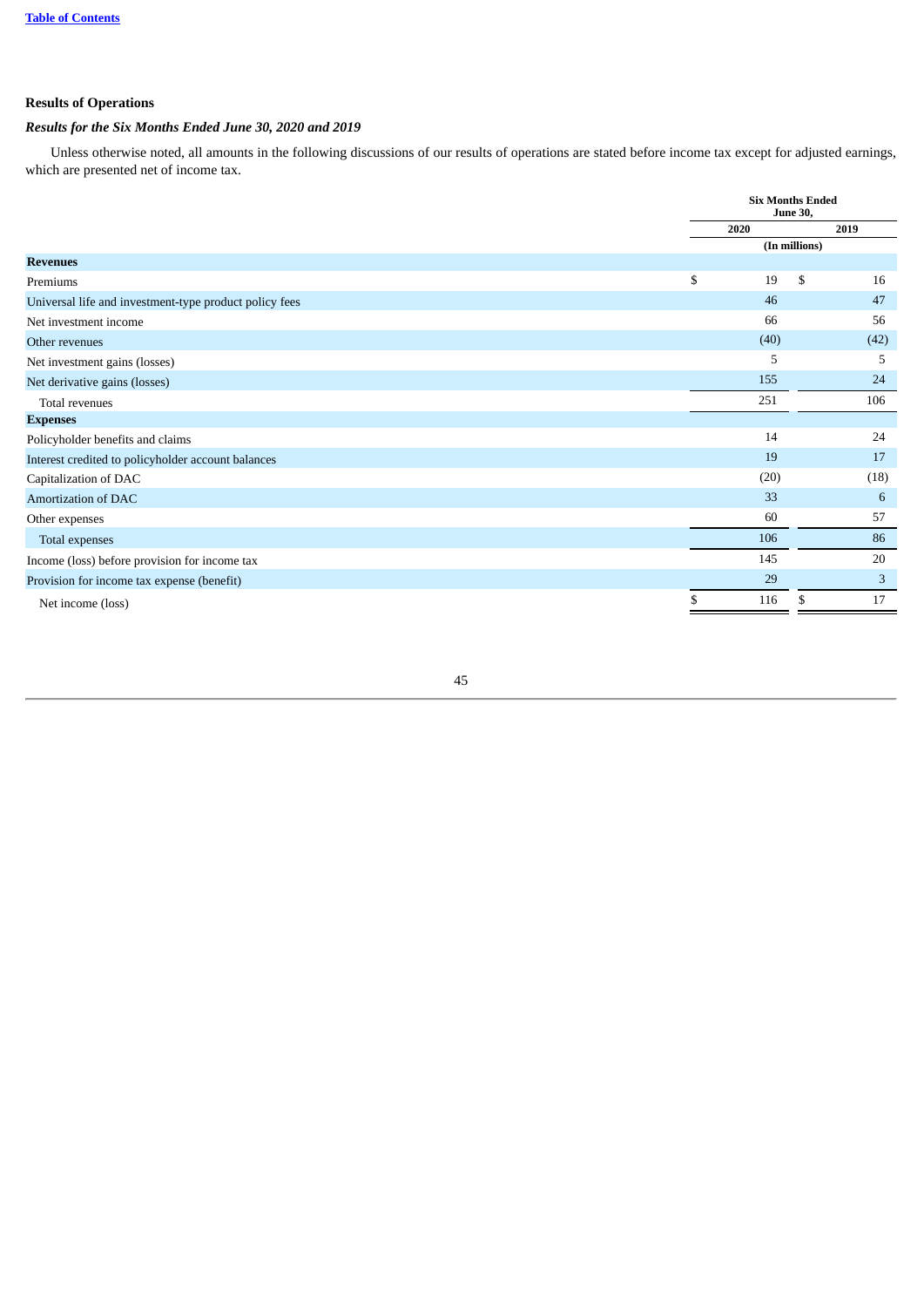The components of net income (loss) were as follows:

|                                               | <b>Six Months Ended</b><br><b>June 30,</b> |         |  |
|-----------------------------------------------|--------------------------------------------|---------|--|
|                                               | 2020                                       | 2019    |  |
|                                               | (In millions)                              |         |  |
| <b>GMLB Riders</b>                            | 121                                        | 44<br>S |  |
| Other derivative instruments                  | $\overline{2}$                             | (5)     |  |
| Net investment gains (losses)                 | 5                                          | Ъ       |  |
| Pre-tax adjusted earnings                     | 17                                         | (24)    |  |
| Income (loss) before provision for income tax | 145                                        | 20      |  |
| Provision for income tax expense (benefit)    | 29                                         | 3       |  |
| Net income (loss)                             | 116                                        | 17      |  |
|                                               |                                            |         |  |

## *Six Months Ended June 30, 2020 Compared with the Six Months Ended June 30, 2019*

Income before provision for income tax was \$145 million (\$116 million, net of income tax), an increase of \$125 million (\$99 million, net of income tax) from income before provision for income tax of \$20 million (\$17 million, net of income tax) in the prior period.

The increase in income before provision for income tax was driven by the following key favorable items:

- Declining equity markets in the current period, compared to increasing equity markets in the prior period, and lower interest rates resulted in a net favorable change in guaranteed minimum living benefits ("GMLB") riders ("GMLB riders") due to:
	- a favorable change in ceded reinsurance; and
	- favorable changes to the estimated fair value of Shield Level Annuities ("Shield" and "Shield Annuities"), a suite of structured annuities consisting of products marketed under various names, embedded derivative liabilities, net of unfavorable changes to the estimated fair value of the related hedges;

partially offset by;

- an unfavorable change to the estimated fair value of variable annuity liability reserves; and
- an unfavorable change in GMLB DAC;
- higher pre-tax adjusted earnings, discussed in greater detail below;
- a favorable change in other derivative instruments reflecting:
	- the impact of lower level long-term interest rates in the current period relative to prior period on certain freestanding interest rate derivative hedges; and
	- the impact of the U.S. dollar strengthening against the British Pound and Euro in the current period on foreign currency swaps.

The provision for income tax in the current period led to an effective tax rate of 20% compared to 15% in the prior period. Our effective tax rate differs from the statutory tax rate primarily due to the impacts of the dividends received deductions and tax credits.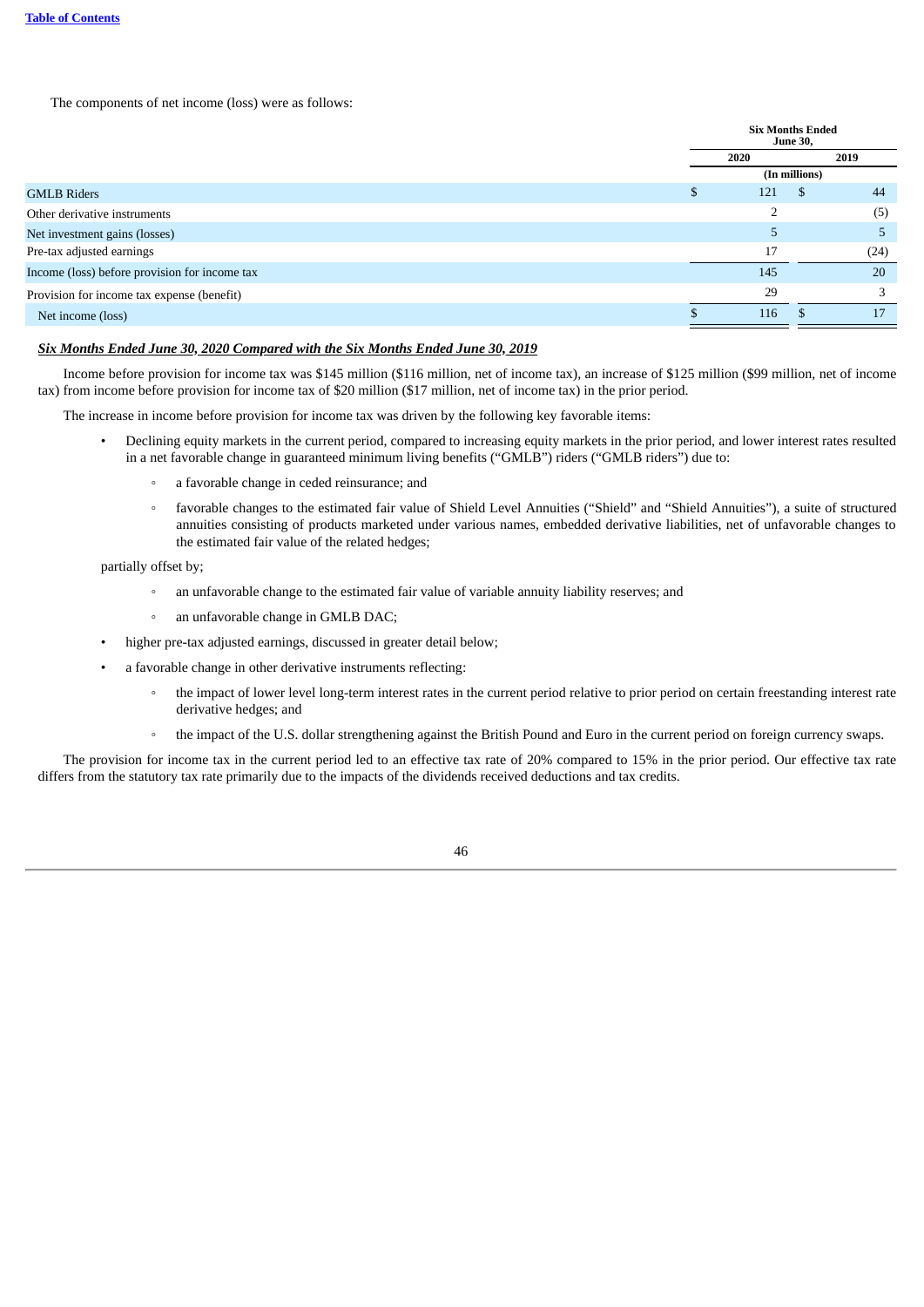## *Reconciliation of Net Income (Loss) to Adjusted Earnings*

The reconciliation of net income (loss) to adjusted earnings was as follows:

|                                                  | <b>Six Months Ended</b><br><b>June 30,</b> |                |      |      |
|--------------------------------------------------|--------------------------------------------|----------------|------|------|
|                                                  | 2020                                       |                | 2019 |      |
|                                                  | (In millions)                              |                |      |      |
| Net income (loss)                                | \$                                         | 116            | -S   | 17   |
| Add: Provision for income tax expense (benefit)  |                                            | 29             |      | 3    |
| Income (loss) before provision for income tax    |                                            | 145            |      | 20   |
| Less: GMLB Riders                                |                                            | 121            |      | 44   |
| Less: Other derivative instruments               |                                            | $\overline{2}$ |      | (5)  |
| Less: Net investment gains (losses)              |                                            | 5              |      | 5    |
| Pre-tax adjusted earnings                        |                                            | 17             |      | (24) |
| Less: Provision for income tax expense (benefit) |                                            | $\mathcal{P}$  |      | (6)  |
| Adjusted earnings                                |                                            | 15             |      | (18) |

## *Results for the Six Months Ended June 30, 2020 and 2019 — Adjusted Earnings*

The components of adjusted earnings were as follows:

|                                            |      | <b>Six Months Ended</b><br><b>June 30,</b> |      |  |
|--------------------------------------------|------|--------------------------------------------|------|--|
|                                            | 2020 |                                            | 2019 |  |
|                                            |      | (In millions)                              |      |  |
| Fee income                                 | S    | 62<br>-S                                   | 68   |  |
| Net investment spread                      |      | 38                                         | 30   |  |
| Insurance-related activities               |      | (30)                                       | (66) |  |
| Amortization of DAC                        |      | (13)                                       | (17) |  |
| Other expenses, net of DAC capitalization  |      | (40)                                       | (39) |  |
| Pre-tax adjusted earnings                  |      | 17                                         | (24) |  |
| Provision for income tax expense (benefit) |      | $\overline{2}$                             | (6)  |  |
| Adjusted earnings                          |      | 15                                         | (18) |  |
|                                            |      |                                            |      |  |

## *Six Months Ended June 30, 2020 Compared with the Six Months Ended June 30, 2019*

Adjusted earnings were \$15 million, an increase of \$33 million.

Key favorable impacts were:

- lower costs associated with insurance-related activities driven by lower paid claims, net of reinsurance;
- higher net investment spread reflecting higher average invested assets resulting from positive net flows in the general account; and
- lower amortization of DAC as the decline in equity market performance resulted in a favorable change in our Shield Annuities business.

<span id="page-47-0"></span>The provision for income tax in the current period led to an effective tax rate of 12% compared to 25% in the prior period. Our effective tax rate differs from the statutory tax rate primarily due to the impacts of the dividends received deductions and tax credits.

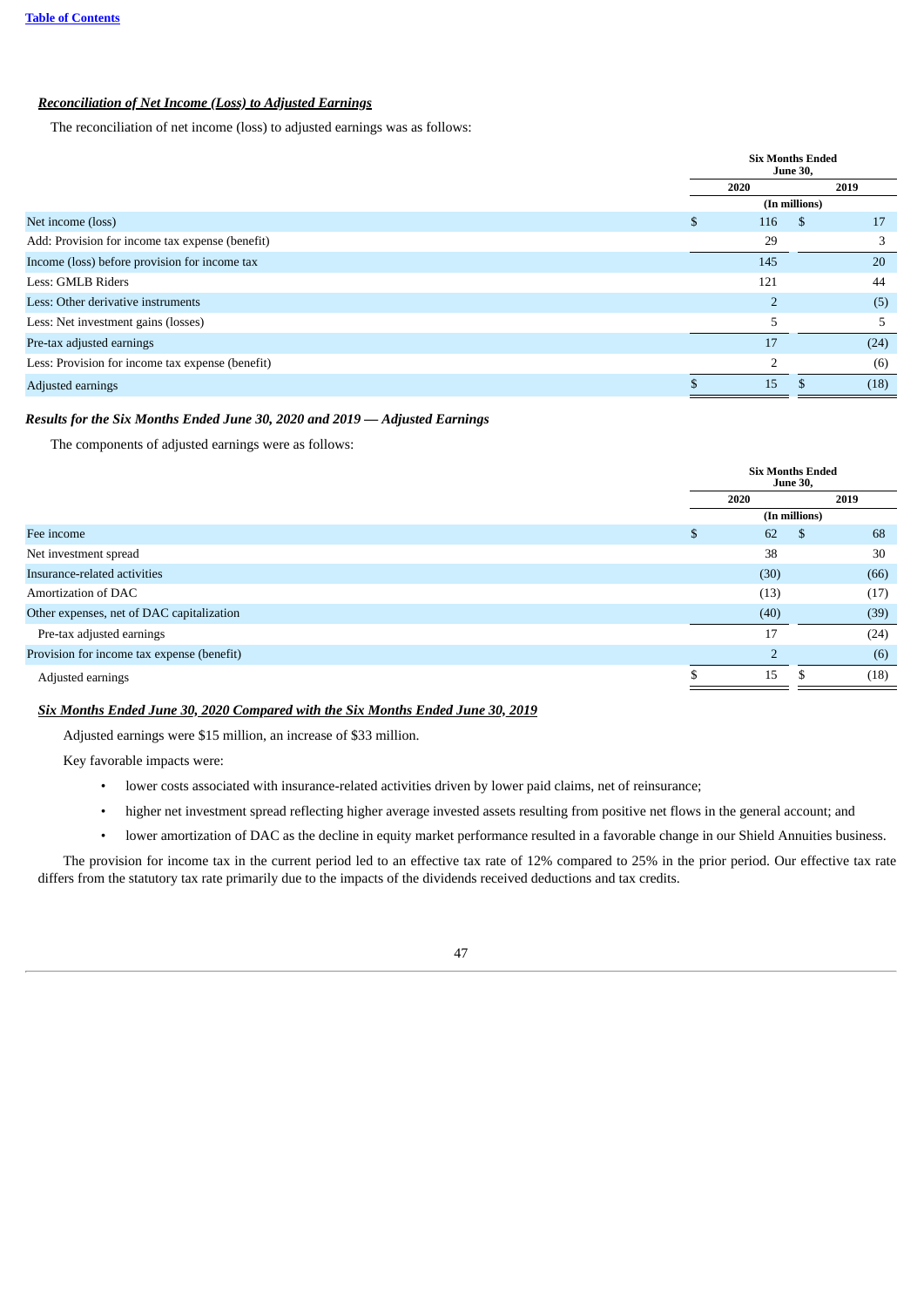#### **Note Regarding Forward-Looking Statements**

This report, including Management's Discussion and Analysis of Financial Condition and Results of Operations, and other oral or written statements that we make from time to time may contain information that includes or is based upon forward-looking statements within the meaning of the Private Securities Litigation Reform Act of 1995. Such forward-looking statements involve substantial risks and uncertainties. We have tried, wherever possible, to identify such statements using words such as "anticipate," "estimate," "expect," "project," "may," "will," "could," "intend," "goal," "target," "guidance," "forecast," "preliminary," "objective," "continue," "aim," "plan," "believe" and other words and terms of similar meaning, or that are tied to future periods, in connection with a discussion of future operating or financial performance. In particular, these include, without limitation, statements relating to future actions, prospective services or products, financial projections, future performance or results of current and anticipated services or products, sales efforts, expenses, the outcome of contingencies such as legal proceedings, as well as trends in operating and financial results.

Any or all forward-looking statements may turn out to be wrong. They can be affected by inaccurate assumptions or by known or unknown risks and uncertainties. Many such factors will be important in determining the actual future results of BHNY. These statements are based on current expectations and the current economic environment and involve a number of risks and uncertainties that are difficult to predict. These statements are not guarantees of future performance. Actual results could differ materially from those expressed or implied in the forward-looking statements due to a variety of known and unknown risks, uncertainties and other factors. Although it is not possible to identify all of these risks and factors, they include, among others:

- the impact of the ongoing COVID-19 pandemic;
- differences between actual experience and actuarial assumptions and the effectiveness of our actuarial models;
- the impact on earnings, capitalization and statutory capital and greater volatility of our results due to guarantees within certain of our products;
- the potential material adverse effect of changes in accounting standards, practices and/or policies applicable to us, including changes in the accounting for long-duration contracts;
- the impact of adverse capital and credit market conditions, including with respect to our ability to meet liquidity needs and access capital;
- the impact of changes in regulation and in supervisory and enforcement policies on our insurance business or other operations;
- the availability of reinsurance and the ability of the counterparties to our reinsurance or indemnification arrangements to perform their obligations thereunder;
- the adverse impact to liabilities for policyholder claims as a result of extreme mortality events;
- heightened competition, including with respect to service, product features, scale, price, actual or perceived financial strength, claims-paying ratings, financial strength ratings, e-business capabilities and name recognition;
- any failure of third parties to provide services we need, any failure of the practices and procedures of such third parties and any inability to obtain information or assistance we need from third parties;
- the effectiveness of our policies and procedures in managing risk;
- our ability to market and distribute our products through distribution channels;
- whether all or any portion of the tax consequences of our separation from MetLife, Inc. (together with its subsidiaries and affiliates, "MetLife") are not as expected, leading to material additional taxes or material adverse consequences to tax attributes that impact us;
- the uncertainty of the outcome of any disputes with MetLife over tax-related or other matters and agreements or disagreements regarding MetLife's or our obligations under our other agreements;
- the potential material negative tax impact of potential future tax legislation that could make some of our products less attractive to consumers; and
- other factors described in this report and from time to time in documents that we file with the SEC.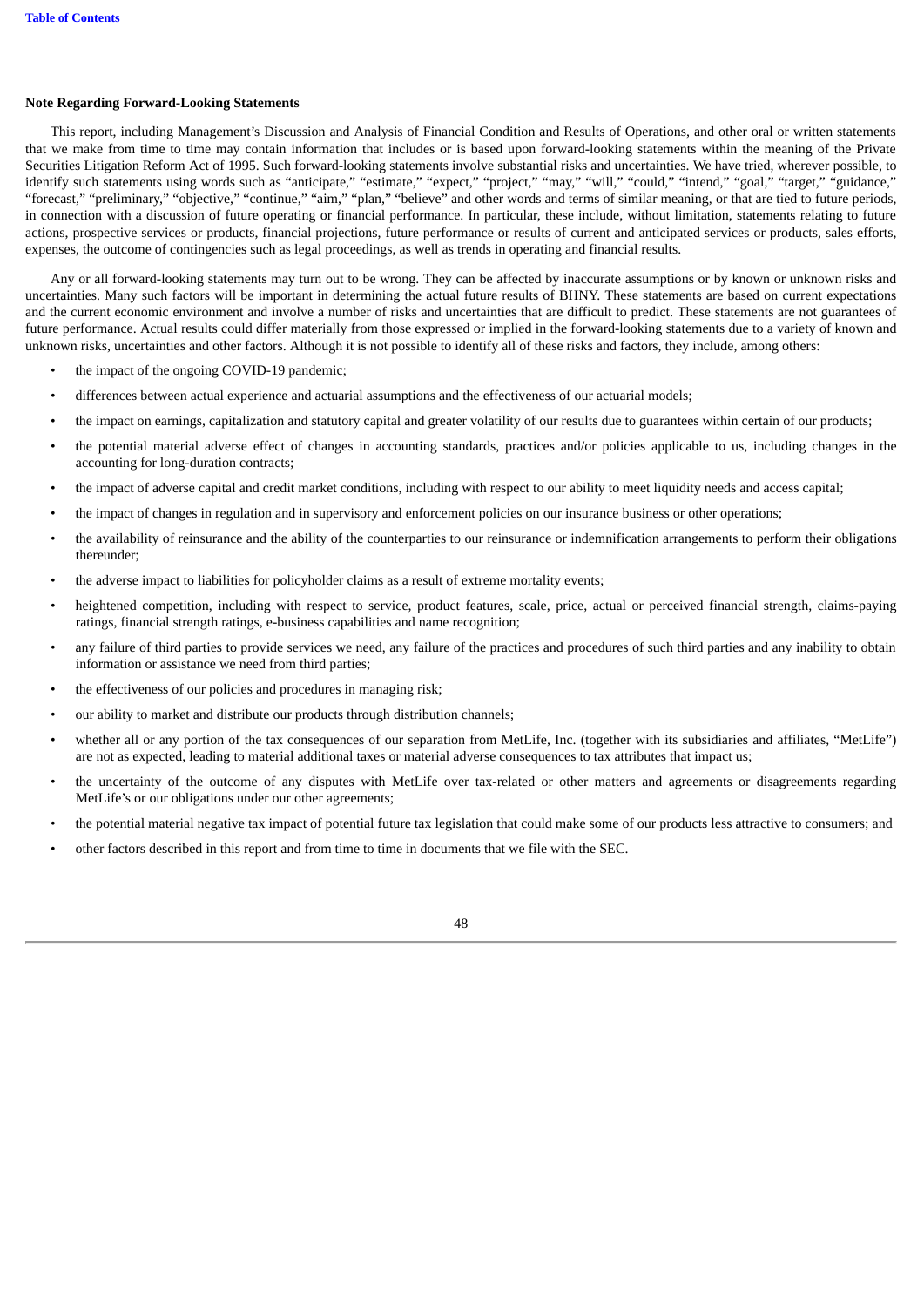For the reasons described above, we caution you against relying on any forward-looking statements, which should also be read in conjunction with the other cautionary statements included and the risks, uncertainties and other factors identified in our 2019 Annual Report, particularly in the sections entitled "Risk Factors" and "Quantitative and Qualitative Disclosures About Market Risk," as well as in our other subsequent filings with the SEC. Further, any forward-looking statement speaks only as of the date on which it is made, and we undertake no obligation to update or revise any forward-looking statement to reflect events or circumstances after the date on which the statement is made or to reflect the occurrence of unanticipated events, except as otherwise may be required by law.

#### <span id="page-49-0"></span>**Item 4. Controls and Procedures**

Management, with the participation of the Chief Executive Officer and the Chief Financial Officer, has evaluated the effectiveness of the design and operation of the Company's disclosure controls and procedures as defined in Rules 13a-15(e) and 15d-15(e) under the Securities Exchange Act of 1934, as amended ("Exchange Act"), as of the end of the period covered by this report. Based on that evaluation, the Chief Executive Officer and the Chief Financial Officer have concluded that these disclosure controls and procedures were effective as of June 30, 2020.

MetLife provides certain services to the Company on a transitional basis through services agreements. The Company continues to change business processes, implement systems and establish new third-party arrangements, as a subsidiary of Brighthouse Financial, Inc. We consider these in aggregate to be material changes in our internal control over financial reporting.

Other than as noted above, there were no changes to the Company's internal control over financial reporting (as defined in Rules 13a-15(f) and 15d-15(f) under the Exchange Act) that occurred during the quarter ended June 30, 2020 that have materially affected, or are reasonably likely to materially affect, these internal controls over financial reporting.

## <span id="page-49-1"></span>**Part II — Other Information**

## <span id="page-49-2"></span>**Item 1. Legal Proceedings**

See Note 10 of the Notes to the Interim Condensed Financial Statements. There have been no new material legal proceedings and no material developments in legal proceedings previously disclosed in the 2019 Annual Report.

#### <span id="page-49-3"></span>**Item 1A. Risk Factors**

<span id="page-49-4"></span>We discuss in this report, in the 2019 Annual Report and in our other filings with the SEC, various risks that may materially affect our business. In addition, see "Management's Discussion and Analysis of Financial Condition and Results of Operations — Note Regarding Forward-Looking Statements" included herein. There have been no material changes to our risk factors from the risk factors previously disclosed in the 2019 Annual Report, as amended or supplemented by our First Quarter Form 10-Q.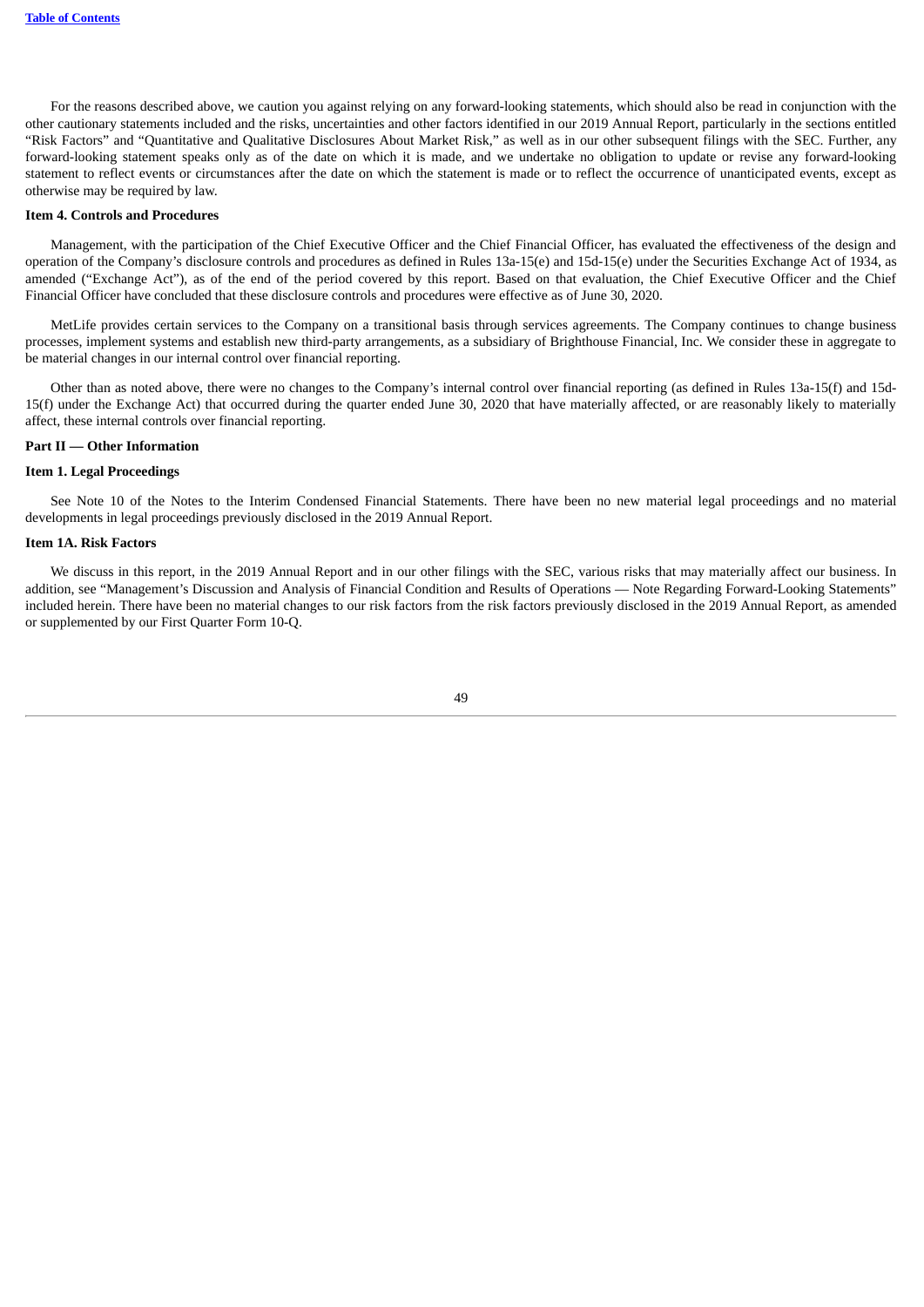#### **Item 6. Exhibits**

**Exhibit**

(Note Regarding Reliance on Statements in Our Contracts: In reviewing the agreements included as exhibits herein, please remember that they are included to provide you with information regarding their terms and are not intended to provide any other factual or disclosure information about Brighthouse Life Insurance Company of NY, its affiliates, or the other parties to the agreements. The agreements contain representations and warranties by each of the parties to the applicable agreement. These representations and warranties have been made solely for the benefit of the other parties to the applicable agreement and (i) should not in all instances be treated as categorical statements of fact, but rather as a way of allocating the risk to one of the parties if those statements prove to be inaccurate; (ii) have been qualified by disclosures that were made to the other party in connection with the negotiation of the applicable agreement, which disclosures are not necessarily reflected in the agreement; (iii) may apply standards of materiality in a way that is different from what may be viewed as material to investors; and (iv) were made only as of the date of the applicable agreement or such other date or dates as may be specified in the agreement and are subject to more recent developments. Accordingly, these representations and warranties may not describe the actual state of affairs as of the date they were made or at any other time. Additional information about Brighthouse Life Insurance Company of NY may be found elsewhere herein and Brighthouse Life Insurance Company of NY's other public filings, which are available without charge through the *U.S. Securities and Exchange Commission website at www.sec.gov.)*

| Exhibit<br>No. | <b>Description</b>                                                                                                                                                                                         |
|----------------|------------------------------------------------------------------------------------------------------------------------------------------------------------------------------------------------------------|
| $31.1*$        | Certification of Chief Executive Officer pursuant to Section 302 of the Sarbanes-Oxley Act of 2002.                                                                                                        |
| $31.2*$        | Certification of Chief Financial Officer pursuant to Section 302 of the Sarbanes-Oxley Act of 2002.                                                                                                        |
| $32.1**$       | Certification of Chief Executive Officer pursuant to Section 906 of the Sarbanes-Oxley Act of 2002.                                                                                                        |
| $32.2**$       | Certification of Chief Financial Officer pursuant to Section 906 of the Sarbanes-Oxley Act of 2002.                                                                                                        |
| $101.INS*$     | XBRL Instance Document - the instance document does not appear in the Interactive Data File because its XBRL tags are embedded<br>within the Inline XBRL document.                                         |
| $101.SCH*$     | Inline XBRL Taxonomy Extension Schema Document.                                                                                                                                                            |
| $101.CAL*$     | Inline XBRL Taxonomy Extension Calculation Linkbase Document.                                                                                                                                              |
| $101.LAB*$     | Inline XBRL Taxonomy Extension Label Linkbase Document.                                                                                                                                                    |
| 101.PRE*       | Inline XBRL Taxonomy Extension Presentation Linkbase Document.                                                                                                                                             |
| $101.DEF*$     | Inline XBRL Taxonomy Extension Definition Linkbase Document.                                                                                                                                               |
| $104*$         | The cover page of Brighthouse Life Insurance Company of NY's Quarterly Report on Form 10-Q for the quarter ended June 30,<br>2020, formatted in Inline XBRL (included within the Exhibit 101 attachments). |

\* Filed herewith.

<span id="page-50-0"></span>\*\* Furnished herewith.

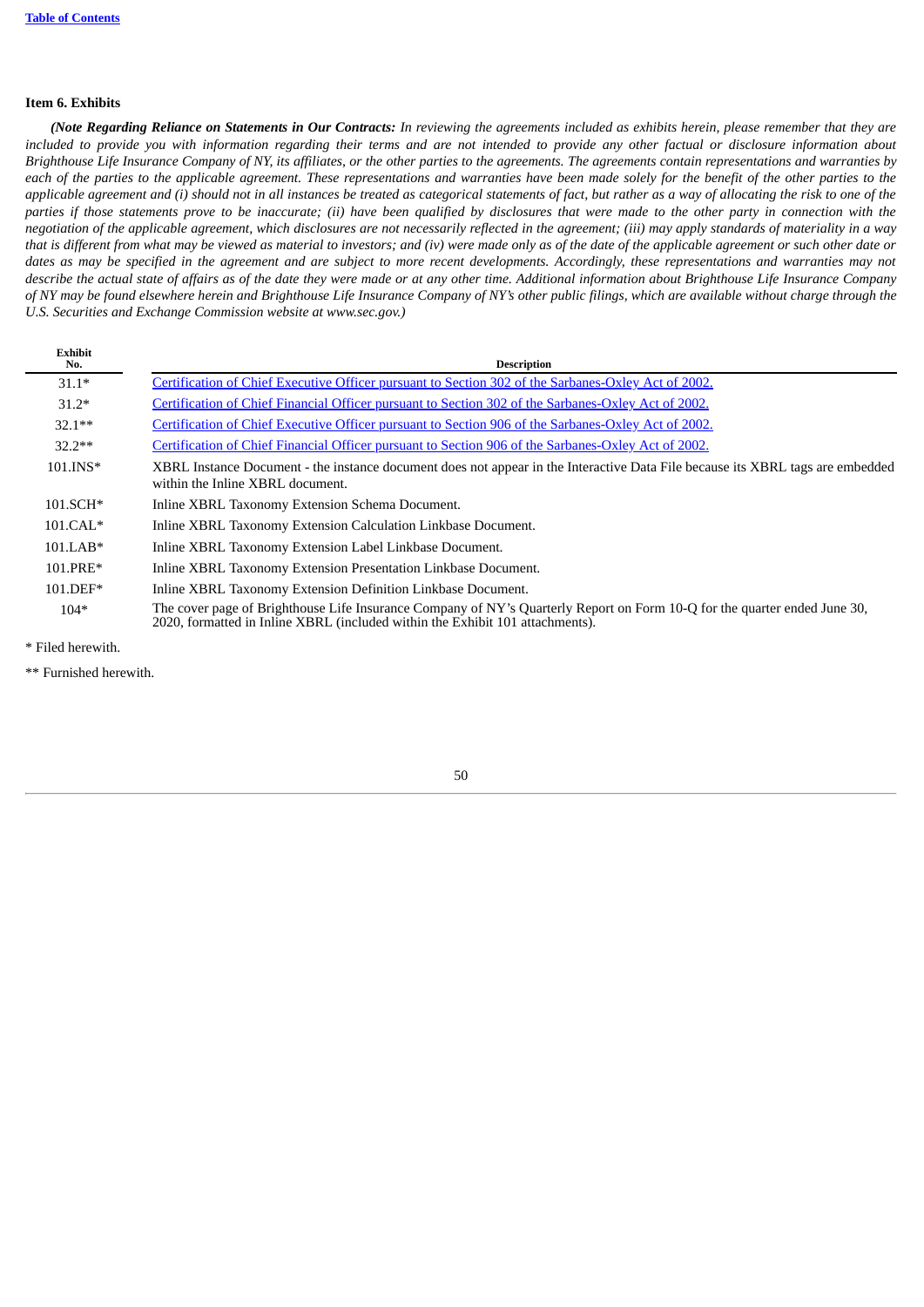## **SIGNATURE**

Pursuant to the requirements of the Securities Exchange Act of 1934, the registrant has duly caused this report to be signed on its behalf by the undersigned thereunto duly authorized.

## BRIGHTHOUSE LIFE INSURANCE COMPANY OF NY

By: /s/ Lynn A. Dumais

Name: Lynn A. Dumais Title: Vice President and Chief Financial Officer (Duly Authorized Officer and Principal Financial Officer)

Date: August 11, 2020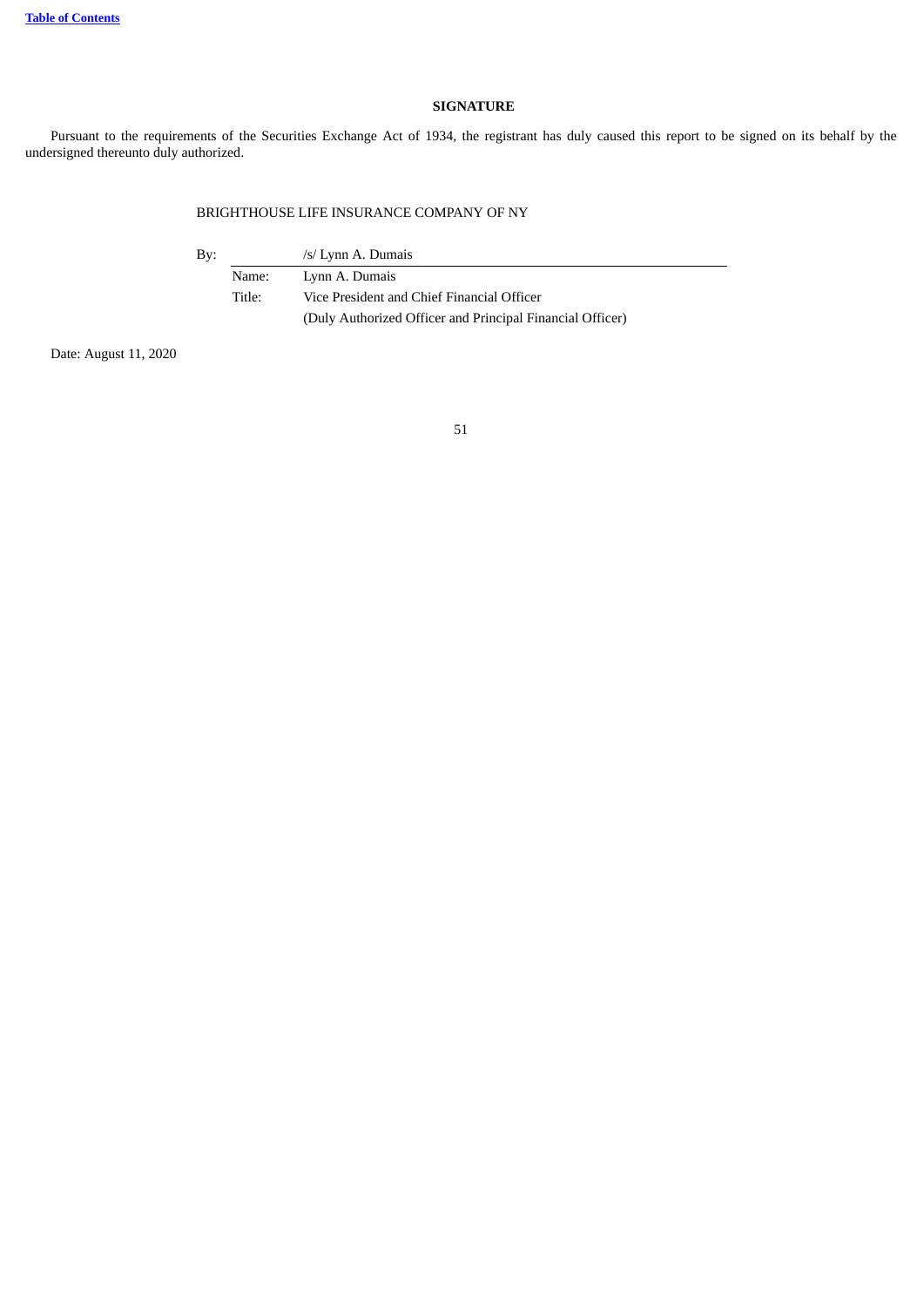### **CERTIFICATIONS**

#### <span id="page-52-0"></span>I, Conor E. Murphy, certify that:

1. I have reviewed this Quarterly Report on Form 10-Q of Brighthouse Life Insurance Company of NY;

2. Based on my knowledge, this report does not contain any untrue statement of a material fact or omit to state a material fact necessary to make the statements made, in light of the circumstances under which such statements were made, not misleading with respect to the period covered by this report;

3. Based on my knowledge, the financial statements, and other financial information included in this report, fairly present in all material respects the financial condition, results of operations and cash flows of the registrant as of, and for, the periods presented in this report;

4. The registrant's other certifying officer(s) and I are responsible for establishing and maintaining disclosure controls and procedures (as defined in Exchange Act Rules 13a-15(e) and 15d-15(e)) and internal control over financial reporting (as defined in Exchange Act Rules 13a-15(f) and 15d-15(f)) for the registrant and have:

- a) Designed such disclosure controls and procedures, or caused such disclosure controls and procedures to be designed under our supervision, to ensure that material information relating to the registrant, including its consolidated subsidiaries, is made known to us by others within those entities, particularly during the period in which this report is being prepared;
- b) Designed such internal control over financial reporting, or caused such internal control over financial reporting to be designed under our supervision, to provide reasonable assurance regarding the reliability of financial reporting and the preparation of financial statements for external purposes in accordance with generally accepted accounting principles;
- c) Evaluated the effectiveness of the registrant's disclosure controls and procedures and presented in this report our conclusions about the effectiveness of the disclosure controls and procedures, as of the end of the period covered by this report based on such evaluation; and
- d) Disclosed in this report any change in the registrant's internal control over financial reporting that occurred during the registrant's most recent fiscal quarter (the registrant's fourth fiscal quarter in the case of an annual report) that has materially affected, or is reasonably likely to materially affect, the registrant's internal control over financial reporting; and

5. The registrant's other certifying officer(s) and I have disclosed, based on our most recent evaluation of internal control over financial reporting, to the registrant's auditors and the audit committee of the registrant's board of directors (or persons performing the equivalent functions):

- a) All significant deficiencies and material weaknesses in the design or operation of internal control over financial reporting which are reasonably likely to adversely affect the registrant's ability to record, process, summarize and report financial information; and
- b) Any fraud, whether or not material, that involves management or other employees who have a significant role in the registrant's internal control over financial reporting.

Date: August 11, 2020

/s/ Conor E. Murphy

Conor E. Murphy Chairman of the Board, President and Chief Executive Officer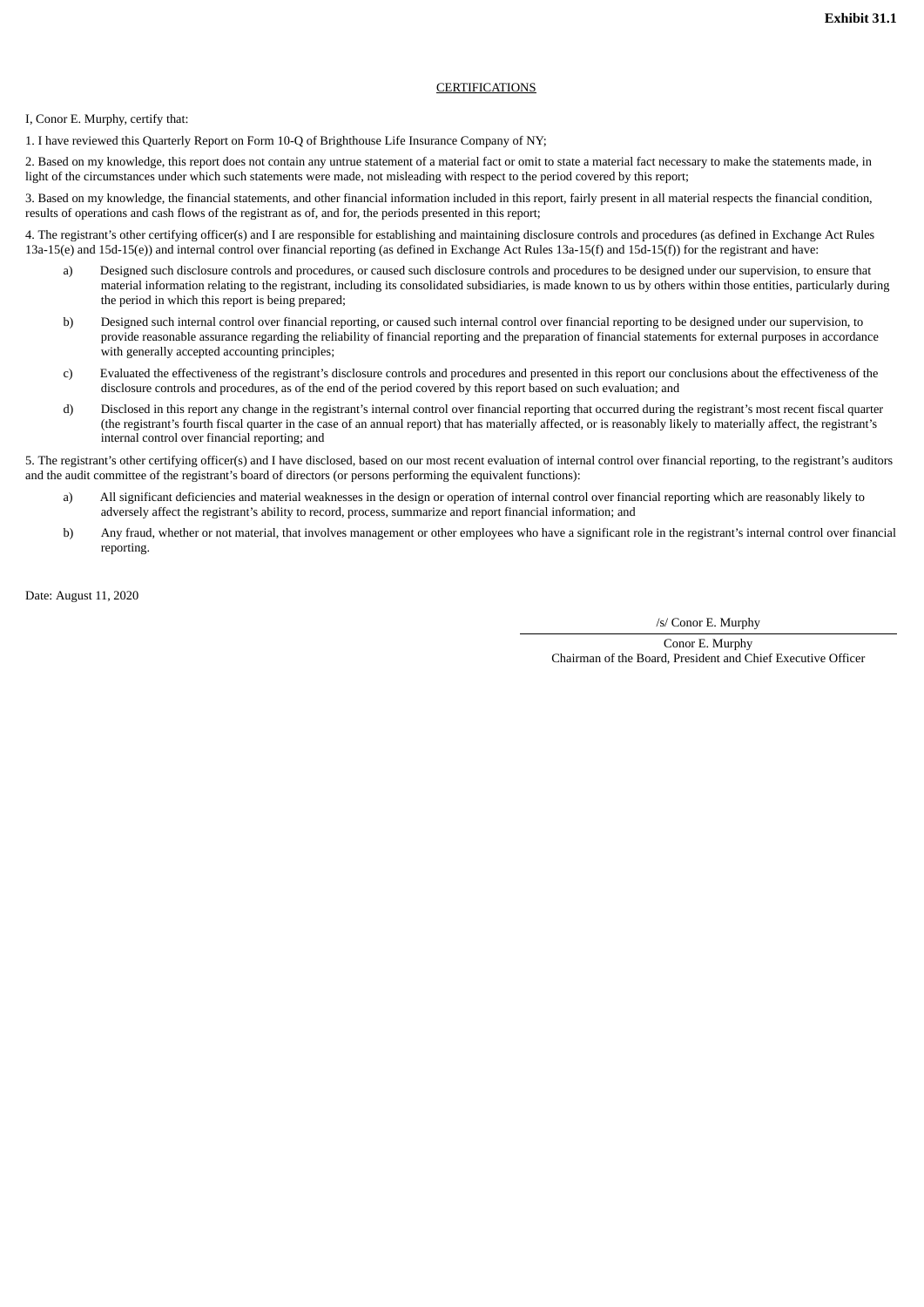### **CERTIFICATIONS**

#### <span id="page-53-0"></span>I, Lynn A. Dumais, certify that:

1. I have reviewed this Quarterly Report on Form 10-Q of Brighthouse Life Insurance Company of NY;

2. Based on my knowledge, this report does not contain any untrue statement of a material fact or omit to state a material fact necessary to make the statements made, in light of the circumstances under which such statements were made, not misleading with respect to the period covered by this report;

3. Based on my knowledge, the financial statements, and other financial information included in this report, fairly present in all material respects the financial condition, results of operations and cash flows of the registrant as of, and for, the periods presented in this report;

4. The registrant's other certifying officer(s) and I are responsible for establishing and maintaining disclosure controls and procedures (as defined in Exchange Act Rules 13a-15(e) and 15d-15(e)) and internal control over financial reporting (as defined in Exchange Act Rules 13a-15(f) and 15d-15(f)) for the registrant and have:

- a) Designed such disclosure controls and procedures, or caused such disclosure controls and procedures to be designed under our supervision, to ensure that material information relating to the registrant, including its consolidated subsidiaries, is made known to us by others within those entities, particularly during the period in which this report is being prepared;
- b) Designed such internal control over financial reporting, or caused such internal control over financial reporting to be designed under our supervision, to provide reasonable assurance regarding the reliability of financial reporting and the preparation of financial statements for external purposes in accordance with generally accepted accounting principles;
- c) Evaluated the effectiveness of the registrant's disclosure controls and procedures and presented in this report our conclusions about the effectiveness of the disclosure controls and procedures, as of the end of the period covered by this report based on such evaluation; and
- d) Disclosed in this report any change in the registrant's internal control over financial reporting that occurred during the registrant's most recent fiscal quarter (the registrant's fourth fiscal quarter in the case of an annual report) that has materially affected, or is reasonably likely to materially affect, the registrant's internal control over financial reporting; and

5. The registrant's other certifying officer(s) and I have disclosed, based on our most recent evaluation of internal control over financial reporting, to the registrant's auditors and the audit committee of the registrant's board of directors (or persons performing the equivalent functions):

- a) All significant deficiencies and material weaknesses in the design or operation of internal control over financial reporting which are reasonably likely to adversely affect the registrant's ability to record, process, summarize and report financial information; and
- b) Any fraud, whether or not material, that involves management or other employees who have a significant role in the registrant's internal control over financial reporting.

Date: August 11, 2020

/s/ Lynn A. Dumais

Lynn A. Dumais Vice President and Chief Financial Officer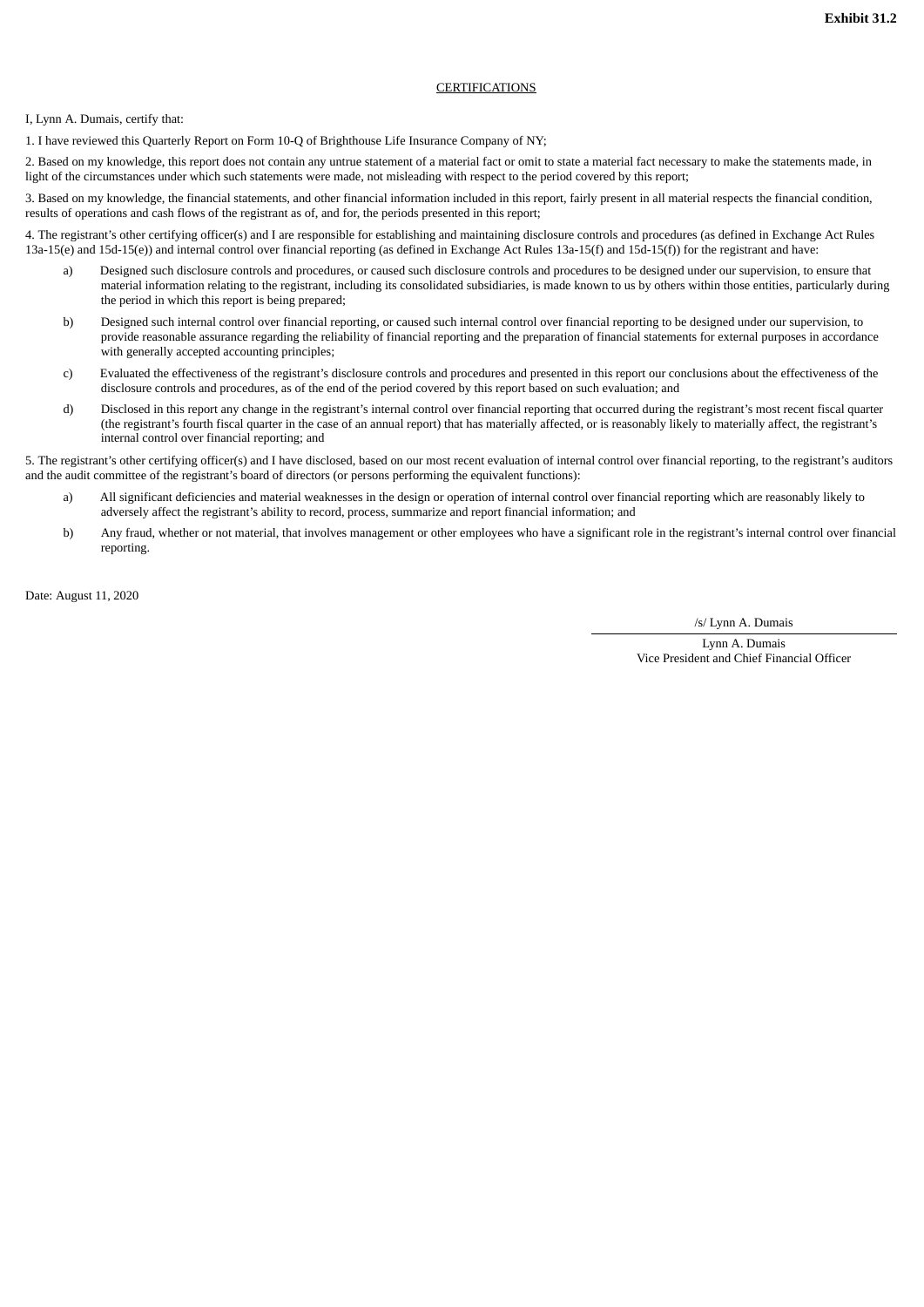#### SECTION 906 CERTIFICATION

#### <span id="page-54-0"></span>CERTIFICATION PURSUANT TO SECTION 1350 OF CHAPTER 63 OF TITLE 18 OF THE UNITED STATES CODE

 I, Conor E. Murphy, certify that, to my knowledge, (i) Brighthouse Life Insurance Company of NY's Quarterly Report on Form 10-Q for the quarter ended June 30, 2020 (the "Form 10-Q") fully complies with the requirements of Section 13(a) or 15(d) of the Securities Exchange Act of 1934, and (ii) the information contained in the Form 10-Q fairly presents, in all material respects, the financial condition and results of operations of Brighthouse Life Insurance Company of NY.

Date: August 11, 2020

/s/ Conor E. Murphy

Conor E. Murphy Chairman of the Board, President and Chief Executive Officer

This certification accompanies this Quarterly Report on Form 10-Q pursuant to Section 906 of the Sarbanes-Oxley Act of 2002 and shall not, except to the extent required by such Act, be deemed filed by Brighthouse Life Insurance Company of NY (the "Company") for purposes of Section 18 of the Securities Exchange Act of 1934, as amended (the "Exchange Act"). Such certification will not be deemed to be incorporated by reference into any filing under the Securities Act of 1933, as amended, or the Exchange Act, except to the extent that the Company specifically incorporates it by reference.